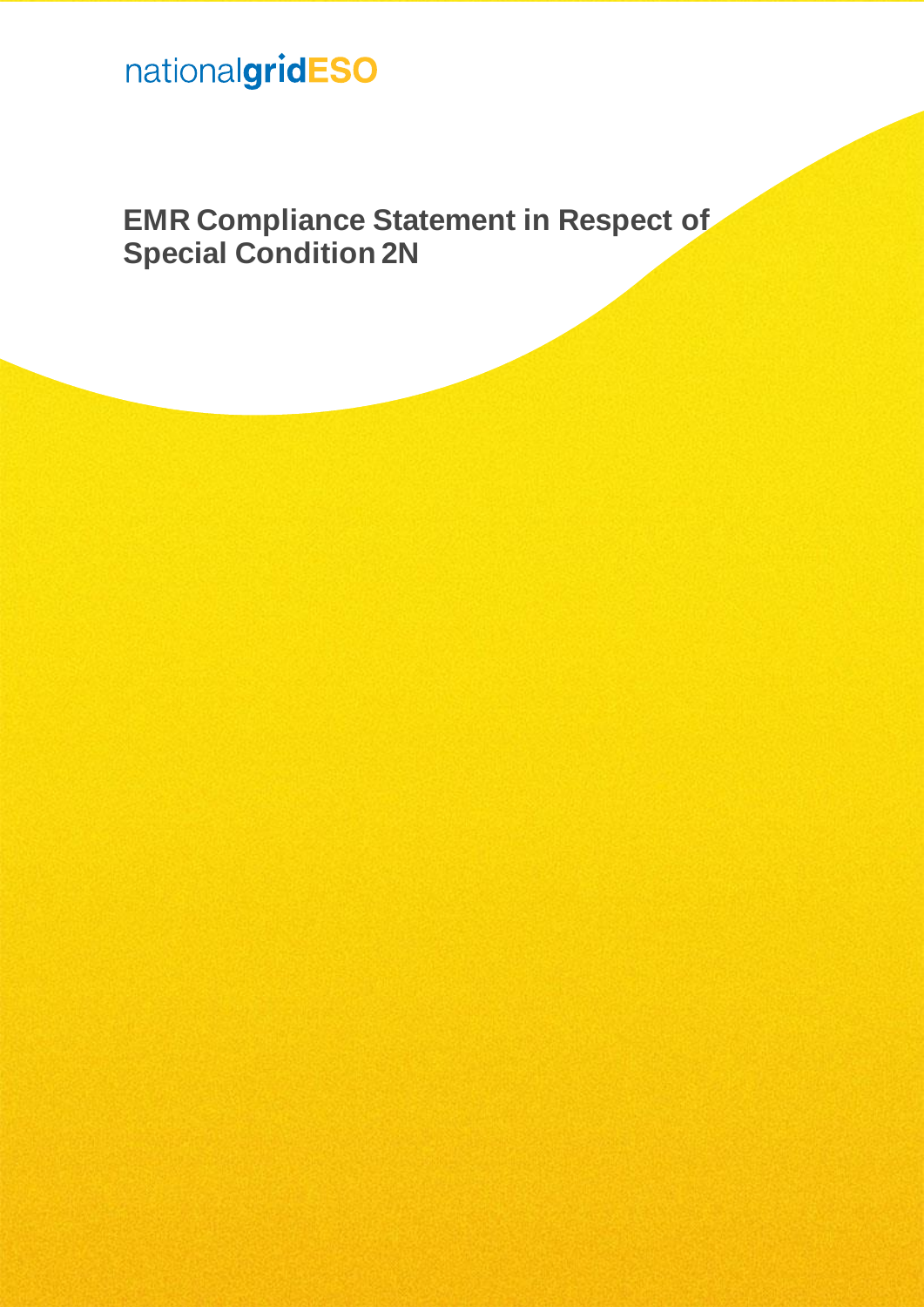## **EMR Compliance Statement in Respect of Special Condition 2N**

Compliance Statement

## National Grid Electricity System Operator Limited

Prepared pursuant to Special Condition 2N of the electricity transmission licence treated as granted to National Grid Electricity System Operator Limited (registered in England with number 11014226) whose registered office is at 1-3 Strand, London WC2N 5EH under section 6 of the Electricity Act 1989

**May 2020**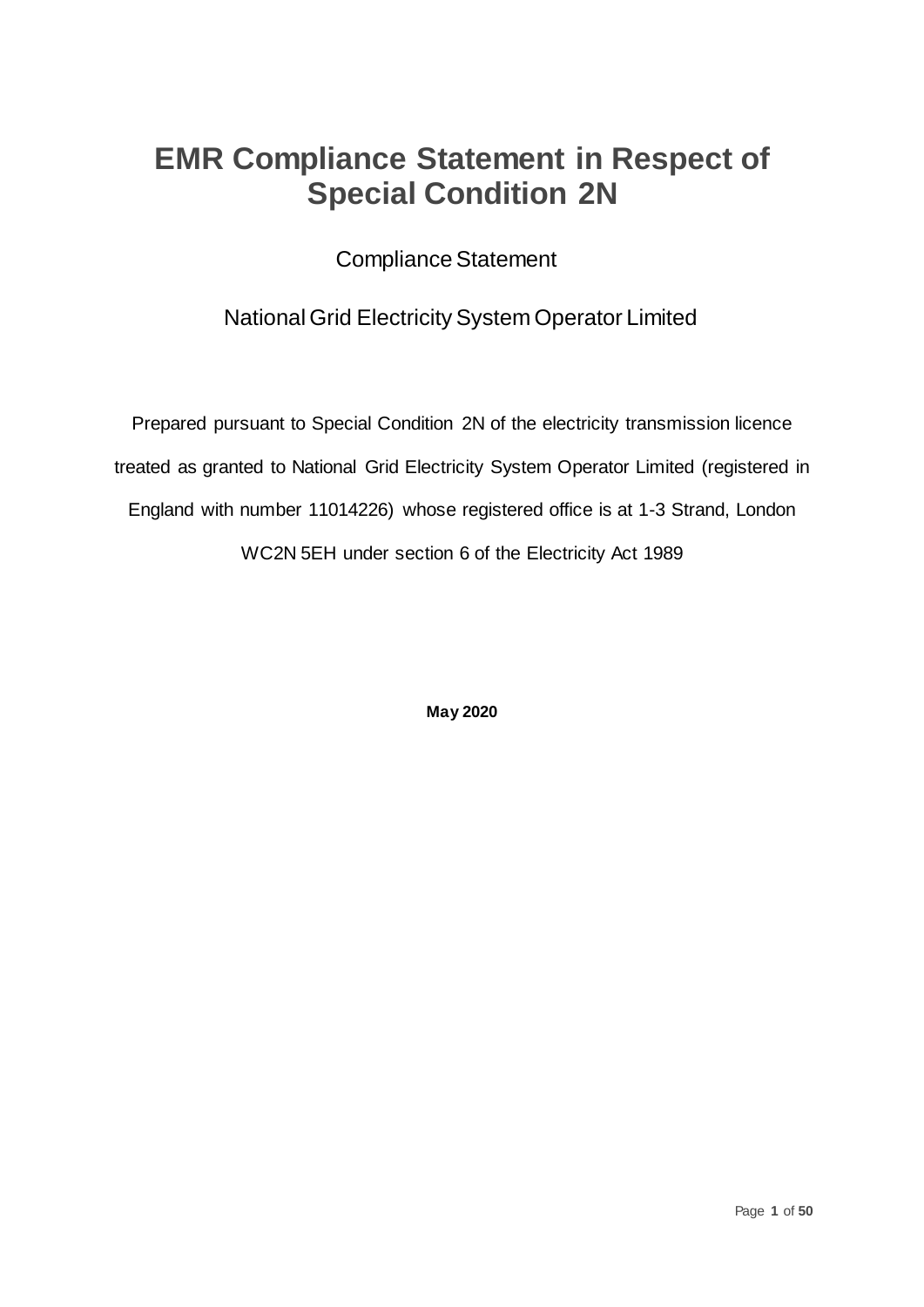## *Version Control*

| <b>Version</b>                             | Date of change                  | <b>Summary of changes</b>                                                                                                                                                                                    |  |
|--------------------------------------------|---------------------------------|--------------------------------------------------------------------------------------------------------------------------------------------------------------------------------------------------------------|--|
| 0.1                                        | 14 August 2014                  | Draft compliance statement submitted to Ofgem for<br>review and comment                                                                                                                                      |  |
| 0.2                                        | 1 September 2014                | Compliance statement submitted to Ofgem for<br>approval                                                                                                                                                      |  |
| 0.3                                        | 2 September 2014                | Compliance Statement updated to include references<br>to FES, Demand and Generation Scenarios and<br>submitted to Ofgem for approval                                                                         |  |
| 0.4                                        | 25 September 2014               | Compliance Statement updated to include comments<br>from Ofgem dated 23.09.2014                                                                                                                              |  |
| 0.5                                        | 02 October 2014                 | Compliance Statement updated to include agreed<br>amendments made following the call with Ofgem on<br>01.10.14                                                                                               |  |
| 0.6 Draft<br>for Review<br>and<br>Comment. | 17 July 2015                    | Document updated to reflect the changes to Special<br>Condition 2N Directed by the Secretary of State and<br>effective on 15.03.2015, and to strengthen the<br>compliance statement controls.                |  |
|                                            |                                 | Document submitted to Ofgem as Draft for Review<br>and Comment.                                                                                                                                              |  |
| 0.7 Draft<br>for Review<br>and<br>Comment  | 22 July 2015                    | Document updated to reflect comments received<br>from Ofgem. Code of Conduct updated to include a<br>Deputy for the EMR Compliance Officer, who should<br>also be contacted in the event of a noncompliance. |  |
| 0.8 Draft<br>for Review<br>and<br>Comment  | 30 September 2015               | Document updated to reflect agreement with Ofgem<br>following two data incidents. Section 6 updated to<br>reflect appointment of an independent external<br>auditor.                                         |  |
| 0.9                                        | 19 October 2015                 | Document updated to reflect agreement with Ofgem<br>following two data incidents                                                                                                                             |  |
| 1.0 Draft                                  | 12 July 2017                    | Document updated to reflect the following changes:                                                                                                                                                           |  |
| for review<br>and<br>comment               |                                 | included additional controls for separation between<br>NGESO and ROCB in section 2                                                                                                                           |  |
|                                            |                                 | Updates to Section 4 on the Enduring Administration<br>System                                                                                                                                                |  |
|                                            |                                 | Removal of Section 7 Data Incidents since these are<br>now concluded                                                                                                                                         |  |
|                                            |                                 | Updates to Appendices 2,4,6,7,8                                                                                                                                                                              |  |
| 1.1Draft<br>for<br>Approval                | 22 <sup>nd</sup> September 2017 | Compliance Statement submitted to Ofgem for<br>approval                                                                                                                                                      |  |
| $\overline{1.2}$<br>Approved               | 11 <sup>th</sup> October 2017   | Document Approved by Ofgem                                                                                                                                                                                   |  |
| 1.3 Draft<br>for<br>Approval               | 27 June 2019                    | Document updated to reflect the creation of a new<br>legally separate electricity system operator, National<br>Grid Electricity System Operator Limited, from 1 <sup>st</sup><br>April 2019                  |  |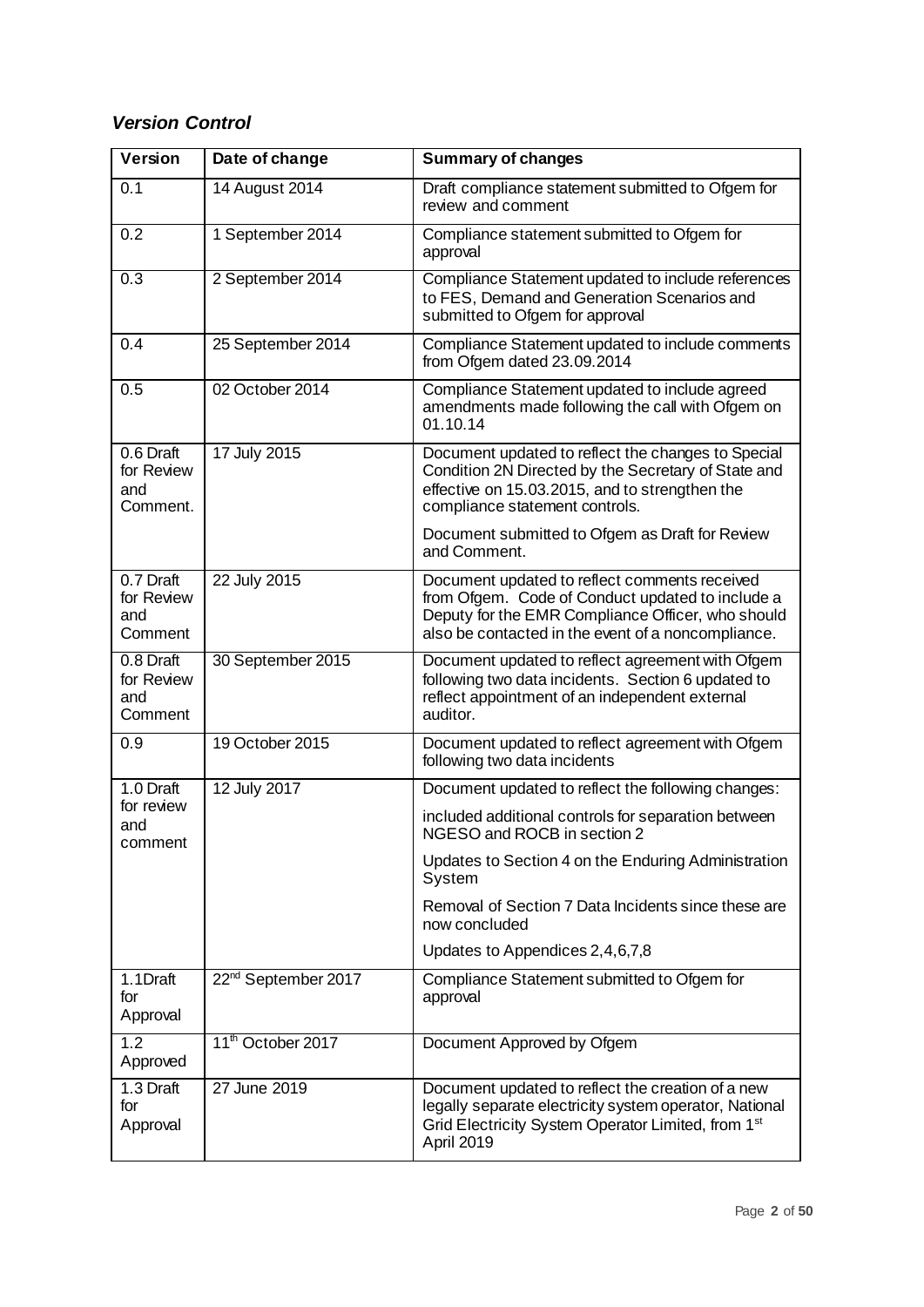| 1.4 Draft<br>for<br>Approval | May 2020 | Document updated to reflect the following changes:                                                                     |  |  |
|------------------------------|----------|------------------------------------------------------------------------------------------------------------------------|--|--|
|                              |          | National Grid Group corporate structure updated to<br>include Holding Companies, 21 June SARL and HK<br>NEWCO 2019 Ltd |  |  |
|                              |          | Company structure updated to reflect the separation<br>of ESO and GSO and which thereby removes the<br>'OneSO' model   |  |  |
|                              |          | EMR structure updated to reflect recent departmental<br>restructure                                                    |  |  |

## *Definitions*

For the purposes of this statement, unless indicated otherwise the following definitions from the NGESO licence apply:

"**Associate**" means:

- (a) an Affiliate or Related Undertaking of the licensee;
- (b) an Ultimate Controller (as defined in Standard Condition A1 (Definitions and interpretation)) of the licensee;
- (c) a Participating Owner of the licensee; or
- (d) a Common Control Company.

**"Authority"** shall have the meaning given in standard condition A.1

"**Common Control Company**" means any company, any of whose ultimate controllers (applying the definition in Standard Condition A1 (Definitions and interpretation) but substituting that company for the licensee) is also an ultimate controller of the licensee.

"**Confidential EMR Information**" means all Information disclosed to or acquired in any way (and whether directly or indirectly) by the licensee or any of its agents or representatives by virtue of the performance of EMR Functions by the licensee, but excluding:

- (a) all Information that is in or has entered the public domain otherwise than as a direct or indirect consequence of any breach of this licence;
- (b) all Information which the licensee can demonstrate was lawfully in its written records prior to the date of disclosure of the same by the owner of the Confidential EMR Information or which it received from a third party independently entitled to disclose it; and
- (c) all Information properly received in the usual course of the licensee's activities pursuant to paragraphs (a) to (c) (inclusive) of the definition of Permitted Purpose.

"**Confidential EMR Administrative Information**" means Confidential EMR Information disclosed to or acquired by the licensee by virtue of its role in performing EMR Administrative Functions.

"**Confidential EMR Delivery Plan Information**" means Confidential EMR Information which comprises either:

- (a) Information on the costs of low carbon electricity generation technologies; or
- (b) Information, the unauthorised disclosure of which would be adverse to the commercial interests of the Information provider, in each case, where such Information is: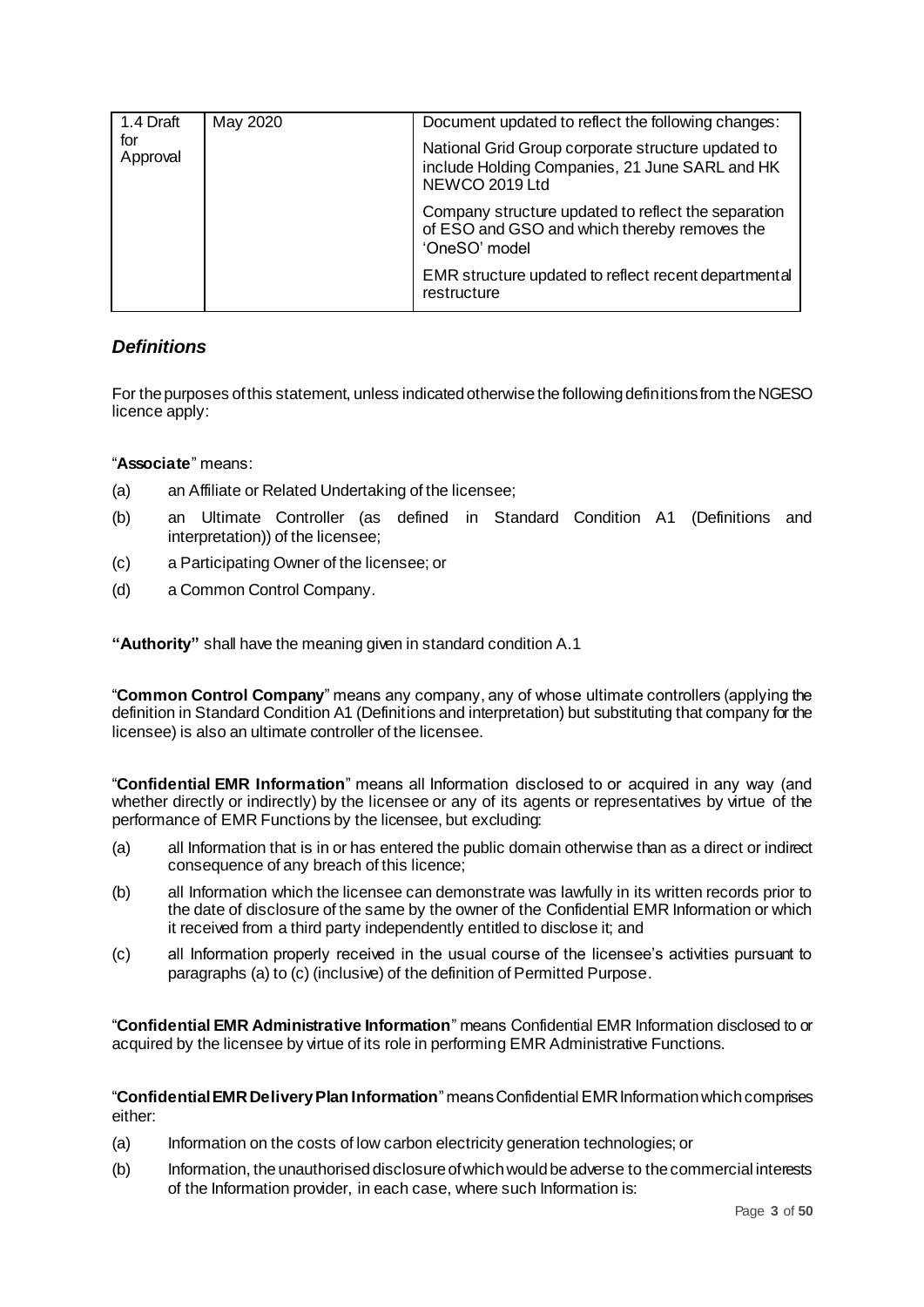- (i) disclosed to or acquired by the licensee by virtue of its role in performing EMR Data Handling Functions; and
- (ii) specific to an individual energy industry participant, plant, facility, generating station or generation set, or the owner or operator thereof.

**"De minimisbusiness"** shall have the meaning given in standard condition B6.

**"EMR Administrative Functions"** means any functions conferred on the licensee by or by virtue of:

- (a) the Electricity Capacity Regulations 2014, but excluding any functions conferred by or by virtue of Part 3 of those regulations;
- (b) any capacity market rules made by the Secretary of State pursuant to section 34(1) of the Energy Act and any capacity rules made by the Authority pursuant to section 34(3) of the Energy Act;
- (c) the Contracts for Difference (Allocation) Regulations 2014; and
- (d) any allocation framework made by the Secretary of State pursuant to section 13(2)(a) of the Energy Act.

"**EMR Administrative Team**" means the team established or to be established by the licensee in accordance with paragraph 2N.7.

**"EMR Compliance Officer"** means the compliance officer appointed or to be appointed by the licensee in accordance with paragraph 2N.19

"**EMR Compliance Statement**" is defined under paragraph 2N.14 of Special Condition 2N.

"**EMR Data Handling Functions**" means the data anonymisation and data aggregation functions which shall be performed in order to achieve the objective specified in paragraph 2N.6(a).

"**EMR Data Handling Team**" means the team established or to be established by the licensee in accordance with paragraph 2N.5.

"**EMR Functions**" has the same meaning as the term "EMR functions" in Chapter 5 of Part 2 of the Energy Act 2013.

"**EMR Relevant Duties**" means the licensee's obligations pursuant to Special Condition 2N

"**Energy Act**" means the Energy Act 2013.

**"Future Energy Scenarios"** means the future scenarios prepared by NGESO pursuant to Condition C11 (Production of information about the electricity transmission system) of the Licence

"**Information**" means all information of whatever nature and in whatever form including, without limitation, in writing, orally, electronically and in a visual or machine-readable medium including CD ROM, magnetic and digital form.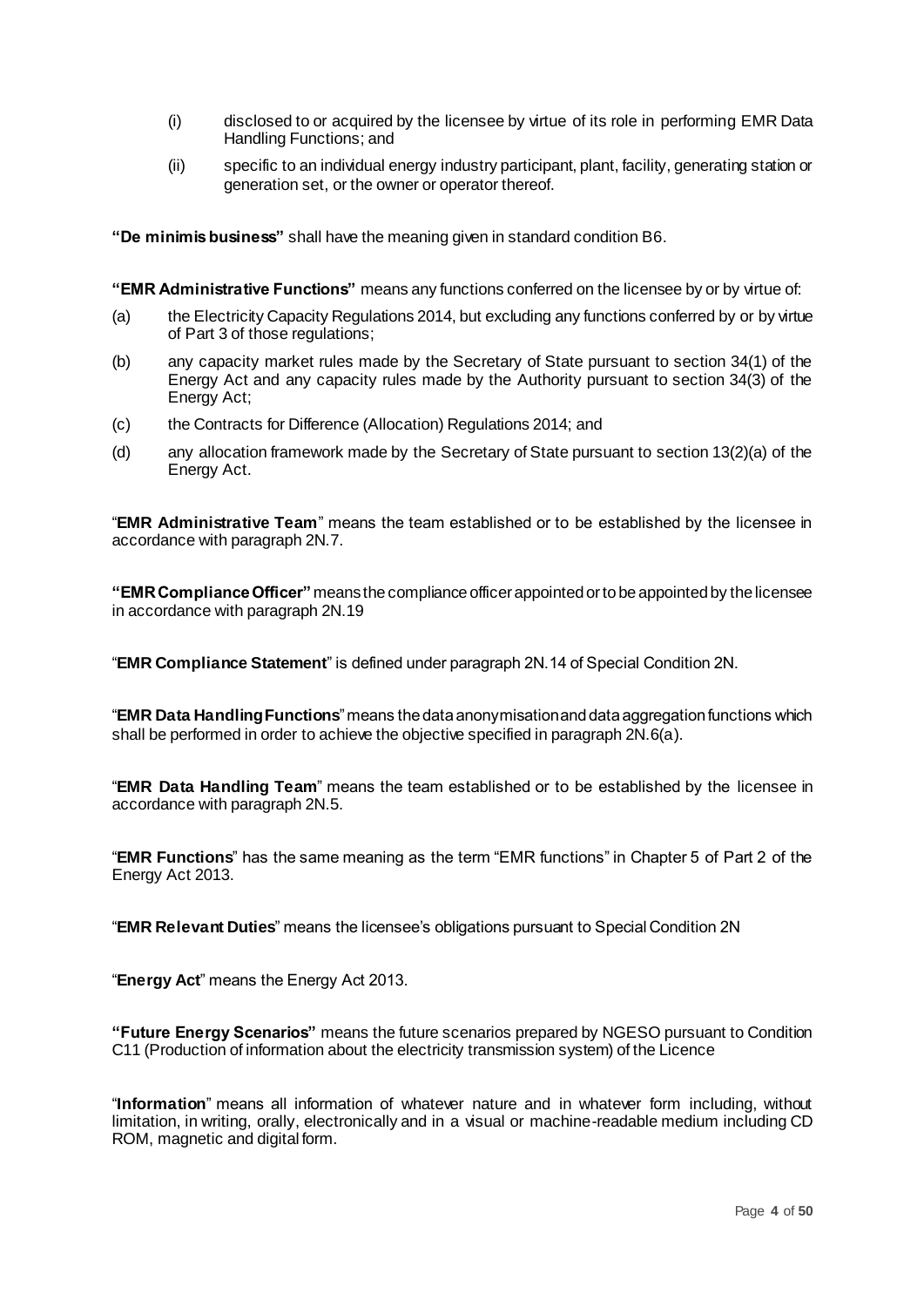**"Licence"**means the electricity transmission licence granted to NGESO under s6(1)(b) of the Electricity Act 1989

"**National Grid**" means the National Grid group of companies

**"NGESO"** means National Grid Electricity System Operator Limited

"**Offshore Transmission Owner"** shall have the meaning given in standard condition A1

"**Participating Interest**" has the meaning given in section 421A of the Financial Services and Markets Act 2000.

"**Participating Owner**" **-** For the purposes of the definition of Associate above, a person is subject to a Participating Interest by another person (a "Participating Owner") if:

- (a) that other person holds a Participating Interest in the person; or
- (b) the person is subject to a Participating Interest by a person who is himself subject to a Participating Interest by that other person

"**Permitted Purpose**" shall have the meaning given in Standard Condition A1 (Definitions and interpretation).

"**Relevant Other Competitive Business**" (ROCB) means the business of:

- (a) participating in, or intending to participate in, a competitive tender exercise to determine a person to whom an offshore transmission licence is to be granted;
- (b) an Offshore Transmission Owner;
- (c) undertaking carbon capture and storage activities; or
- (d) owning and/or operating an entity participating in, or intending to participate in activities which require a licence under section 6(1)(e) of the Electricity Act 1989. (a licence authorising a person to participate in the operation of an electricity interconnector ("an interconnector licence")

"**Shared Services**" means shared corporate services as specified in Appendix 1 of this compliance statement.

"**Single Responsible Director**" has the meaning given in Special Condition 2N.20.

**"Special Condition"** means a special condition of the Licence

**"SO"** means System Operator

**"Standard Condition"** means a standard condition of the Licence

**"Systems"** means the IT systems developed to support delivery of EMR Functions

**"TO"** means Transmission Owner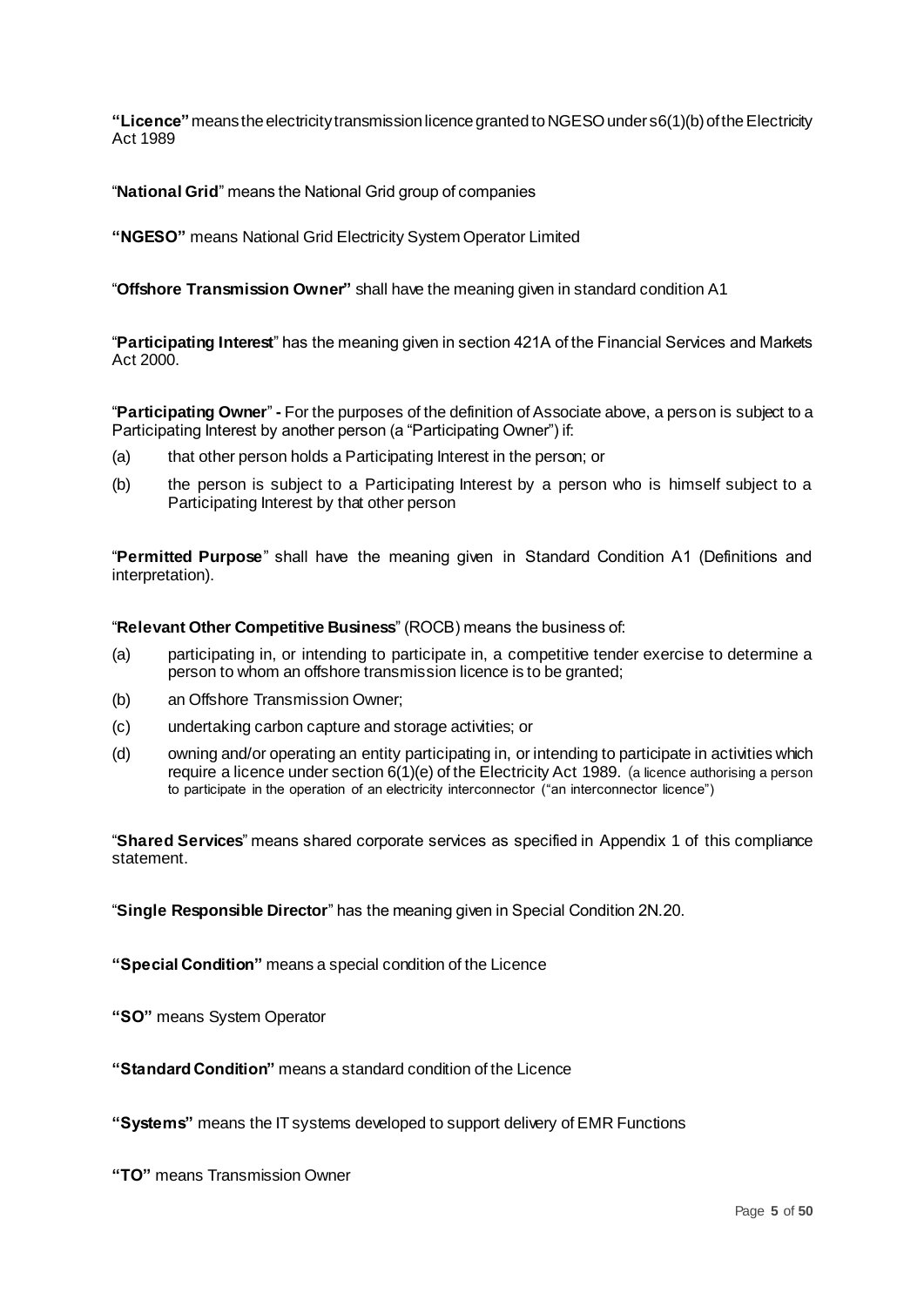#### **1. Introduction**

This Compliance Statement ("Statement") has been prepared to secure compliance with the EMR Relevant Duties set out in Special Condition 2N of the NGESO Licence. The purpose of this statement is to describe the practices, procedures and systems which NGESO has adopted to secure the confidentiality of Confidential EMR Information which includes Confidential EMR Delivery Plan Information and Confidential EMR Administrative Information, and to ensure that NGESO, in performing the EMR Functions, acts in the manner best calculated to secure that none of NGESO's businesses, nor any business of any Associate of NGESO, obtains any unfair commercial advantage as a result of NGESO carrying out the EMR Functions, including through any arrangements the object or effect of which is that the exercise of the EMR functions is unduly influenced in favor of those businesses.

#### **2. Legal and functional separation of National Grid Electricity System Operator Limited and Relevant Other Competitive Businesses**

In accordance with paragraph 3 of Special Condition 2N, NGESO shall at all times conduct activities, including carrying out the EMR functions, separately from the ROCB.

- 2.1 NGESO is and will continue to be a separate legal entity from the ROCB. At Appendix 2 is a company structure of National Grid which demonstrates that NGESO and the ROCB are separate legal entities. No members of the board of NGESO are members of the boards of the ROCB. No members of the boards of the ROCB are members of the board of NGESO. The NGESO Board members can also be found at https://www.nationalgrideso.com/who-we-are/meet-board
- 2.2 NGESO does not and will not hold directly or indirectly any shares or investments in the ROCB or any corporate entity which conducts ROCB, has control over any of the ROCB or any of the assets used in or dedicated to the ROCB and therefore does not have entitlement to vote at the general meetings of any of the ROCB.

In accordance with Special Condition 2C, NGESO will not hold or seek to hold a transmission licence that has section E (Offshore Transmission Owner Standard Conditions) in effect.

NGESO conducts its transmission business in the manner best calculated to secure that the licensee, any affiliate or related undertaking (that either intends to participate in a competitive tender exercise or has been granted an offshore transmission licence), any user of the national electricity transmission system or any other transmission licensee; obtains no unfair commercial advantage from preferential or discriminatory arrangements.

The arrangements NGESO has in place to secure compliance with Special Condition 2C are set out below:

NGESO is required to have in place and comply with a number of industry codes which set the framework to ensure all customers are treated on a fair and equal basis and that the licensee does not obtain an unfair commercial advantage in conducting its transmission business.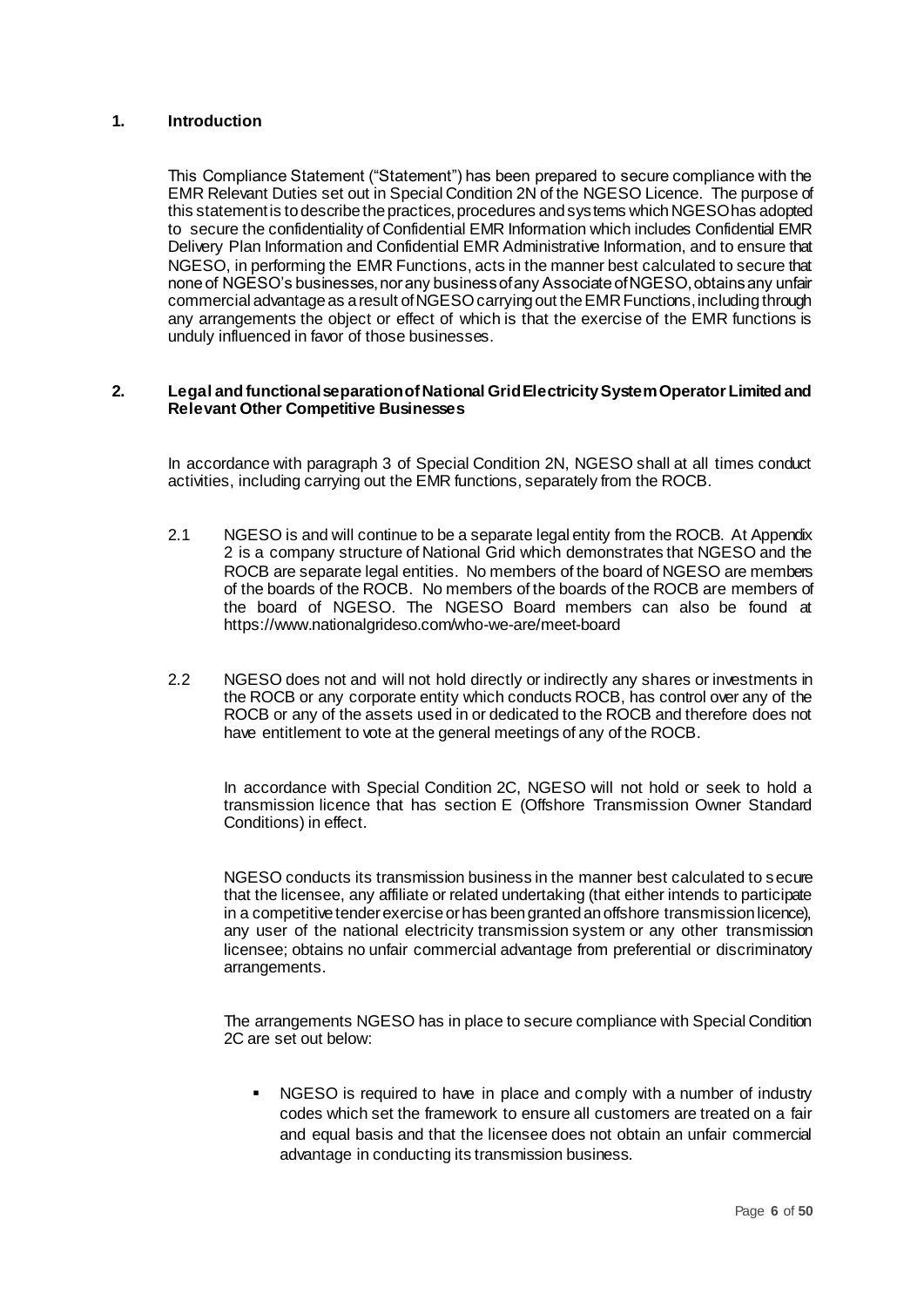- The codes, in general, set out the detailed rules controlling commercial matters and treatment of information. They require that information NGESO receives as part of the regulated business must be treated as confidential, and can only be used to enable NGESO to perform its regulated activities.
- Employees of NGESO who work with the codes are given training on their usage and guidance on the information sharing restrictions. Employees receive annual reminders of the compliance rules through general communications messages or targeted briefings.
- Where affiliates or related undertakings of NGESO require services covered by the industry codes they are subject to the rules of the codes on the same basis as any other customer and no preferential or discriminatory arrangements apply. The consistent use of the codes secures that NGESO does not provide an unfair commercial advantage to any affiliate or related undertaking in conducting its transmission business.

National Grid ensures that where services are provided between businesses, they are negotiated and managed on an arms-length basis, normal commercial terms. For services which are not covered by licence formula or industry charging statements, NGESO has a Governance Policy for the Pricing of Intra business and Third Party Services. The policy is in place to secure that consistent pricing is applied for services provided to group companies and third parties. Separate lawyers are instructed to act for NGESO and any affiliate business or related undertaking.

- 2.3 NGESO's accounts are maintained and to the extent required by law are audited and reported separately from those of any corporate entity which conducts ROCB. This underpins separation of function, cost and revenues. A full copy of the statutory accounts and report of the auditors for National Grid plc is available on the National Grid plc website and includes details of the independence of auditors and the process for the appointment of auditors. In addition Condition B1 of the NGESO licence requires NGESO to publish audited regulatory accounts on the National Grid ESO web site.
- 2.4 NGESO employees engaged in, or in respect of, the management or operation of NGESO (up to and including the members of the senior management team reporting to NGESO's board of directors) are not simultaneously engaged either full or part time in respect of any ROCB or any corporate entity which conducts ROCB, other than in the provision of:
	- Shared Services provided to NGESO or to its Associates as set out in Appendix 1
	- Services which constitute de minimis business (as defined in Standard Condition B6 - Restriction on Activity and Financial Ring Fencing)

NGESO will ensure that services it provides comply with the requirements of Standard Conditions B5 (Prohibition of Cross-Subsidies), B6 (Restriction on Activity and Financial Ring Fencing) and B9 (Indebtedness).

NGESO will ensure that, except where the Authority consents or directs otherwise, employees engaged in, or engaged in respect of, the management or operation of EMR Functions are never simultaneously engaged in de minimis business.

The EMR Compliance Officer will monitor compliance with these obligations and a summary of the services NGESO provides to the ROCB which constitute de minimis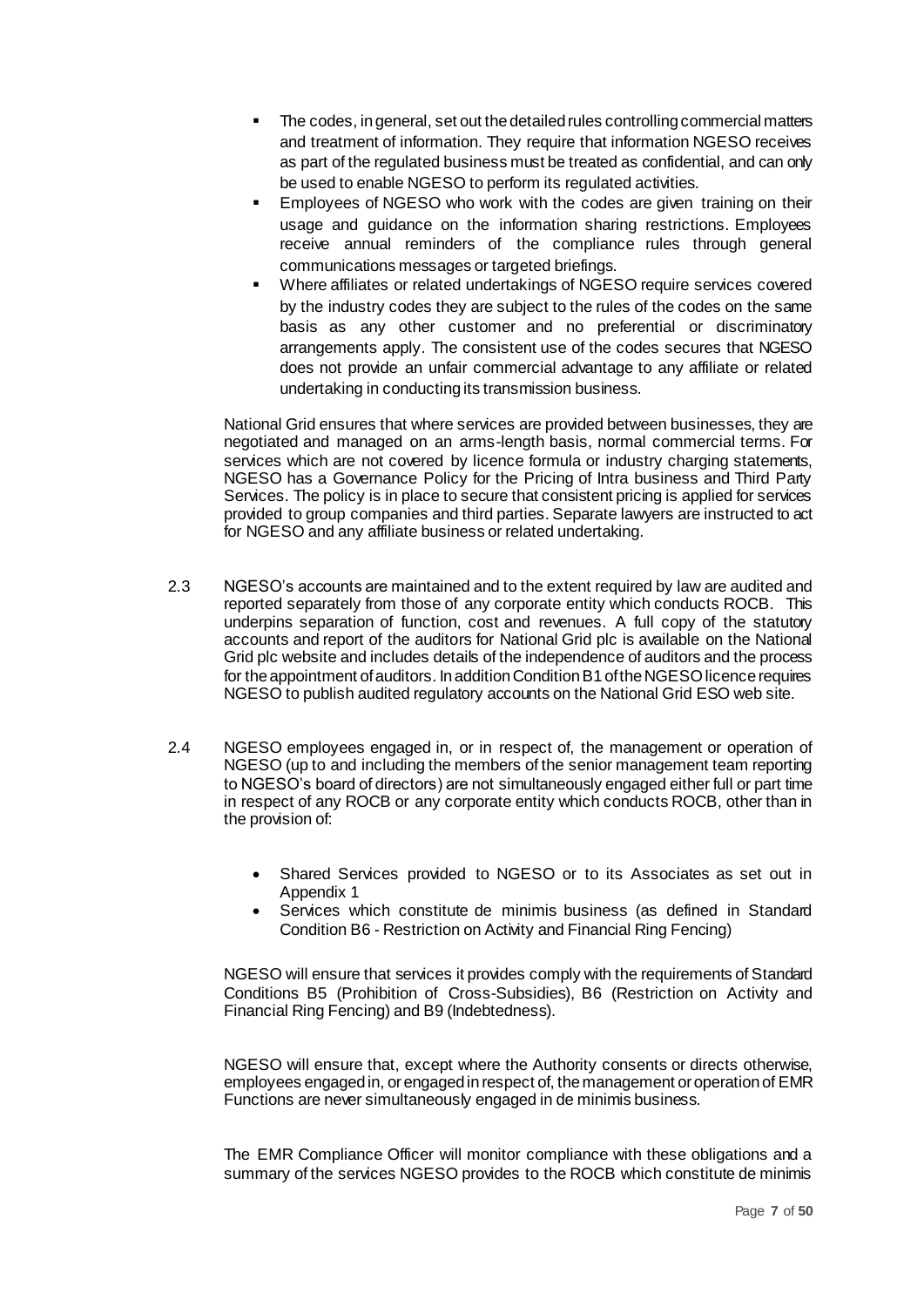business will be included in the annual compliance report submitted pursuant to paragraph 25 of Special Condition 2N.

- 2.5 National Grid / NGESO has in place access controls at all its premises which permit access to those employees who normally work there. ROCB employees operate from separate premises to employees engaged in the management or operation of NGESO and of the EMR functions. Employees who visit premises which are not their normal place of work are treated as visitors in line with National Grid policy. NGESO has ensured that a process is in place with National Grid's office facilities team which requires appropriate consideration to be given to NGESOs business separation licence obligations prior to office space being re-allocated to National Grid's businesses. Further detail is provided in section 4 about how access to the accommodation occupied by the EMR Administrative team is restricted.
- 2.6 In accordance with para 2N.4e, NGESO has put in place arrangements for the recording, processing and storage of Confidential EMR Information which prevent access by persons engaged in the ROCB. NGESO has restricted access to computer systems to prevent the illegitimate sharing of commercially sensitive information. Employees of the Relevant Other Competitive Businesses do not have access to NGESO information systems or electronic filing systems. Access to these systems is actively managed and a periodic review of access rights is undertaken to ensure only appropriate access rights are retained.

NGESO has a process in place to ensure that business separation requirements are captured at the point of information system design to ensure that relevant data/information is ring-fenced. This proactive step is designed to ensure that business separation issues are addressed at the point of system design. NGESO also has PIN controlled printer access and adopts a clear desk policy. These arrangements are described in sections 3, 4 and 5 below.

2.7 In accordance with para 2.N.4f, NGESO has put in place a Code of Conduct to govern the disclosure of Confidential EMR Information by persons carrying out the EMR Functions.

The Code applies to all NGESO employees involved in carrying out the EMR Functions and prohibits those employees from taking any decisions or actions which are unduly influenced in favour of NGESO's own businesses, any associate of NGESO or any ROCB. It is also applicable to employees of NGESO's other businesses, employees of NGESO's Associates, and employees of the ROCB and prohibits them from soliciting actions, decisions or Confidential EMR Information from those employees of NGESO involved in carrying out the EMR functions which would show undue discrimination or influence in their favour.

The Code of Conduct makes it clear that a breach of the Code of Conduct, whether deliberate or unintentional, must be reported to the EMR Compliance Officer or their deputy for investigation and that a deliberate breach or failure to report an unintentional breach will be treated as a disciplinary matter in accordance with National Grid's HR policies. Accidental breach of the Code of Conduct would not generally be viewed as a disciplinary matter, except where the employee has not taken reasonable precautions to comply with the Code of Conduct.

The Code of Conduct has been communicated to employees through a series of targeted briefings and is included in the induction processes for future new starters.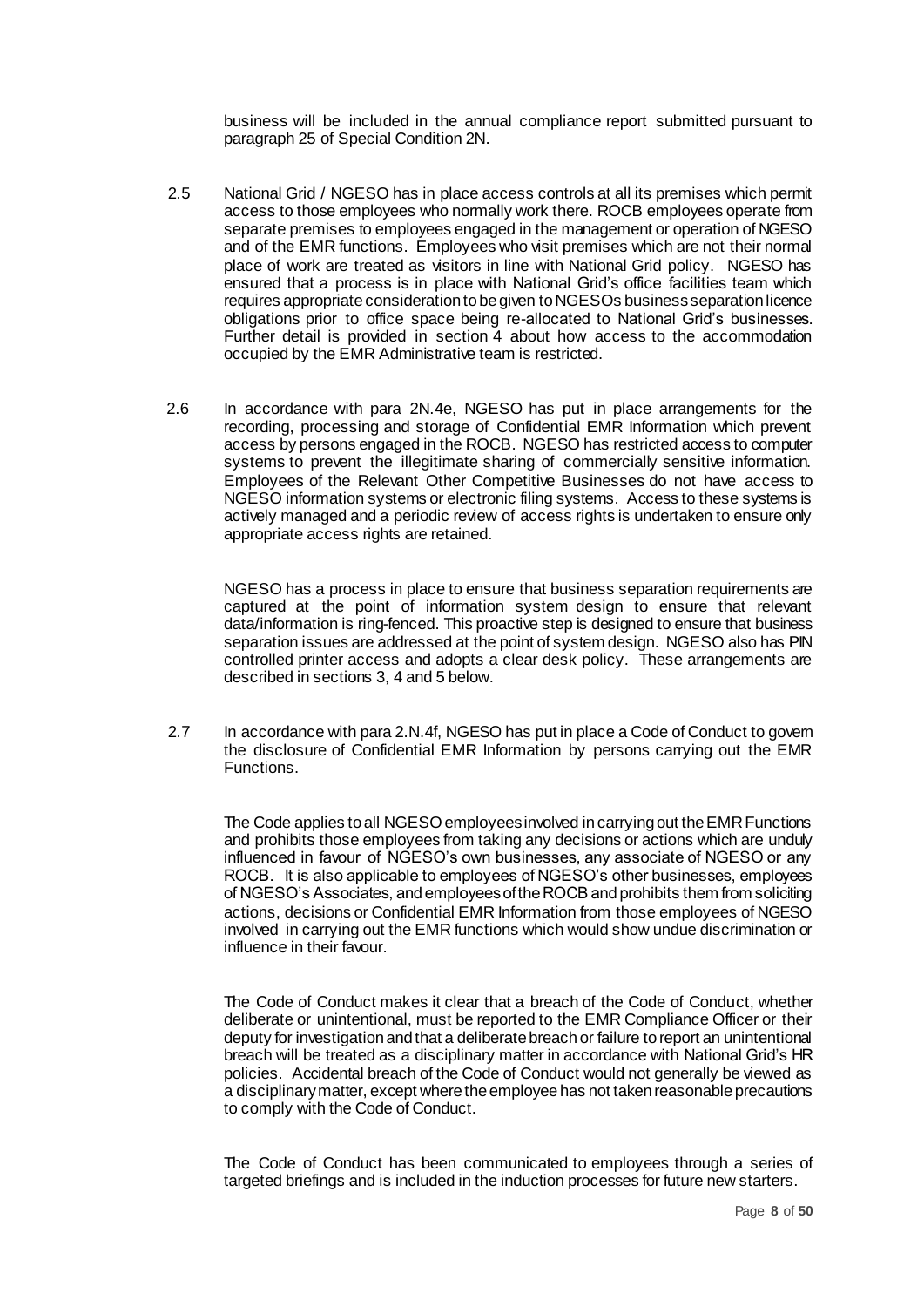To ensure awareness of the Code of Conduct is maintained, relevant employees receive regular reminders.

The Code of Conduct is attached as Appendix 5 to this Compliance Statement.

#### **3. Establishment of the EMR Data Handling Team**

- 3.1 In accordance with paragraph 2N.5, NGESO has established an EMR Data Handling Team. The EMR Data Handling Team will be managed in accordance with the requirements of Special Condition 2N as set out in paragraph 3.2 below. A chart showing where the EMR Data Handling Team fits into NGESO's organisation is shown in Appendix 4.
- 3.2 The EMR Data Handling Team has put in place the following arrangements to secure compliance with the requirements of 2N.6.
	- (a) **Process for Receipt of Confidential Delivery Plan Information** NGESO has established and will maintain document and information system security policies for the receipt of Confidential EMR Delivery Plan Information. An IS system will be put in place and will thereafter be maintained, prior to the Call for Evidence (CfE). This will be a secure system comprising of a password protected web portal for the recording, process and storage of Confidential EMR Delivery Plan Information. It will be designed to enable industry participants to upload their information in response to the CfE and will be controlled via secure IDs which only allow the participants to view their own data. Functionality will be put in place such that only members of the EMR Data Handling Team will have access to the full data provided in each CfE. Prior to go-live of each CfE, this IS system will be thoroughly tested to ensure that all these security requirements are being met and the secure IDs are properly set up. The EMR Modelling Manager will be responsible for signing off the system security test.

#### **Process for Storage, Anonymisation and Control of Confidential Delivery Plan Information**

Save where otherwise permitted by virtue of Special Condition 2N.6A, 12, 13 and 13A, the EMR Data Handling Team shall, in presenting Confidential EMR Delivery Plan Information to a person who is not a member of the EMR Data Handling Team, use all reasonable endeavours to ensure that it is not possible for such a person to identify the generation set, or the owner or operator thereof, which is the subject of that Confidential EMR Delivery Plan Information. Confidential EMR Delivery Plan Information will be held on a secure server and only members of the EMR Data Handling Team will have access.

The EMR Data Handling Team has in place a process to ensure the Confidential EMR Delivery Plan Information is anonymised prior to it being shared with any party outside the EMR Data Handling Team. This will be a two-part process such that one member of the EMR Data Handling Team will extract data from the system onto an excel spreadsheet where they will remove columns which identify the generation set, owner or operator, and then a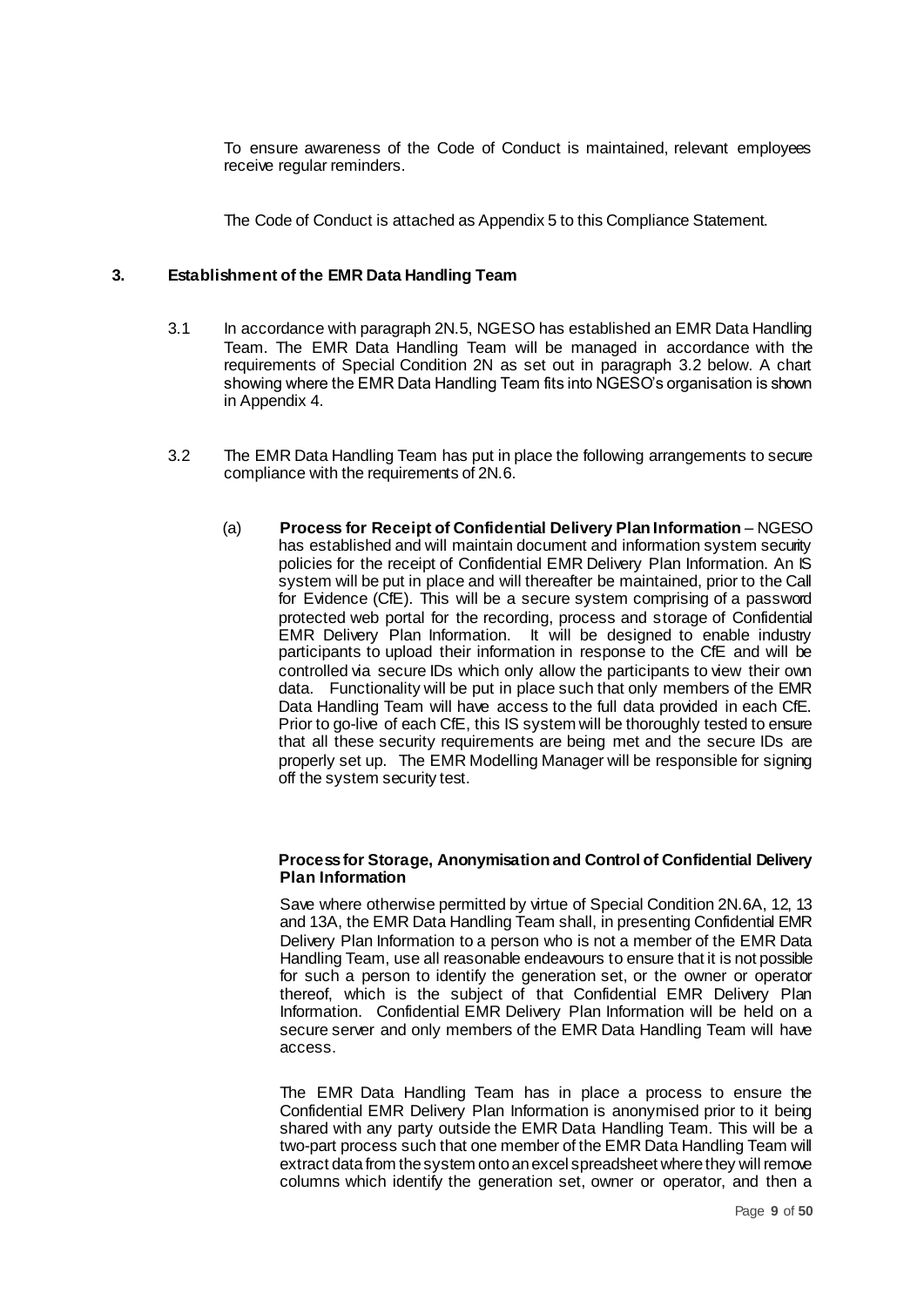second member of the EMR Data Handling Team will check and sign off that this has been done correctly.

The EMR Modelling Manager will be responsible for ensuring that Confidential EMR Information which has its origin in Confidential EMR Delivery Plan Information is only shared as permitted by Special Condition 2N.6A,12, 13 and 13A and is only used for subsequent analysis by BEIS or other authorised external agency or for the authorised NGESO SO functions being the EMR functions, carrying on the Balancing Services Activity and preparation of the Future Energy Scenarios and Demand and Generation Scenarios or any other purpose for which NGESO has obtained the prior written consent of the Authority, and as permitted by Regulation 65 of the Electricity Capacity Regulations 2014.

- (b) **Non-Disclosure Agreement** All members of the EMR Data Handling Team will have signed a Confidentiality Undertaking and a register is being kept. A process is in place to ensure new starters to the team sign a Confidentiality Undertaking. A copy of the Confidentiality Undertaking which relates to the EMR Data Handling Team has been included in appendix 6.
- (c) **Policy on transfer of employees** A process is in place to ensure the EMR Compliance Officer is advised of employees moving into or out of the EMR Data Handling Team.

For transfers into the EMR Data Handling Team, the EMR Modelling Manager will confirm to the EMR Compliance Officer that the new EMR Data Handling Team employee has signed the Confidentiality Undertaking, received a briefing on the EMR Code of Conduct and been trained on the processes in place to protect the Confidential EMR Information, including the EMR Confidential Delivery Plan Information.

Where employees are moving out of the EMR Data Handling Team, the EMR Modelling Manager will inform the EMR Compliance Officer. The EMR Compliance Officer will consider each particular case and will provide advice as to measures which NGESO should apply during the transitional period, prior to the transfer taking effect, to ensure the employee is distanced from any EMR Confidential Information (including Confidential EMR Delivery Plan Information). If necessary, a transitional time period appropriate to the circumstances will be agreed by the EMR Compliance Officer on a case by case basis. Prior to the transfer, the EMR Compliance Officer will ensure that the employee receives an exit briefing to remind them of their obligations under the terms of the Confidentiality Undertaking they have signed and their contract of employment. The EMR Compliance Officer will seek positive confirmation that access to systems containing Confidential EMR Information, including Confidential EMR Delivery Plan Information, has been removed.

(d) **Responsible Manager -** The EMR Data Handling Team is supervised and managed by the EMR Modelling Manager who acts as responsible manager for the control of the Confidential EMR Delivery Plan Information disclosed to persons carrying out the EMR Data Handling Functions and for ensuring that the EMR Data Handling Team Members comply with the obligations under paragraph 2N.6. When they are absent, the EMR Modelling manager will nominate a deputy to carry out these duties.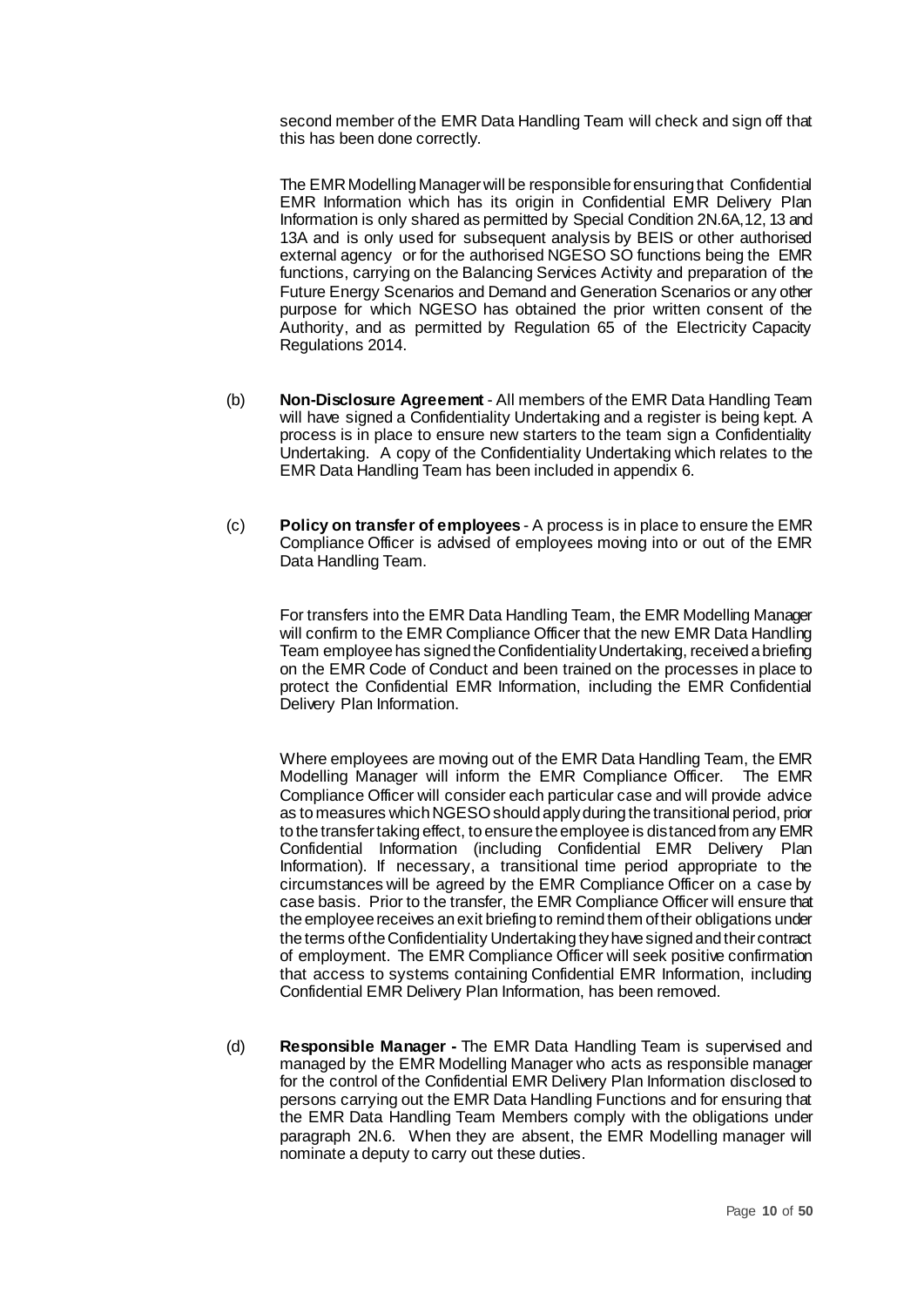#### **4. Establishment of the EMR Administrative Team**

- 4.1 In accordance with paragraph 2N.7, NGESO has established an EMR Administrative Team which consists of the Capacity Market and Contract for Difference teams. The EMR Administrative Team is managed in accordance with the requirements of Special Condition 2N as set out in paragraph 4.2 below. A chart showing where the EMR Administrative Team fits into the organisation is shown in Appendix 4.
- 4.2 The EMR Administrative Team has put in place the following arrangements to secure compliance with the requirements of 2N.8-11.

**Capacity Market (CM) -**NGESO has established, and will maintain, document and information system security policies for the receipt of Confidential EMR Administrative Information for the Capacity Market.

In July 2016, the "Enduring" Administrative System was implemented. This secure system automates the submission and storage of CM applicant data and documents, providing the applicant with a segregated, company-specific area within the system in which they can "build" and submit their application. Access to this segregated area is limited to the applicant (via PIN and password protection plus maintenance of administration/user rights by the applicant) and the EMR Administration Team (via site-administered access rights), thereby ensuring that applicants can only see their own data.

In accordance with the approved Capacity Market (CM) Rules and timetable, results of the pre-qualification process will be put into the public domain with the exception of information relating to bank accounts and price makeups. The CM Rules set out the information to be published on the CM Register. This includes the name of each applicant and a summary of the prequalification data in the agreed form. The EMR Capacity Market Manager is responsible for ensuring that all information published is in accordance with the CM Rules.

Industry participants who have passed the pre-qualification requirements enter their bid data into the Auction System. The transfer of data from the "Enduring" Administrative Systems to the Auction System is performed by the EMR Administrative Team.

The Auction system provider will be subject to confidentiality requirements under the terms of their contract. Access is restricted through individual login IDs and passwords so that participants can only see their own data. The EMR Capacity Market Manager is responsible for the security of the system and for testing and checking that the access rights are correctly set prior to the commencement of the auction process. At the end of the auction, a set of provisional results and a full set of results will be issued to the Auction Monitor and the Secretary of State. The EMR Capacity Market Manager is responsible for checking that the results are issued in accordance with the CM Rules. These results will include a list of the successful bidders and the clearing price. Individual bids made in the auction will not be published in the public domain.

The Auction Monitor will have the role of checking that the auction process is being carried out correctly as set out in the relevant Capacity Market Regulations and may request data for this purpose.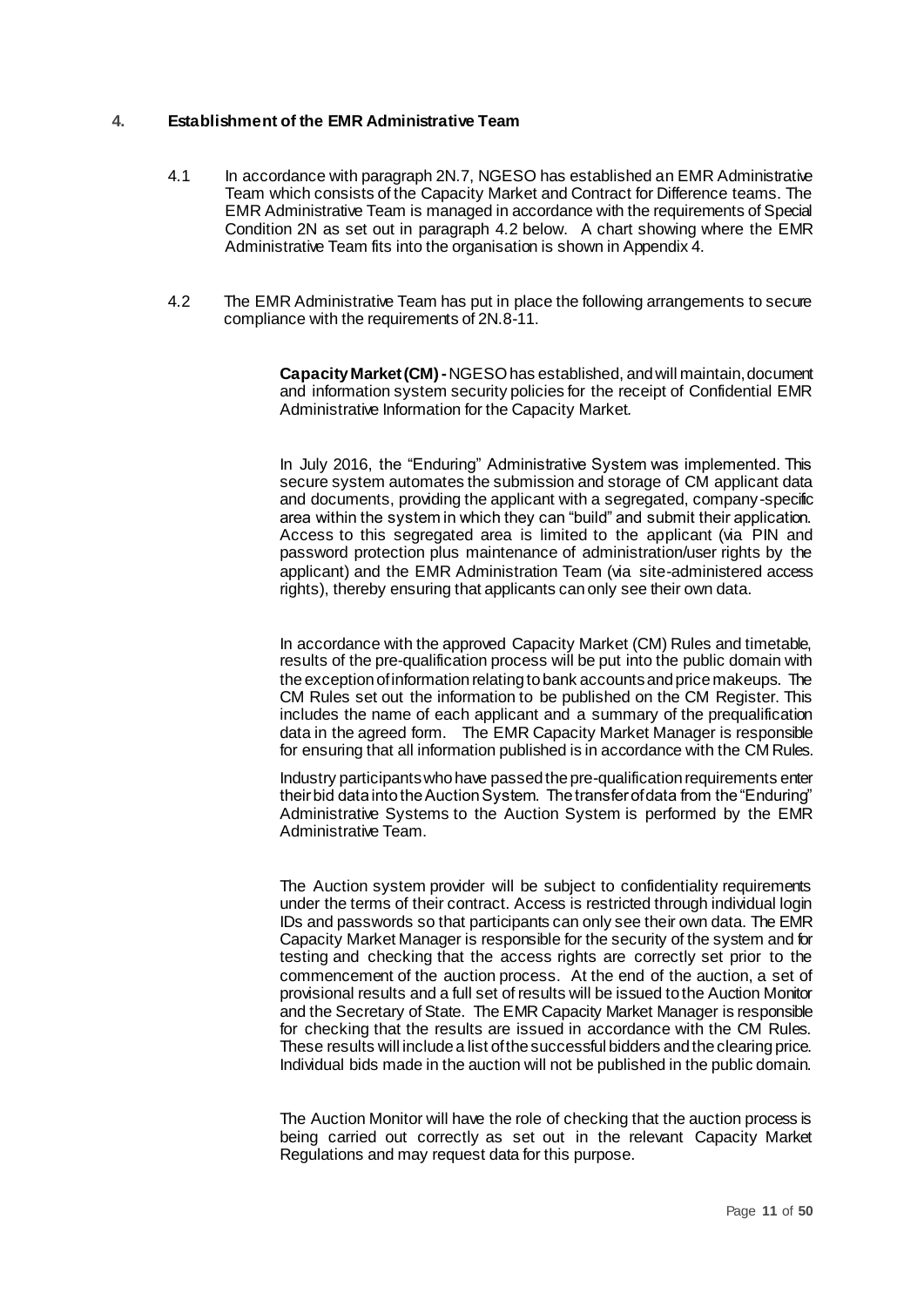**Contracts for Difference –** NGESO has established, and will maintain, document and information system security policies for the receipt of Confidential EMR Administrative Information for the Contracts for Difference. As for the Capacity Market, In July 2016, the "Enduring" Administrative System was implemented and this system will be used to operate all future CfD processes.

The "Enduring" Administrative System provides a secure platform for the recording, processing and storage of Confidential EMR Administrative Information. The system automates the submission and storage of applicant data and documents, providing the applicant with a segregated, companyspecific area within the system in which they can build and submit their application. Access to this segregated area is limited to the applicant (via PIN and password protection plus maintenance of administration/user rights by the applicant) and the EMR Administration Team (via site administered access rights), thereby ensuring that applicants can only see their own data.

The Contracts for Difference Manager is accountable for the security of the system and for testing and checking that the access rights to the system are correctly set.

The CfD delivery partners (BEIS, LCCC and Ofgem) are each provided with restricted and secure access to the CfD system. Each delivery partner is provided with their own secure folder where they can exchange information with each other and receive information from the CfD delivery body that they need to fulfil their function in the CfD process.

Post-event reporting to BEIS and Industry may be on an unaggregated basis. The Contracts for Difference Manager shall be accountable for ensuring this information is shared in accordance with the relevant CfD Regulations.

Information will be classified and retained in accordance with National Grid's Information & Records Management Policy.

#### **Process for Storage, Anonymisation and Control of Confidential EMR Administrative Information**

(a) Save where otherwise permitted by virtue of Special Condition 2N.8A, 13 and 13A, the EMR Administrative Team shall, in presenting Confidential EMR Administrative Information to a person who is not a member of the EMR Administrative Team, use all reasonable endeavours to ensure that it is not possible for such a person to identify the generation set, or the owner or operator thereof, which is the subject of that Confidential EMR Administrative Information.

Confidential EMR Administrative Information will be stored within the "Enduring" Administrative System. This system is secure, robust and only accessible by the EMR Administrative Team.

Applicants will submit their information directly into the System via secure transfer processes and will only have access to their own data. The majority of System outputs (data or reports) required by the Rules and Regulations will be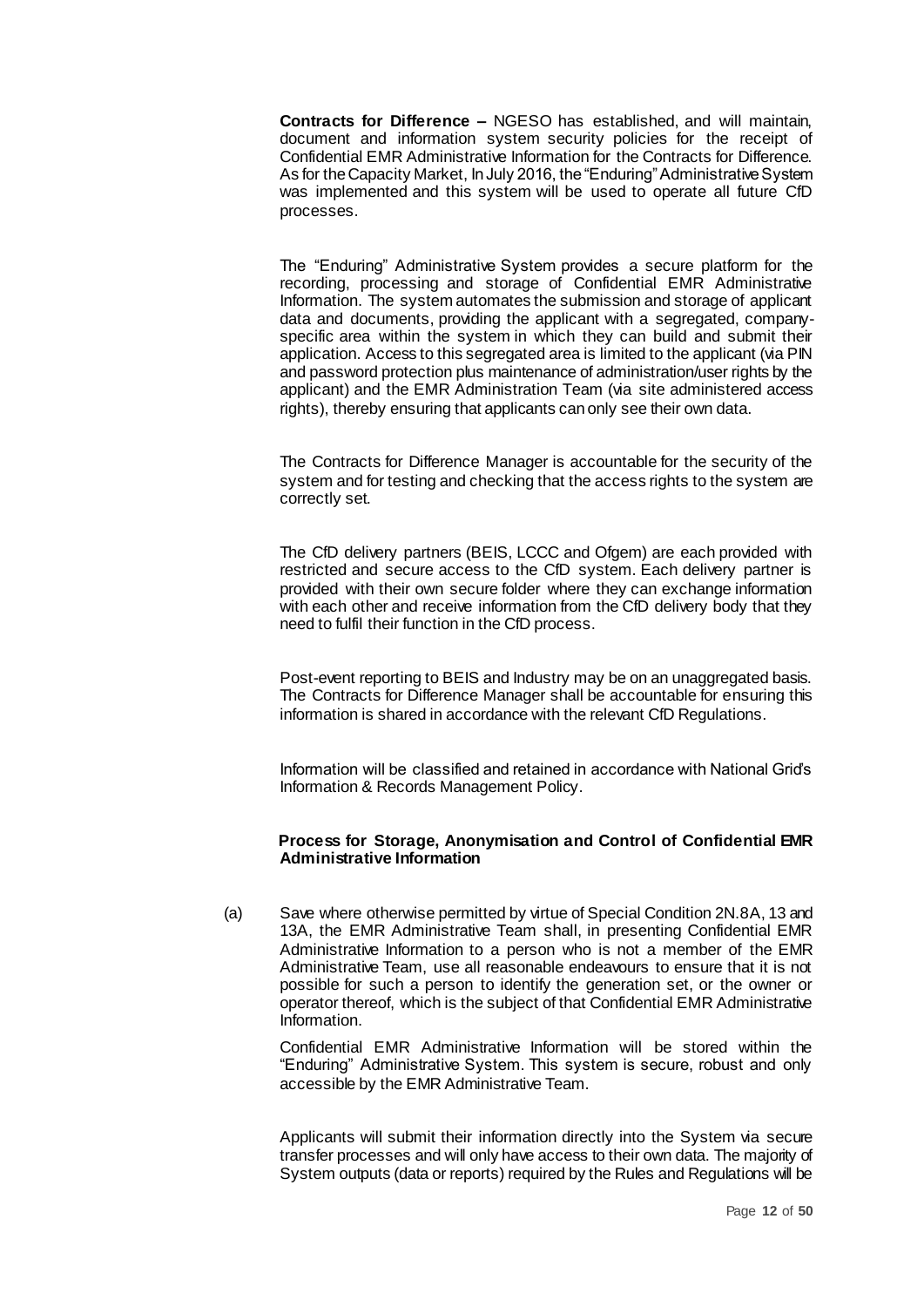generated within the System and will be provided to the Applicant/BEIS/the Authority/LCCC either within their individual access controlled areas or via secure email.

In the event that data needs to be configured outside the "Enduring" Administration System, for ad-hoc reports or data requests, it will be stored on a secure system which is only accessible by the EMR Administrative Team.

In the event that Confidential EMR Administrative Information needs to communicated outside the "Enduring" Administrative System, the EMR Administration Team will apply a range of measures to ensure the security of the information. These measures may include the use of password protection, encrypted email, secure distribution lists or email tools which prevent the release of certain types of data. The choice of which measure to use will be made by the Capacity Manager, Contracts for Difference Manager or EMR Stakeholder & Compliance Manager. This decision will be based on an assessment of the risk (likelihood and impact) associated with the release of the data.

(b) **Non-Disclosure Agreement -** All members of the EMR Administrative Team will sign a Confidentiality Undertaking and a register of these documents is kept. A process is in place to ensure all new starters to the team sign a Confidentiality Undertaking. A copy of the Confidentiality Undertaking which relates to the EMR Administrative Team has been included in appendix 6.

Shared Services personnel and other employees who may need access to Confidential EMR Information (including Confidential EMR Administrative Information or Confidential EMR Delivery Plan Information) in order to carry out their support functions or in order to enable NGESO to perform its EMR Functions will be required to sign a confidentiality acknowledgement in the form set out in Appendix 7. Such persons shall only hold such information for such period as is necessary to enable the recipients to perform their respective functions.

External contractors, Agents and advisers who may need access to Confidential EMR Information (including Confidential EMR Administrative Information and Confidential EMR Delivery Plan Information) will be required by the terms of their engagement with NGESO to maintain the confidentiality of such information, only to use such information for the purposes of enabling NGESO to perform its EMR Functions, and not to disclose such information without prior authorisation of NGESO. Such persons shall only hold such information for such period as is necessary to enable the recipients to perform their respective functions and will be required to give an undertaking to NGESO in substantially the same form as that set out in Appendix 7.

#### (c) **Exclusivity of activities of the EMR Administrative Team**

The EMR Administrative Team will be managed in such a way that members of the team are only engaged in the EMR Administrative Functions on a day to day basis and will not undertake any additional NGESO specific work activities other than activities which are part of their role as an NGESO Manager or employee. This will include attending NGESO management team meetings; participating in company-wide improvement initiatives; recruitment activities; attending training, further education courses, team building events and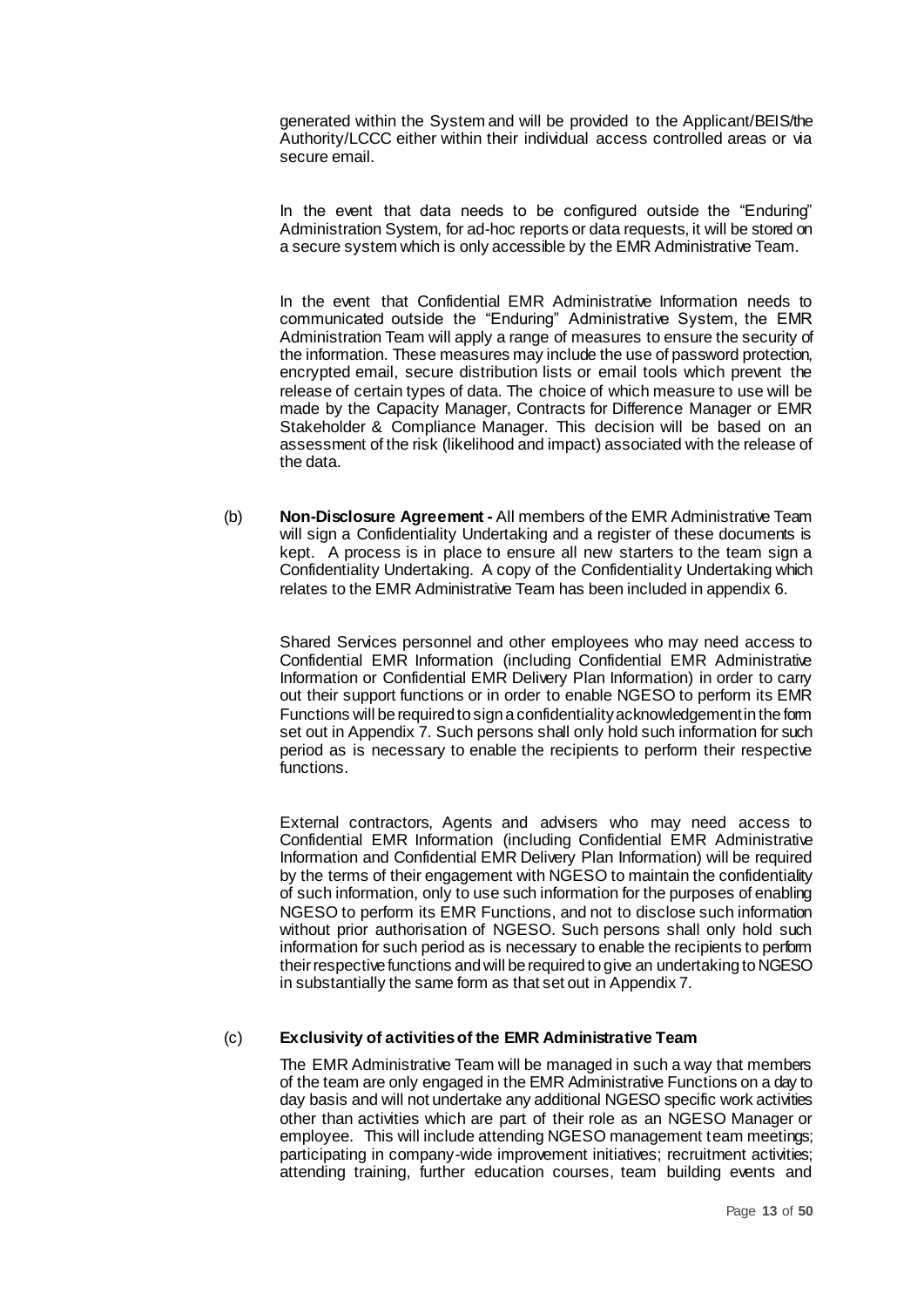conferences; and supporting companywide performance management, employee engagement or reporting initiatives.

(d) **Policy on transfer of employees** – The EMR Capacity Market Manager and the Contracts for Difference Manager are responsible for ensuring that employee transfers into or out of the EMR Administrative Team, whether these be sourced from other parts of National Grid (excluding ROCB) or externally to National Grid, are referred to the EMR Compliance Officer so as to provide an independent check of the compliance controls for both types of employee transfers.

The table in Appendix 8 is indicative of the minimum posting periods which will apply to the EMR Administrative Team, but the EMR Compliance Officer may authorise shorter periods if appropriate in individual cases or direct that longer periods should apply in individual cases.

Where employees move into the EMR Administrative Team, the EMR Compliance Officer will make checks with the line manager to ensure the employee has signed the Confidentiality Undertaking, received a briefing on the EMR Code of Conduct and been trained on the processes in place to protect the Confidential EMR Information, including confidential EMR Administrative Information.

Where employees are moving out of the EMR Administrative Team, the EMR Compliance Officer will make checks to ensure cooling off periods are applied to prevent members of the EMR Administrative Team transferring directly to a ROCB, in accordance with the table set out in Appendix 8. The EMR Compliance Officer will provide advice as to any special measures which should be applied on a case by case basis and in consideration of specific circumstances.

Prior to the transfer out of the EMR Administrative Team, the EMR Compliance Officer will ensure that the employee receives an exit briefing to remind them of theirobligations under the terms of the Confidentiality Undertaking they have signed and their contract of employment. The EMR Compliance Officer will require positive confirmation that access to systems containing Confidential EMR Information (Including Confidential EMR Administrative Information) has been removed. The EMR Capacity Market Manager & Contracts for Difference Manager is responsible for advising the EMR Compliance Officer of moves in and out of the team, ensuring access is removed and records are kept.

(e) **Access to premises** - NGESO has ensured that the accommodation of the EMR Administrative Team is effective in restricting access by persons who are not members of the EMR Administrative Team. The EMR Administrative Team is located in a dedicated, secure office which has swipe card access controls which limit access to those within the EMR Administrative team.

#### **5. Restrictions on the use of Confidential EMR Information**

5.1 NGESO has put arrangements in place to restrict the use of Confidential EMR Information in accordance with the obligations set out in paragraphs 2N.12, 2N.13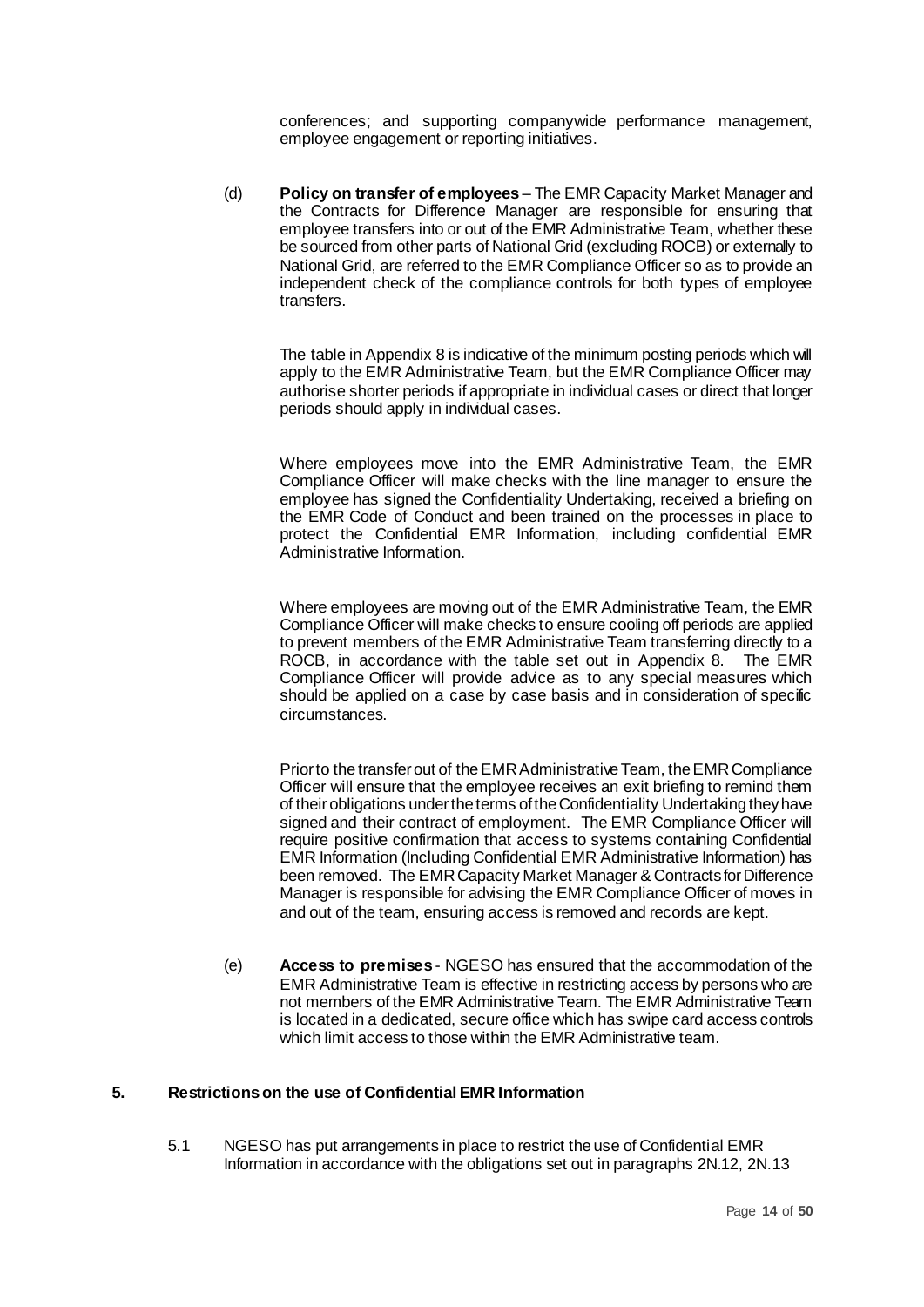and 2N.13A.

NGESO will not use any Confidential EMR Information for any purpose other than:

- (i) Performing the EMR Functions
- (ii) Carrying on the Balancing Services Activity
- (iii) Production of the Future Energy Scenarios and development of demand and generation scenarios
- (iv) Any other purpose for which NGESO has obtained prior written consent from the Authority or which is specified in this EMR Compliance Statement
- (v) As permitted by regulation 65 of the Electricity Capacity Regulations 2014

Provided that Confidential EMR Administrative Information and Confidential EMR Delivery Plan Information shall not be used for the purposes set out in (ii), (iii) or (iv) above unless all reasonable endeavours have been taken under paragraphs 2N.6(a), 6B, 2N.8(b) or 2N.8B to protect from disclosure the source of the information.

Employees are made aware of the restrictions through training and awareness as described in section 7.6. In addition to the controls described in sections 2, 3 and 4 the following arrangements are in place:

#### **(a) Process for maintaining a list of people who have seen Confidential EMR Information**

Confidential EMR Information is held by both the EMR Data Handling, and the EMR Administrative teams. A process is in place to ensure appropriate disclosure of Confidential EMR Information is managed by these teams in accordance with 2N.12, 13 and 13A and that recipients understand the restrictions that apply.

Within the EMR Administration Team the Stakeholder and Compliance Manager is responsible for maintaining a register of persons to whom Confidential EMR Information, including Confidential EMR Administrative Information, has been disclosed. Within the Data Handling Team, the EMR Modelling Manager is responsible for maintaining a register of persons to whom Confidential EMR Information, including Confidential Delivery Plan Information, has been disclosed. These registers are known as the Confidential EMR Information Disclosure lists and will be provided to Ofgem if requested. A record of changes made to the Confidential EMR Information Disclosure list will be kept.

Employees on the Confidential EMR Information Disclosure list will be made aware of their obligations through regular reminders and where applicable, will be required to sign a confidentiality acknowledgement in the form set out in Appendix 7 as referred to above.

A copy of the Confidential EMR Disclosure List will be provided to Ofgem annually at the same time as the annual compliance report but as a separate document.

#### **(b) List of persons who should never see Confidential EMR Information**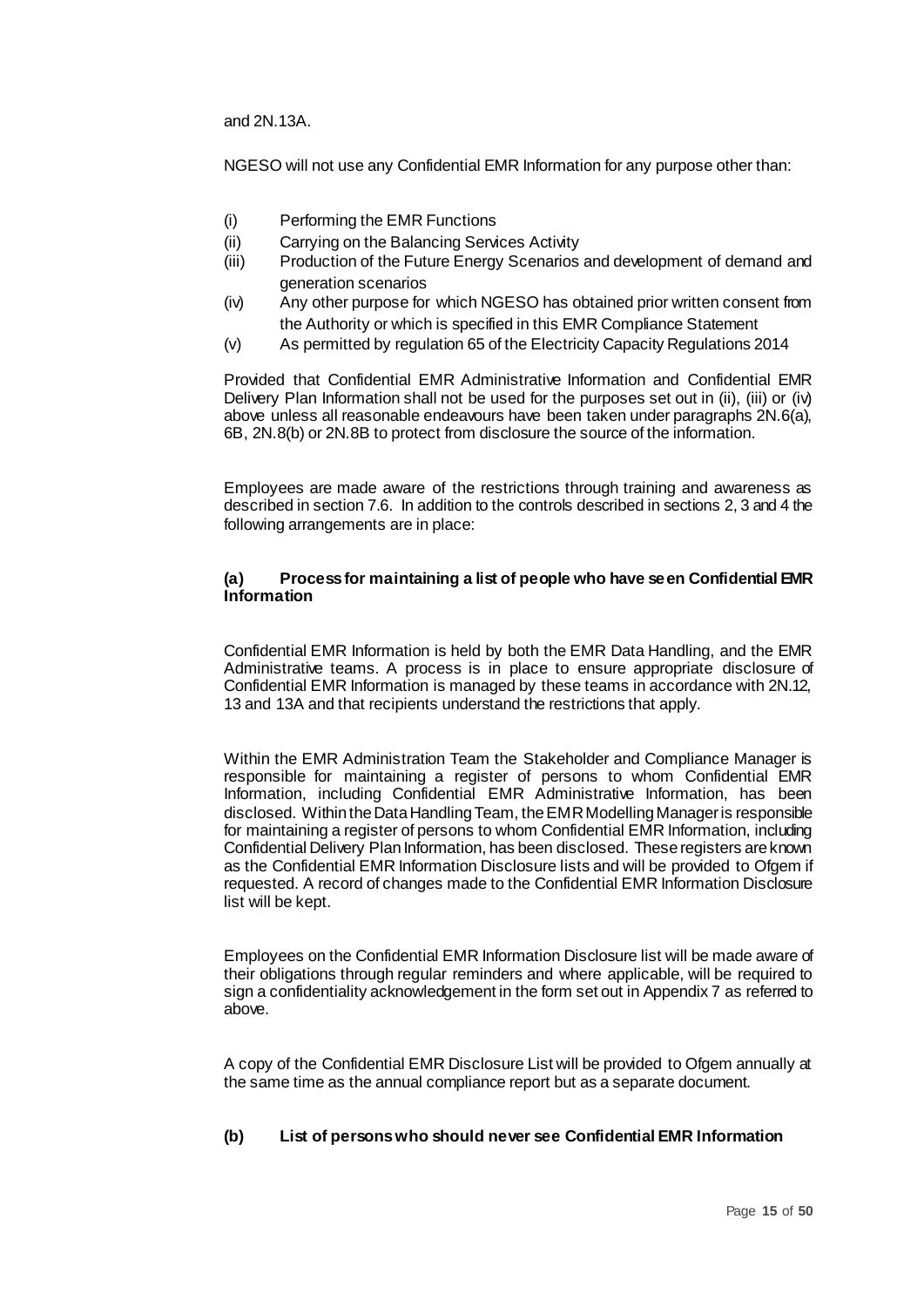For the purposes of Special Condition 2N.18(a)(vi) persons to whom Confidential EMR Information should never be disclosed are:

- employees, agents, contractors and advisers of or to the licensee engaged in the licensee's business other than those:
	- $\circ$  performing the EMR Functions (2N.12(c)(i));
	- $\circ$  carrying on the Balancing Services Activity (2N.12(c)(ii));
	- $\circ$  carrying on any activity to which the Authority has given its prior written consent or which is specified in this compliance statement (2N.12(c)(iii));
	- o as permitted by Regulation 65 of the Electricity Regulations 2014 (2N.12(c)(iv))
	- $\circ$  to whom disclosure is required in order to enable NGESO to perform its EMR Functions (2N.13A(a)); or
	- o engaged in, or in respect of, the provision of Shared Services, to the extent necessary to allow them to carry out their respective functions (2N.13A(b));
- employees, agents, contractors and advisers of or to the licensee engaged in any other business of the licensee; and
- employees, agents, contractors and advisers of or to an Associate of the licensee which carries on any ROCB, being the business of:
	- o participating in, or intending to participate in, a competitive tender exercise to determine a person to whom an offshore transmission licence is to be granted;
	- o an Offshore Transmission Owner;
	- o undertaking carbon capture and storage activities; or
	- o owning and / or operating an entity participating in, or intending to participate in activities which require a licence under section 6(1)(e) of the Electricity Act 1989.

#### **(c) Additional Controls to protect Confidential EMR Delivery Plan Information**

Controls in place to protect Confidential EMR Delivery Plan information are set out in section 3.

#### **6. EMR Compliance Statement**

6.1 This Compliance Statement has been put in place in order to set out the arrangements which NGESO will adopt to secure compliance with the EMR Relevant Duties in accordance with Special Condition 2N.

> In order to secure compliance with the requirements of Part D of Special Condition 2N, NGESO has put in place an EMR Code of Conduct (attached as appendix 5 and described in section 2.6) and a programme to ensure training and awareness (described in section 8). The Code of Conduct and training material make it clear that a deliberate breach would be treated as a disciplinary matter in accordance with National Grid HR policy.

> NGESO has put in place systems of control to protect Confidential EMR Information and processes for recording, processing and storage of Confidential EMR Delivery Plan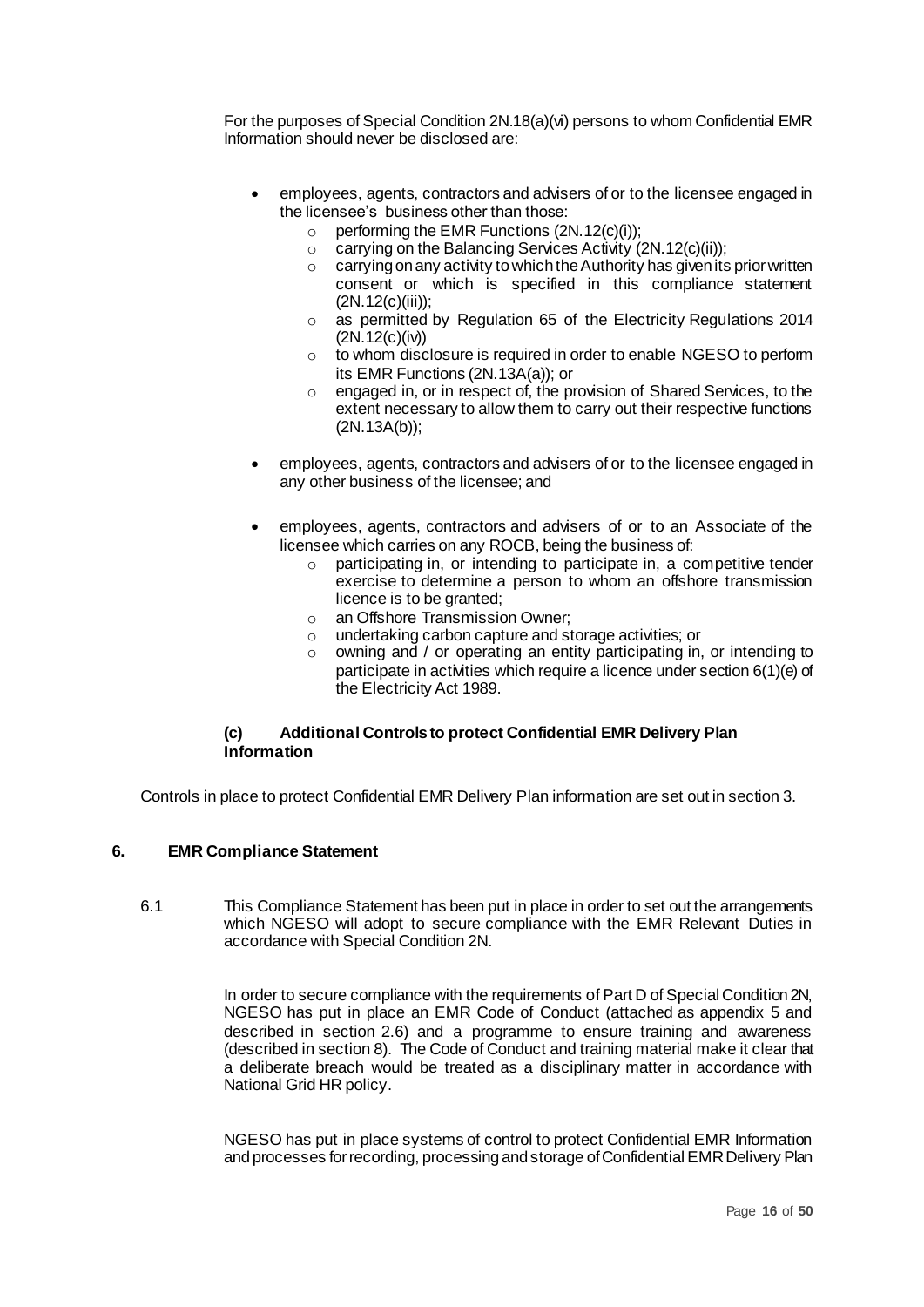Information and Confidential EMR Administrative Team Information to ensure that (unless specifically otherwise permitted under the Licence or other law):

- Confidential EMR Delivery Plan Information can only be accessed by the EMR Data Handling Team.
- **Confidential EMR Administrative Information can only be accessed by the EMR** Administrative Team.

These controls are set out in sections 3, 4 and 5.

The systems in place to manage Confidential EMR Delivery Plan Information and Confidential EMR Administrative Information have been set up in compliance with National Grid's Information & Security Standards and documents will be maintained and classified in accordance with National Grid's Information & Records Management Policy.

- 6.2 NGESO will at least every 12 months, or at such other interval as the Authority may direct, review the descriptions set out in this EMR Compliance Statement. Where the descriptions in this EMR Compliance Statement continue to be complete and accurate in all material respects, NGESO will confirm this to the Authority in its annual report to be submitted pursuant to para 25 of Special Condition 2N. Where the descriptions set out in this Compliance Statement are not complete and accurate in all material respects, NGESO will revise the EMR Compliance Statement accordingly, and will submit it to the Authority for approval as an appendix to the Annual Compliance Report, or as may be required.
- 6.3 NGESO will make a copy of the approved EMR Compliance Statement publicly available on the National Grid ESO website.

#### **7. Appointment of EMR Compliance Officer and EMR compliance reporting**

7.1 In accordance with para 19 of Special Condition 2N, NGESO has appointed an EMR Compliance Officer to facilitate compliance with the EMR Relevant Duties and to perform inter alia all the duties as set out in paragraph 24 of Special Condition 2N.

The EMR Compliance Officer is also appointed as:

- Compliance Officer ("CO") under Special Condition 2O of the NGESO Licence
- 7.2 In accordance with para 20 of Special Condition 2N, NGESO has appointed the Head of National Control, NGESO as "Single Responsible Director" for the purpose of ensuring the performance of, and overseeing the duties and tasks of the EMR Compliance Officer and the licensee's compliance with its EMR Relevant Duties. The Single Responsible Director shall report to the board of directors of the licensee in relation to the obligations set out in Special Condition 2N.
- 7.3 In accordance with paragraph 21 of Special Condition 2N, NGESO shall ensure that the EMR Compliance Officer is provided with sufficient resources and access to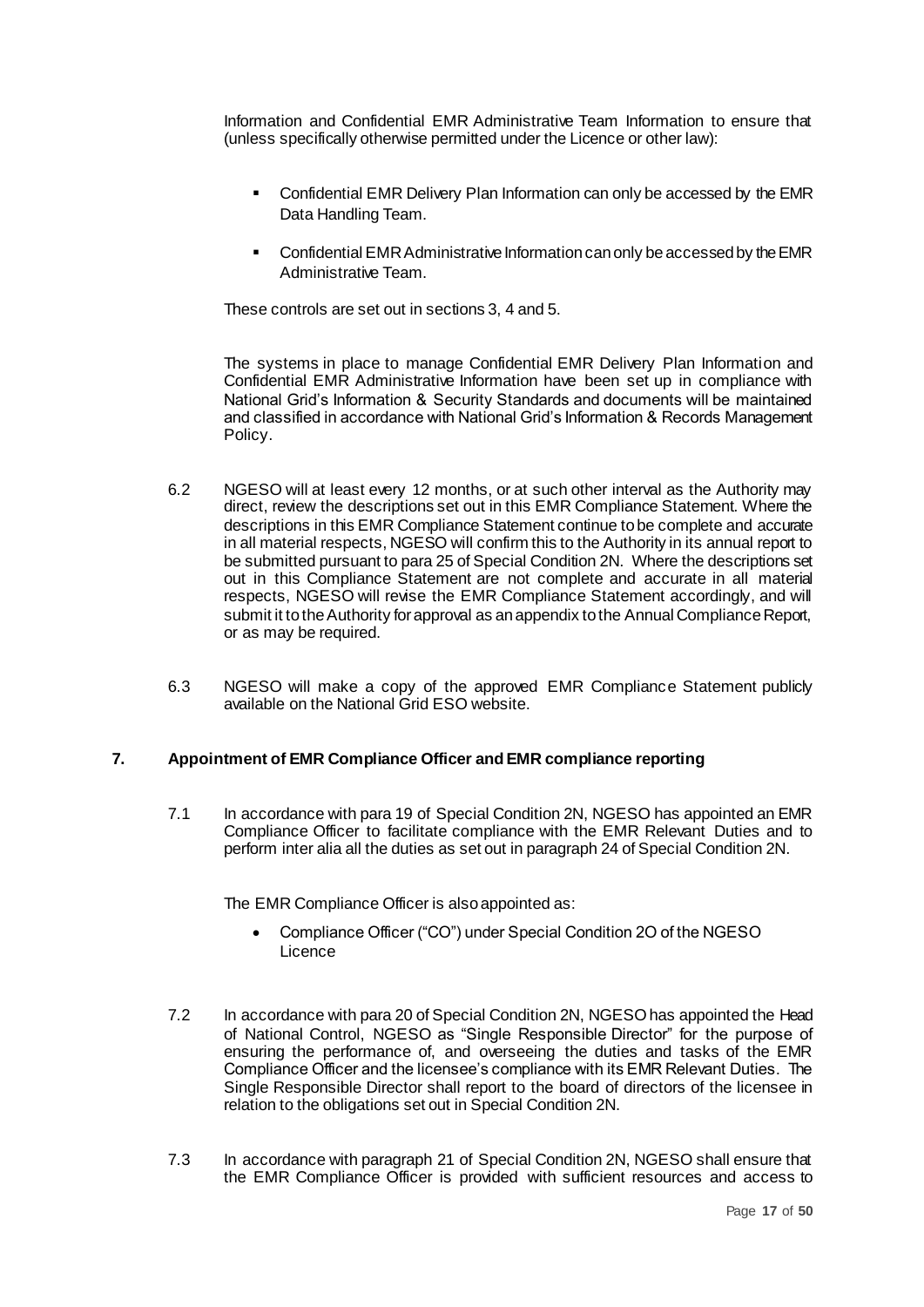premises, systems, information and documentation in order to fulfil the duties and tasks assigned under this condition.

- 7.4 In accordance with paragraph 2N.22, the EMR Compliance Officer is not engaged in the management or operation of the Transmission Business, any associate, any other business of NGESO or any Relevant other Competitive Business. The independence of the EMR Compliance Officer is secured through:
	- a reporting to the UK General Counsel;
	- a separate reporting line to the NGESO Compliance Committee; and
	- a strong stewardship link to the NGESO Board of Directors.

NGESO has established a compliance committee, to which the EMR Compliance Officer shall report twice yearly. The Compliance Committee reports to the NGESO Board of Directors and includes among its members the Single Responsible Director, the Sufficiently Independent Directors and the director responsible for management of regulatory issues. A chart showing National Grid's Governance Structure with the Compliance Committee is included in Appendix 3 of this statement.

7.5 NGESO has appropriate processes in place and will ensure relevant teams are briefed so that relevant complaints or representations are reported to the EMR Compliance Officer for investigation.

#### 7.6 **Duties & Tasks of the EMR Compliance Officer**

The EMR Compliance Officer will undertake the duties and tasks set out in paragraph 2N.24 and will seek to secure a culture of compliance within NGESO through the following activities:

- **(a) Information, Advice and Training -** The EMR Compliance Officer will continue to provide advice to NGESO managers and Directors of NGESO to ensure compliance with the EMR Relevant Duties.
	- Compliance rules have been put in place which reinforce the EMR Code of Conduct described in section 2. The EMR Data Handling Team, the EMR Administrative Team and other teams within NGESO who need to be aware receive a targeted briefing from the EMR Compliance Officer's team to ensure they are fully aware of the restrictions on sharing Confidential EMR Information and how it relates to them. Employees from the ROCB receive a briefing so that they are aware of the restrictions and do not seek to obtain any unfair advantage.
	- Employees in the EMR Data Handling Team, EMR Administrative Team and those on the Confidential EMR Information Disclosure List receive regular reminders from their responsible mangers during the year to ensure a high level of awareness is maintained.
	- To ensure wider awareness across the National Grid UK business, general communications will be made using National Grid's usual employee communication channels, which include bulletins and provision of material for discussion at Team Meetings.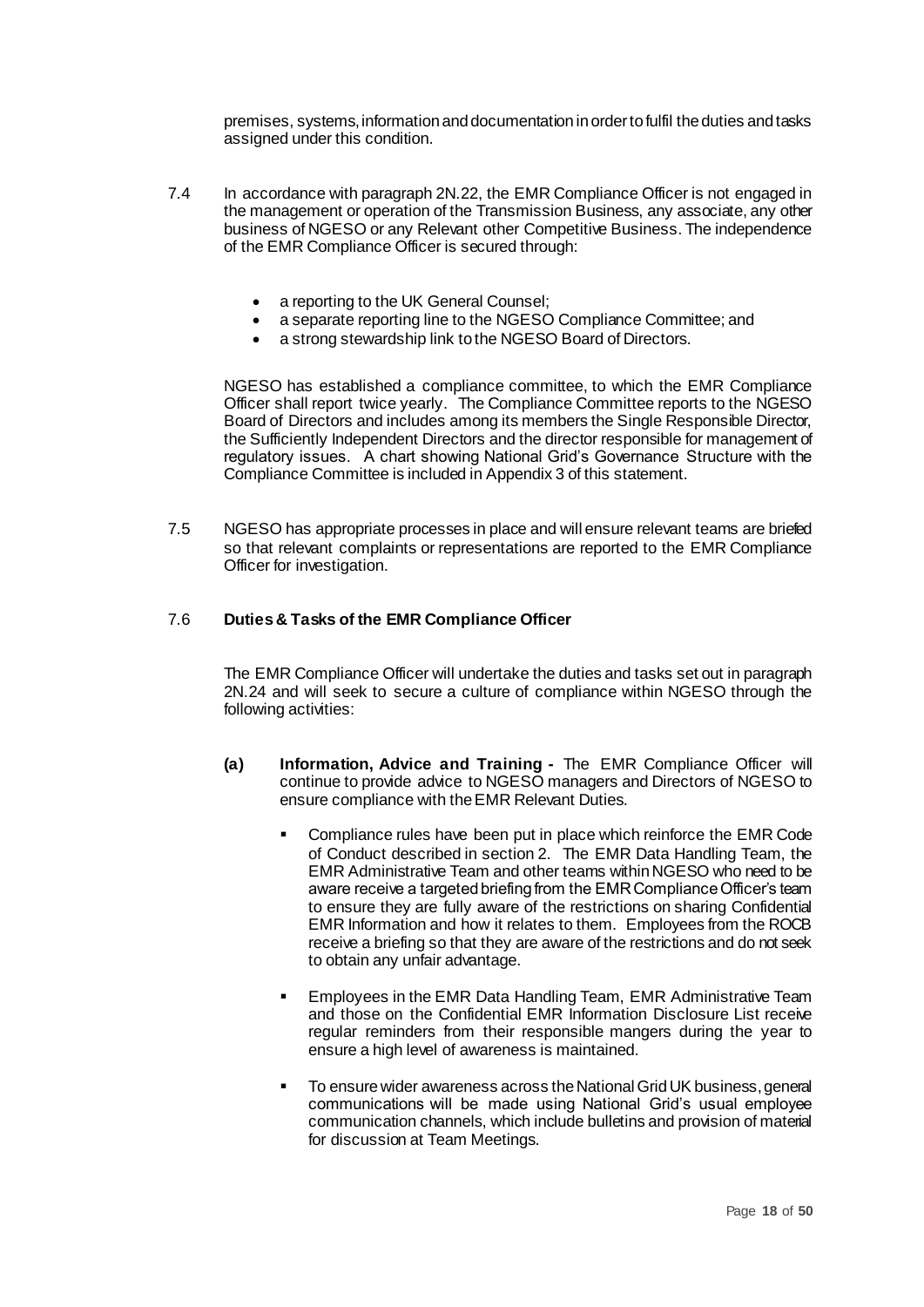- A network of Licence Champions are in place who promote awareness of licence obligations, engender a culture of compliance and facilitate compliance monitoring within their area of the business. Licence Champions within NGESO have been briefed on the EMR licence obligations. The EMR Compliance Officer maintains regular contact with the Licence Champions and workshops are held periodically to ensure consistent interpretation of information sharing restrictions and to identify compliance best practice.
- The EMR Compliance Officer's intranet website has a comprehensive range of compliance educational material, full copies of the licence and codes of conduct. Compliance rules and the EMR Code of Conduct is made available to NGESO employees via this Intranet site.
- The principles of information sharing restrictions are further reinforced through an e-learning module. Employees who have access to commercially sensitive information or who are involved in the pricing, negotiation or delivery of contracts are required to recomplete the elearning training every two years.
- **(b) Monitoring** The EMR Compliance Officer will undertake monitoring during the period to assess the effectiveness of practices, procedures and systems adopted to secure compliance with the EMR Relevant Duties.
	- The EMR Compliance Officer has ensured that relevant Licence Champions have been briefed on the practices, procedures and systems which have been put in place to secure compliance with the EMR Relevant Rules. The Licence Champions are required to build these controls into their business separation frameworks.
	- As part of the monitoring process, the Licence Champions will assess risks and review and test the effectiveness of the controls in place. The Licence Advisers will submit their report as to the effectiveness of the controls in place, approved by their director to the EMR Compliance Officer.
	- The monitoring is backed up by the EMR Compliance Officer's team holding challenge & review meetings with the Licence Champions during the year.
	- As part of the monitoring the EMR Compliance Officer will liaise with the Risk, Compliance and Audit teams to understand whether any key risks/issues have been identified through their processes.

The EMR Compliance Officer will continue to advise whether to the extent the implementation of such practices procedures and systems require the cooperation of any other person they are designed so as reasonably to secure the required co-operation.

The EMR Compliance Officer will investigate any complaint made available in accordance with paragraph 2N.23 and will recommend and advise upon the remedial action which any such investigation has demonstrated to be necessary or desirable.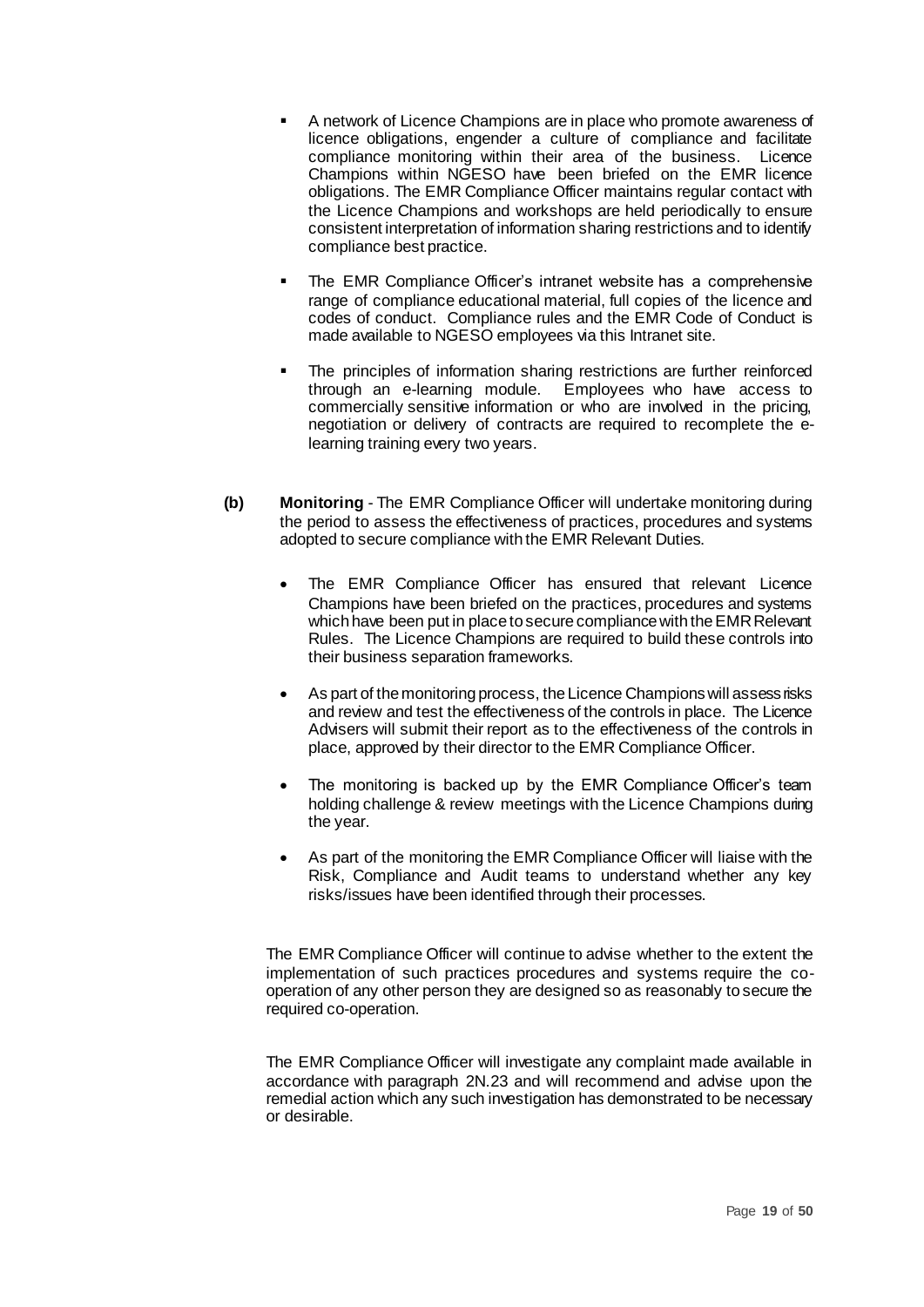The EMR Compliance Officer will report annually to the Single Responsible director as to their activities in respect of the EMR Relevant Duties during the period covered by the report.

7.7 In accordance with paragraph 2N.25 of Special Condition 2N, NGESO will prepare an annual report in a form approved by the Authority, as to its compliance with the EMR Relevant Duties and its implementation of the practices, procedures and systems set out in the EMR Compliance Statement.

In accordance with paragraph 2N.26, the report will detail the activities of the EMR Compliance Officer during the reporting period, refer to any matters appropriate to the implementation of the practices, procedures and systems described in the compliance statement, set out the details of any investigations conducted by the EMR Compliance Officer and will be accompanied by a compliance certificate approved by a resolution of the board of directors and signed by the Single Responsible Director.

NGESO will submit the annual compliance report and certificate to the Authority and will publish it on its web site no later than 14 days following its approval by a resolution of the board of directors.

#### **8. General**

8.1 Should NGESO cease to perform the EMR Functions, NGESO will continue to apply the controls to protect Confidential EMR information, including Confidential EMR Delivery Plan Information and Confidential Administrative Information, in accordance with paragraphs 2N.12 and 13 of Special Condition 2N.

#### **9. Further information**

Requests for further information about this statement should be addressed for the attention of the EMR Compliance Officer at:

National Grid Electricity System Operator Limited

Legal Department

National Grid

National Grid House

Warwick Technology Park

Gallows Hill

Warwick

CV34 6DA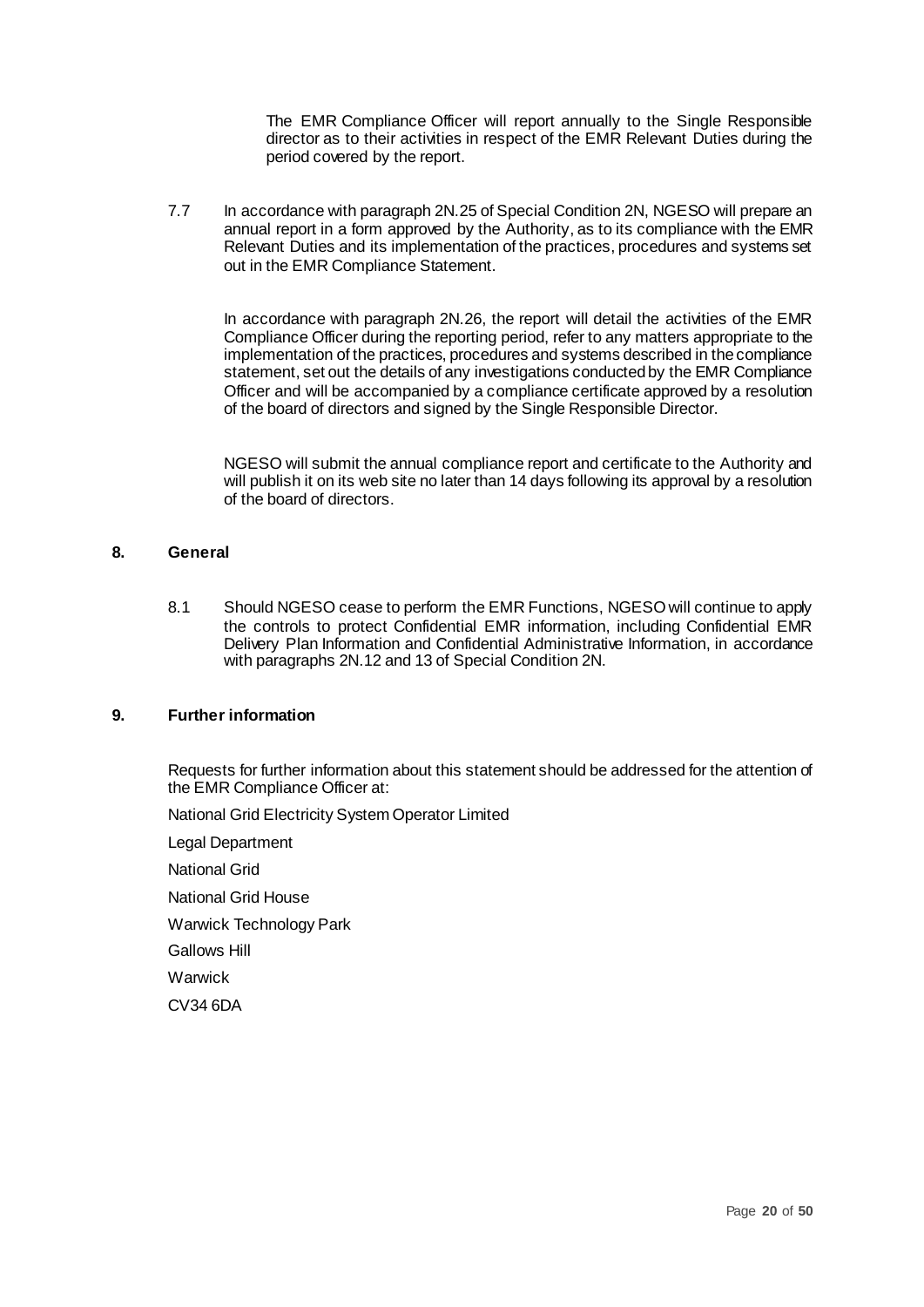#### **Appendices**

Appendix 1 – Shared Service Functions

Appendix 2 – Company Structure Chart

Appendix 3 – NGESO Governance Structure with Compliance Committee

Appendix 4 – Structure chart showing the EMR Data Handling Team and the EMR Administrative Team

Appendix 5 – EMR Code of Conduct

Appendix 6 – Non-Disclosure Agreements

Appendix 7 – Confidentiality Acknowledgement and Confidentiality Undertaking

Appendix 8 – Minimum Posting Periods Applicable to the EMR Administrative Team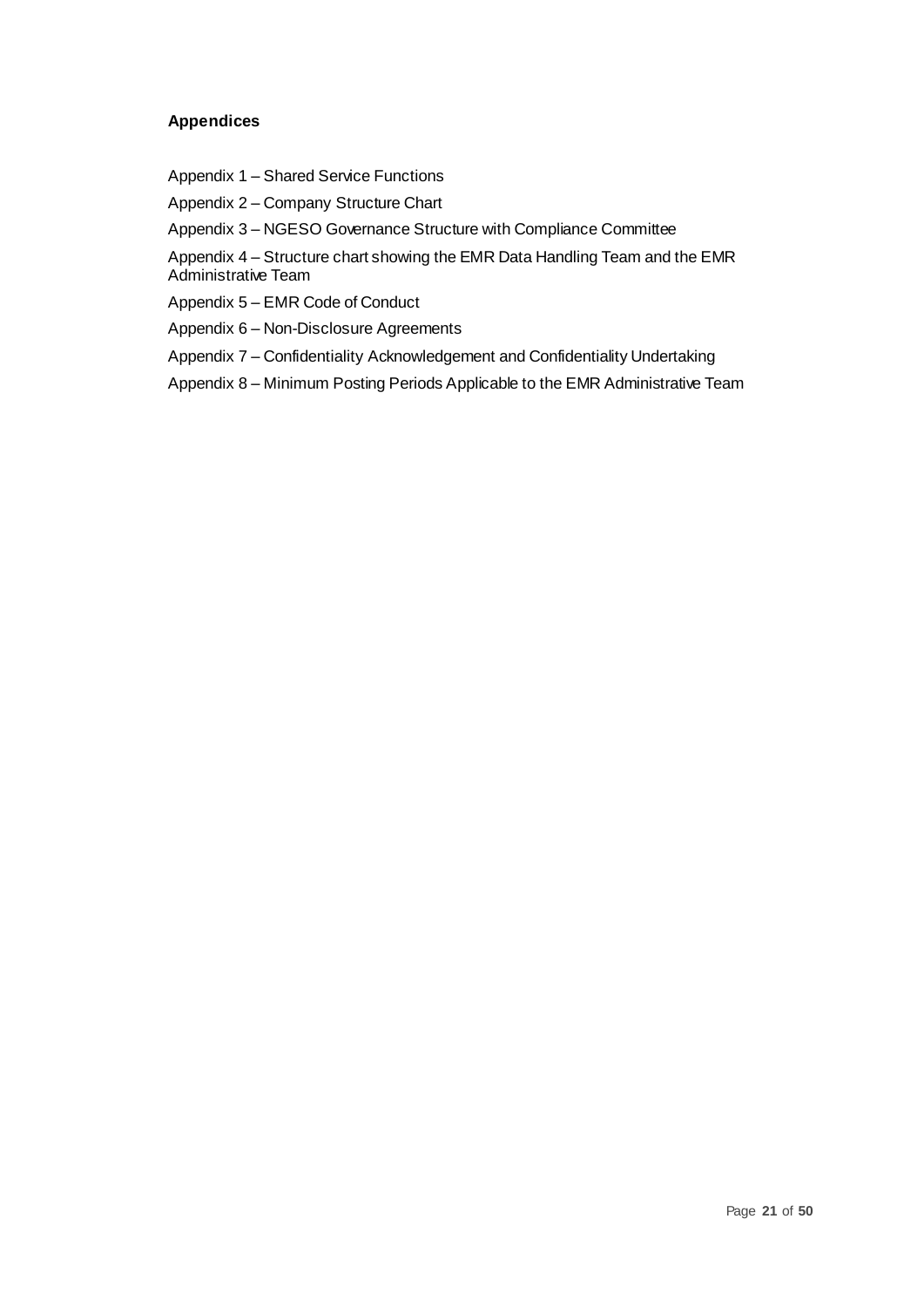**Appendix 1 – Shared Service Functions**

- Finance
- Human Resources
- Legal
- IS
- Corporate Affairs
- Procurement & Logistics
- Public Relations
- Health & Safety
- Audit
- Insurance
- Tax
- Property Management
- Facilities Management

Confidential EMR Information may only be shared with employees from the above Shared Services functions to the extent that they need the specific information to carry out their role in supporting the EMR Functions.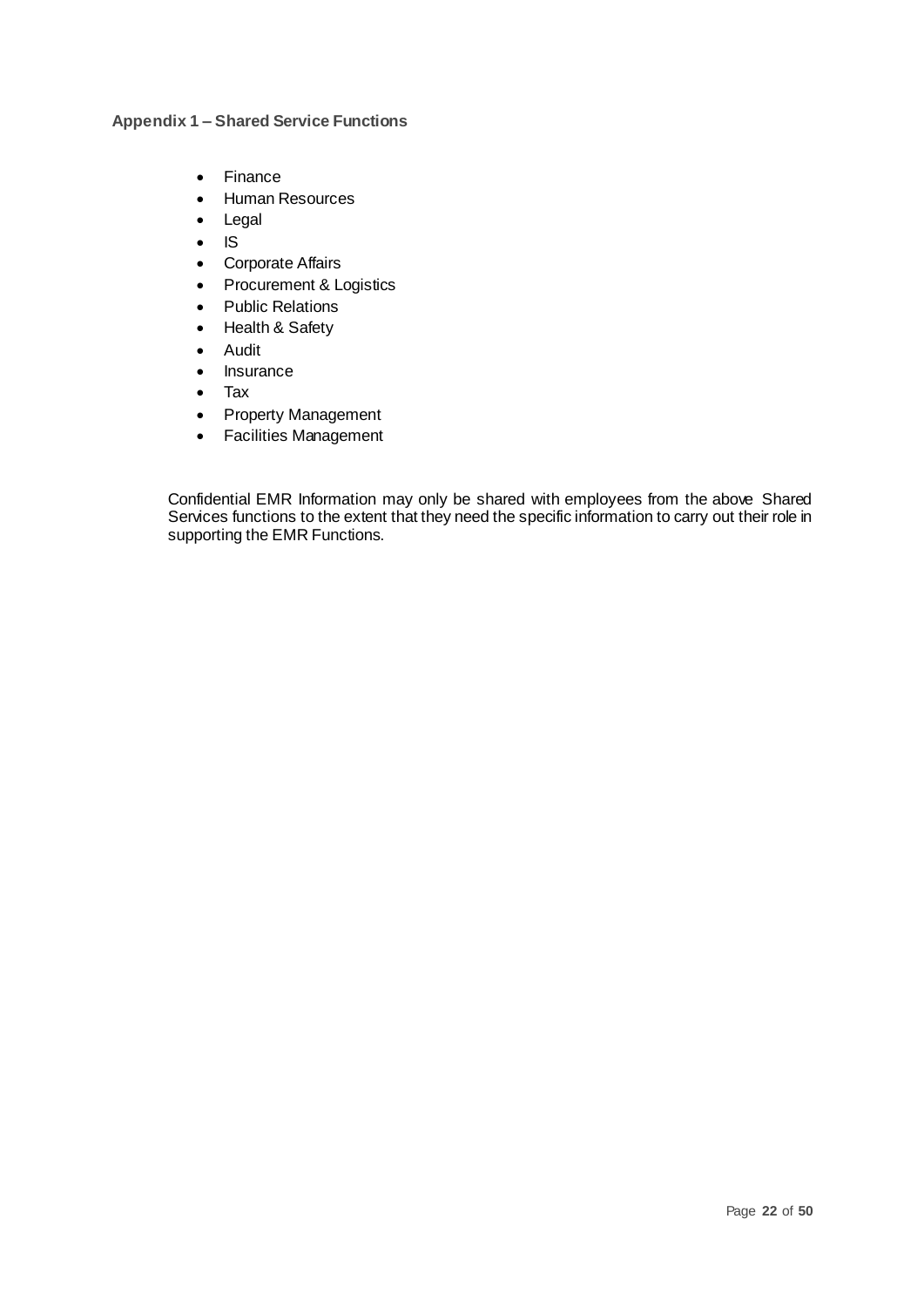#### **Appendix 2 – Company Structure Chart**



National Grid Group corporate structure (updated December 2019 to include Holding Companies, 21 June SARL and HK NEWCO 2019 L td, the changes to corporate structure does not impact the separation or governance of the ESO). This chart was accurate at this date and will only be updated where there are material changes to either ESO or any relevant other National Grid businesses. This chart sho ws the principal UK operating companies and certain other shareholdings and excludes a number of National Grid subsidiary companies.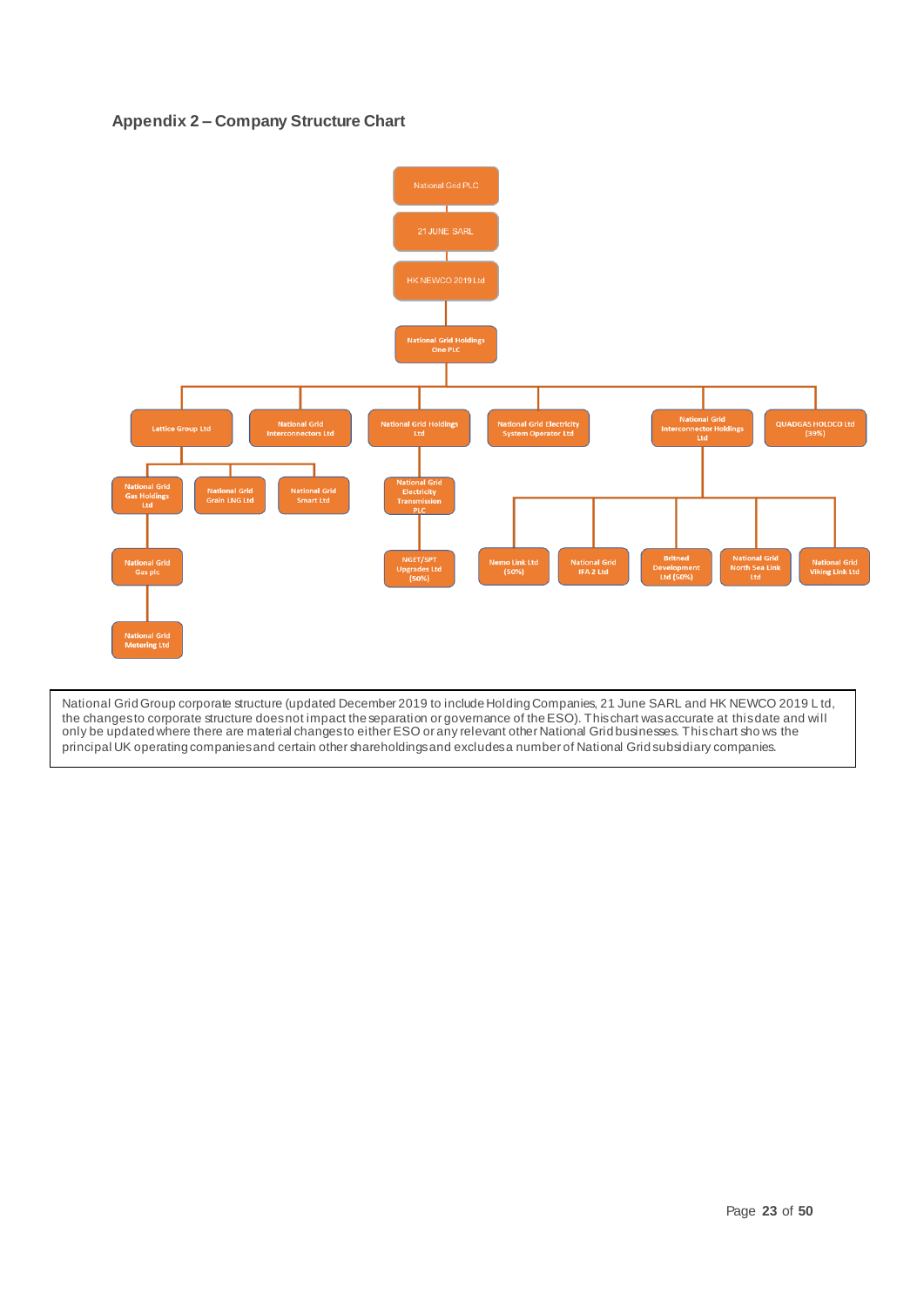**Appendix 3 – NGESO Governance Structure with Compliance Committee** 

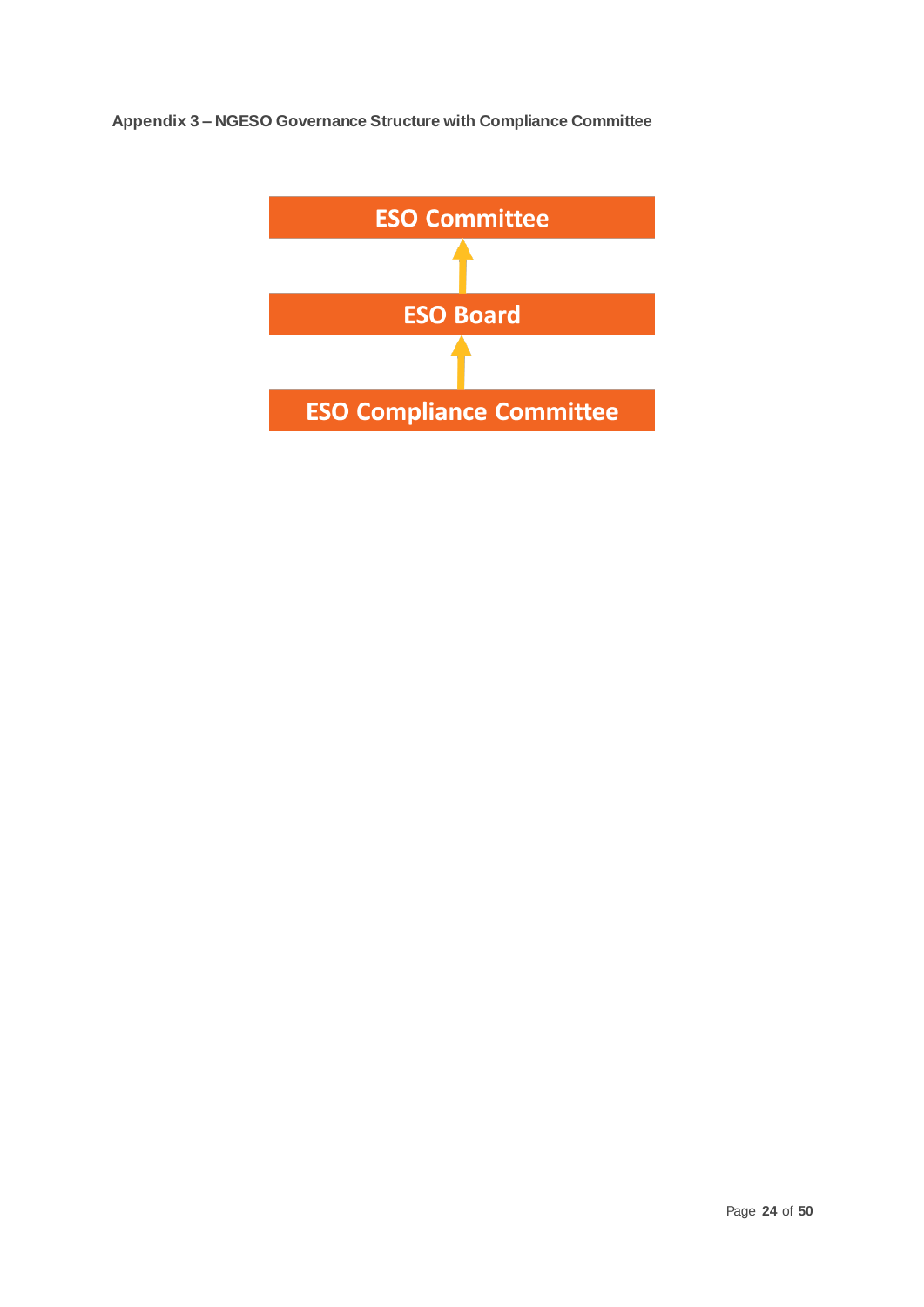**Appendix 4 – Structure chart showing the EMR Data Handling Team and the EMR Administration Team**

The structure chart below is correct as at April 2020 and will be updated annually or where there is a material change

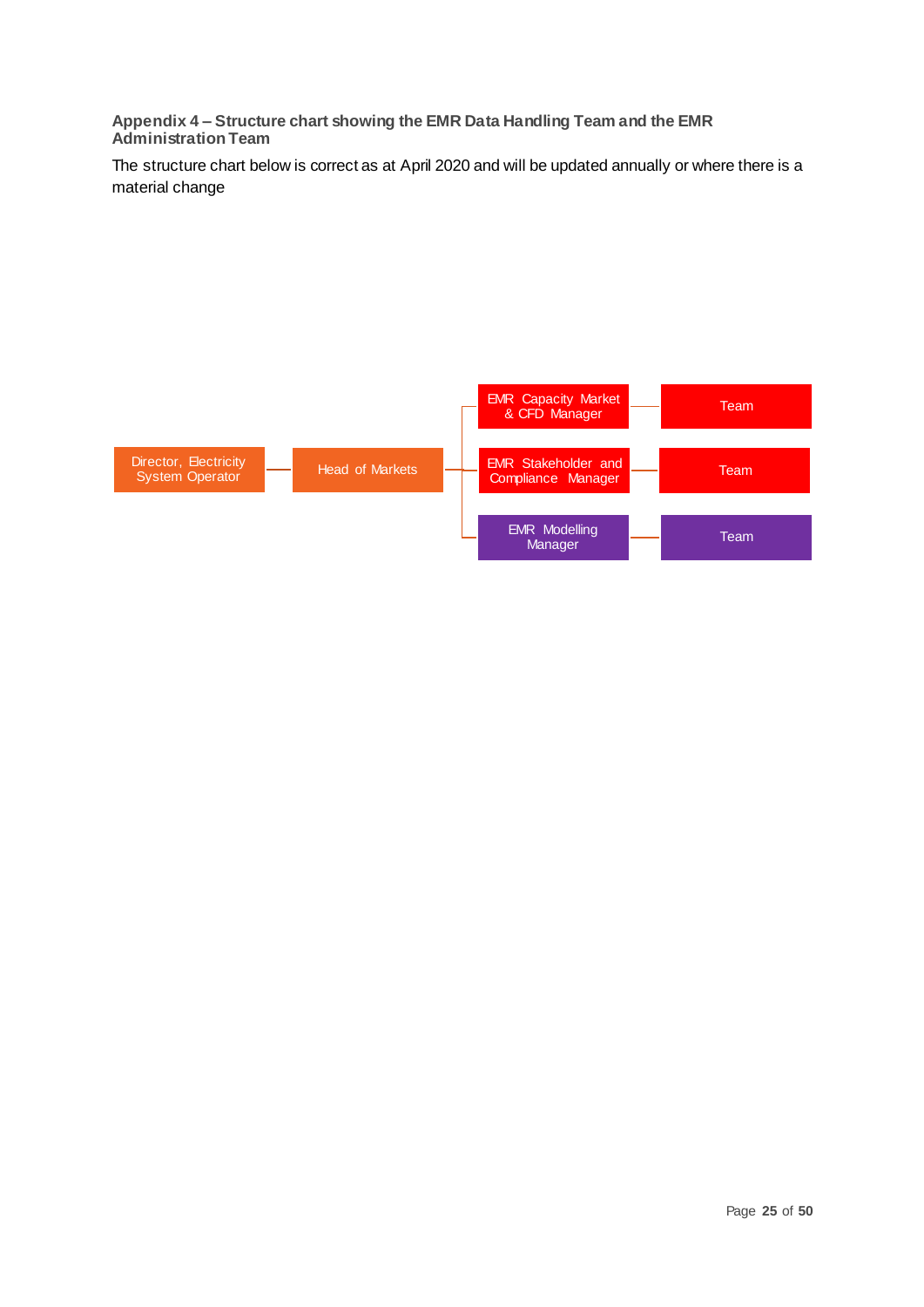#### **Appendix 5 – EMR Code of Conduct**

## **Code of Conduct**

## **In respect of Confidential EMR Information**

## **Purpose & Scope**

Through the role of Electricity Market Reform delivery body, National Grid Electricity Transmission (NGESO) receives highly sensitive, confidential information from third parties which is known as **Confidential EMR Information**. Confidential EMR information is any information NGESO has received through performing the EMR Functions in relation to the Capacity Market, Contracts for Difference and Call for Evidence. Confidential EMR Information includes two subsets:

- Information from third parties who are applying for Capacity Agreements or Contracts for Difference and which is known as **Confidential EMR Administrative Information**; and
- Information from third parties who respond to calls for evidence and which is known as **Confidential EMR Delivery Plan Information.**

The NGESO licence Special Condition 2N contains specific obligations which require the implementation of robust controls in order to protect the confidentiality of Confidential EMR Information. There are additional obligations in respect of Confidential EMR Delivery Plan Information and Confidential EMR Administrative Information.

## **This Code sets out the rules which govern the disclosure of Confidential EMR Information. These rules apply to Confidential EMR information which:**

- is **not** in the public domain
- NGESO does **not** receive through the normal course of its activities (i.e., through CUSC, BSC (Balancing & Settlement Code), Grid Code, STC (SO TO Code), framework agreements and Connection Applications.

In particular, this Code is designed to mitigate the risk of an unfair commercial advantage arising through:

- Illegitimate sharing of Confidential EMR Information with National Grid's businesses operating in Interconnectors, Offshore or Carbon Capture & Storage
- Ineffective systems for the receipt, storage, classification and processing of Confidential EMR Information
- Use of Confidential EMR Information for unauthorised purposes.

**The Code applies to all electricity transmission employees who are involved in performing the EMR functions, or the Balancing Services Activity or preparation of the Future Energy Scenarios or Demand and Generation Scenarios, and who require access to or disclosure of Confidential EMR Information in order to perform those functions. It also applies to Shared Services employees who require access to or disclosure of Confidential EMR Information in order to perform their Shared Services function.**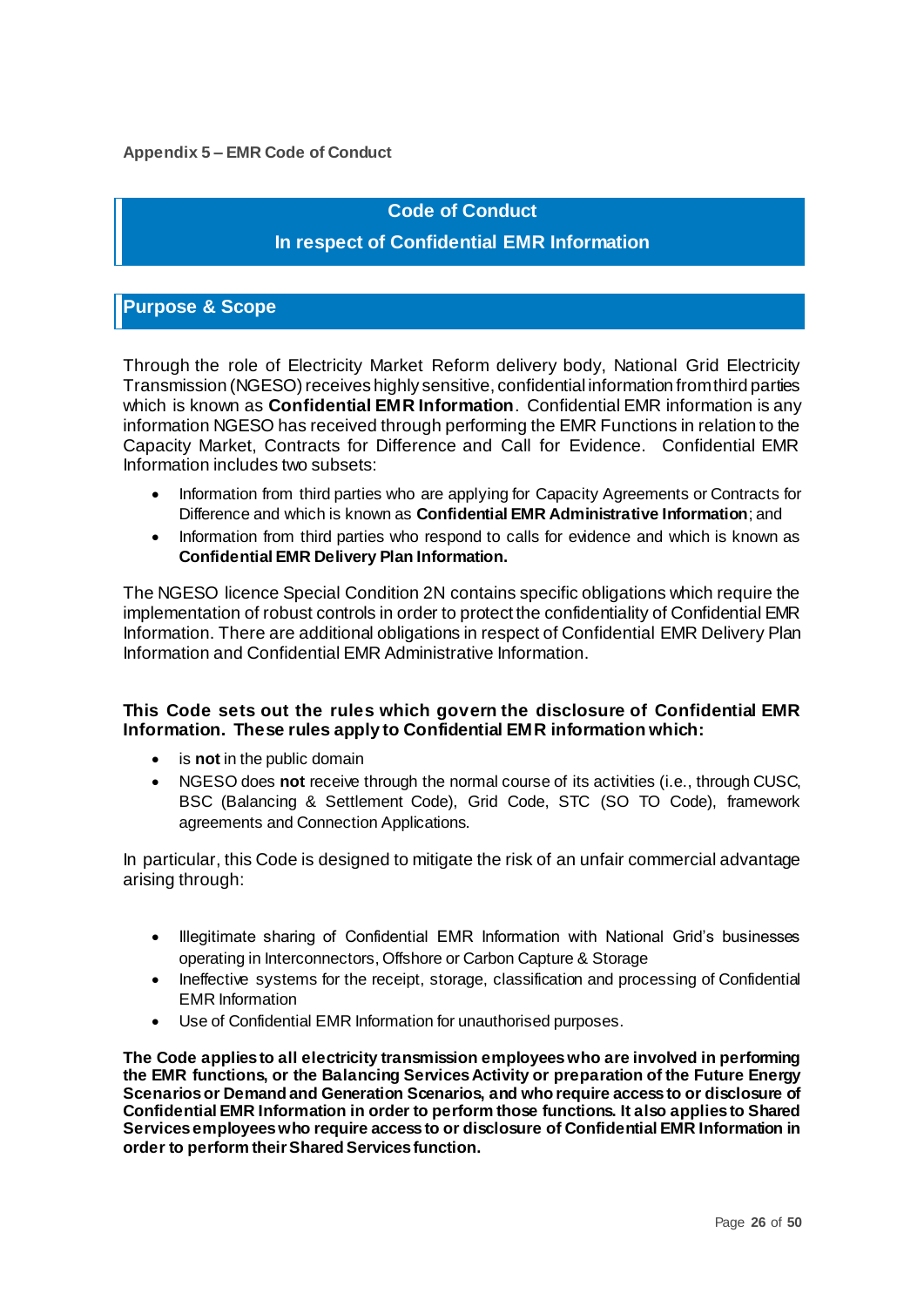**All other UK National Grid employees should be aware of the Code and that they must not seek to obtain an unfair advantage by soliciting Confidential EMR Information (including Confidential EMR Delivery Plan Information and/or Confidential Administrative Information) from an NGESO employee.** 

## **What are the consequences of breaching this Code Of Conduct?**

Failure to comply could result in serious consequences for National Grid, including:

- Financial Penalty
- Criminal Prosecution
- Liability payments to a third party for breach of contract
- Investigations and other enforcement action by Ofgem
- Additional and more onerous licence conditions and
- Serious damage to the company's reputation

An intentional breach of the Code of Conduct by an employee (or failure to report an unintentional breach) will be treated as a disciplinary matter and may result in dismissal. Accidental breach of the Code of Conduct would not generally be viewed as a disciplinary matter, except where the employee has not taken reasonable precautions to comply with this Code of Conduct.

**Employees can ask their line manager for guidance in the first instance or contact a member of the Ethics & Compliance Team.** 

#### **What are the rules I need to comply with?**

**The following Rules apply to:** 

#### **NGESO Employees Working on the EMR Functions**

NGESO employees w ho are involved in carrying out the EMR functions must not take any decisions or actions w hich are unduly influenced in favour of any of NGESO's ow n businesses and any other National Grid company, in particular those involved in Offshore Carbon Capture and Storage or Interconnector activities.

#### **NGESO Employees working on the EMR Administrative Team**

- **DO NOT** share Confidential EMR Administrative Information w ithin NGESO outside the EMR Administrative Team except in accordance w ith defined procedures for sharing w ith persons carrying out EMR functions, and shared services
- **DO NOT** share Confidential EMR Administrative Information externally outside the EMR Administrative Team except in accordance w ith defined procedures for sharing w ith agents, contractors and advisors of NGESO, Ofgem, Secretary of State, Auction Monitor and Low Carbon Contracts Company , for the purposes of preparing, amending and updating an annual capacity report and other EMR functions as consented by the Authority.
- **DO** ensure you are aw are and comply w ith document and information system security policies for the secure receipt, storage, classification and sharing of Confidential EMR Administrative Information.
- **DO** sign and comply w ith the terms of the Confidentiality Undertaking for Administrative Team members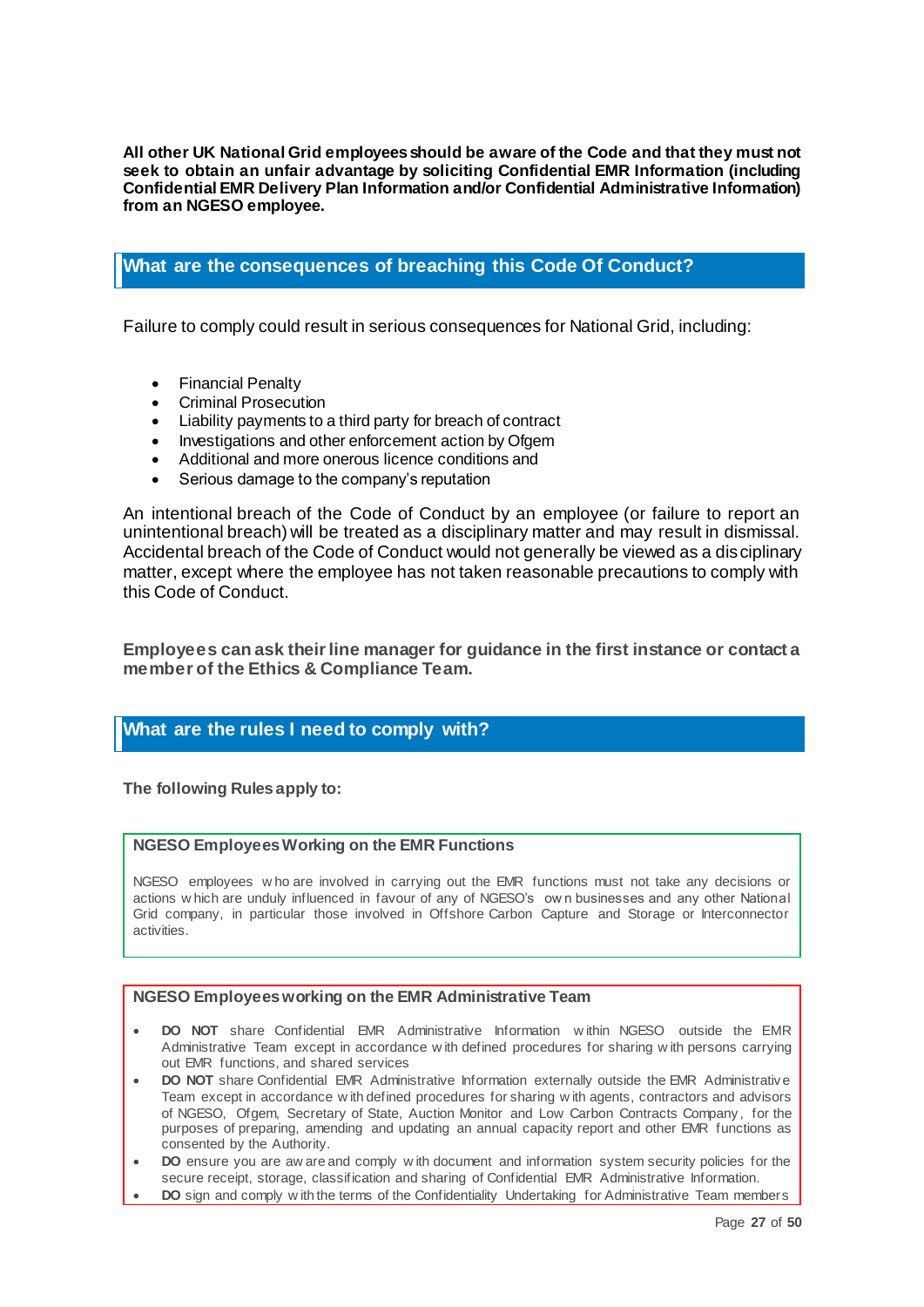- **DO** ensure you are aw are and comply w ith the policy for transfer of employees into or out of the EMR Administrative Team
- **DO** ensure that w hilst you are a member of the EMR Administrative Team you are not simultaneously engaged in any other NGESO activity (except NGESO management team meetings; participating in company-w ide improvement initiatives; recruitment activities; attending training, further education courses, team building events and conferences; and supporting company -w ide performance management, employee engagement or reporting initiatives)
- **DO** ensure that you only operate from premises w here access restrictions are in place to prevent people w ho aren't members of the EMR Administrative Team from entering and fully comply w ith the clear desk policy.
- **DO** maintain a list of persons to w hom Confidential EMR Informtion has been disclosed, and ensure that information thus disclosed is clearly marked as "Confidential EMR Information"
- **DO** ensure that you keep confidential any Confidential EMR Delivery Plan information provided for the purposes of advising the Secretary of State w hether to adjust the demand curve and only use it for that purpose or other purposes as consented by Ofgem

**ONLY** disclose Confidential EMR Administrative Information and other Confidential EMR Information to approved members of the Confidential EMR Information Disclosure List in accordance w ith defined processes

#### **NGESO Employees working on the EMR Data Handling Team**

- **DO NOT** share Confidential EMR Delivery Plan information w ithin NGESO outside the Data Handling Team except in accordance w ith defined procedures for sharing w ith persons carrying out EMR functions, and shared services
- **DO NOT** share Confidential EMR Delivery Plan Information externally outside the Data Handling Team except in accordance w ith defined procedures for sharing w ith agents, contractors and advisors of NGESO, for the purposes of adjusting the demand curve for a capacity auction and other EMR functions as consented by the Authority
- **DO** ensure you are aw are and comply w ith document and information system security policies for the secure receipt, storage and anonymisation and aggregation of Confidential EMR Delivery Plan Information.
- **DO** sign and comply w ith the terms of the Confidentiality Undertaking for Data Handling Team members
- **DO** ensure you are aw are and comply w ith the policy for transfer of employees into or out of the Data Handling Team
- **DO** maintain a list of persons to w hom Confidential EMR Information has been disclosed, and ensure that information thus disclosed to is clearly marked as "Confidential EMR Information"
- **DO** ensure that you keep confidential any Confidential EMR Administrative information provided for the purposes of preparing or updating the annual capacity report and only use it for that purpose or other purposes as consented by Ofgem

**ONLY** disclose Confidential EMR Delivery Plan Information and other Confidential EMR Information w ith approved members of the Confidential EMR Information Disclosure List in accordance w ith defined processes.

#### **NGESO Employees on the Confidential EMR Information Disclosure List**

• **DO NOT** disclose Confidential EMR Information except as authorised by the EMR Team and only use such information for the purpose authorised at the time of disclosure.

#### **All other National Grid Employees:**

- **DO NOT** try to obtain an unfair advantage by encouraging an employee of NGESO to share Confidential EMR Information, Confidential EMR Delivery Plan Information, or Confidential EMR Administrative Information
- **DO NOTIFY** the Ethics & Compliance Manager immediately if you receive or have access to "Confidential EMR Information" and this has not been pre-authorised by the EMR Team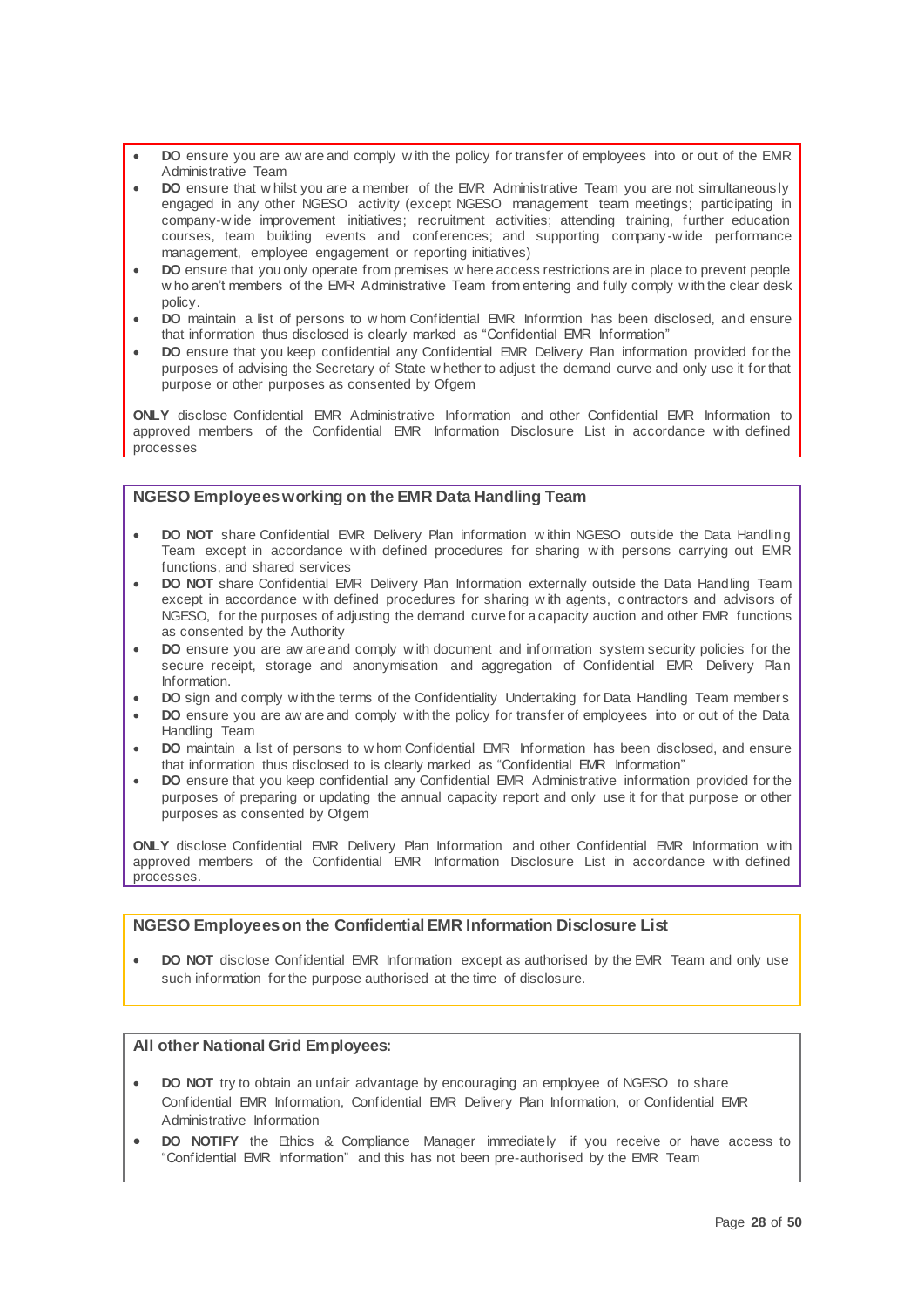## **What should I do if I discover a breach?**

A non-compliance, whether deliberate or unintentional, should be immediately reported to Steve Rowe, EMR Compliance Officer on 07770 704438.

Non-compliances can also be reported anonymously through the B*usiness Conduct Helpline on 0800 328 7212.*

If you need further guidance, in the first instance speak to your line manager or to a member of the SO Assurance Team or to the EMR Compliance Officer

|                    | <b>Version</b> | <b>Date</b>       | <b>Description</b>                                                                                                                                                                                                                                               | <b>Document Owner</b>            |
|--------------------|----------------|-------------------|------------------------------------------------------------------------------------------------------------------------------------------------------------------------------------------------------------------------------------------------------------------|----------------------------------|
| 1.0<br>August 2014 |                |                   | Draft EMR Code of Conduct                                                                                                                                                                                                                                        | Ethics & Compliance              |
|                    | 1.1            | September<br>2014 | <b>EMR Code of Conduct</b>                                                                                                                                                                                                                                       | Ethics & Compliance              |
|                    | 1.2            | October 2014      | Amendment to rules which apply to EMR<br>Admin Team and EMR Data Handling team<br>(in accordance with proposed licence<br>change)                                                                                                                                | Ethics & Compliance              |
|                    | 1.3            | <b>July 2015</b>  | Document updated to reflect changes<br>directed to Special Condition 2N and effective<br>from 15.03.2015.<br>Code of Conduct updated to include a Deputy<br>to the EMR Compliance Officer, who should<br>also be contacted in the event of a non-<br>compliance. | Ethics & Compliance              |
|                    | 1.4            | January 2019      | Document updated to reflect changes to the<br>EMR Compliance Officer and removal of<br>references to NGET                                                                                                                                                        | <b>EMR Compliance</b><br>Officer |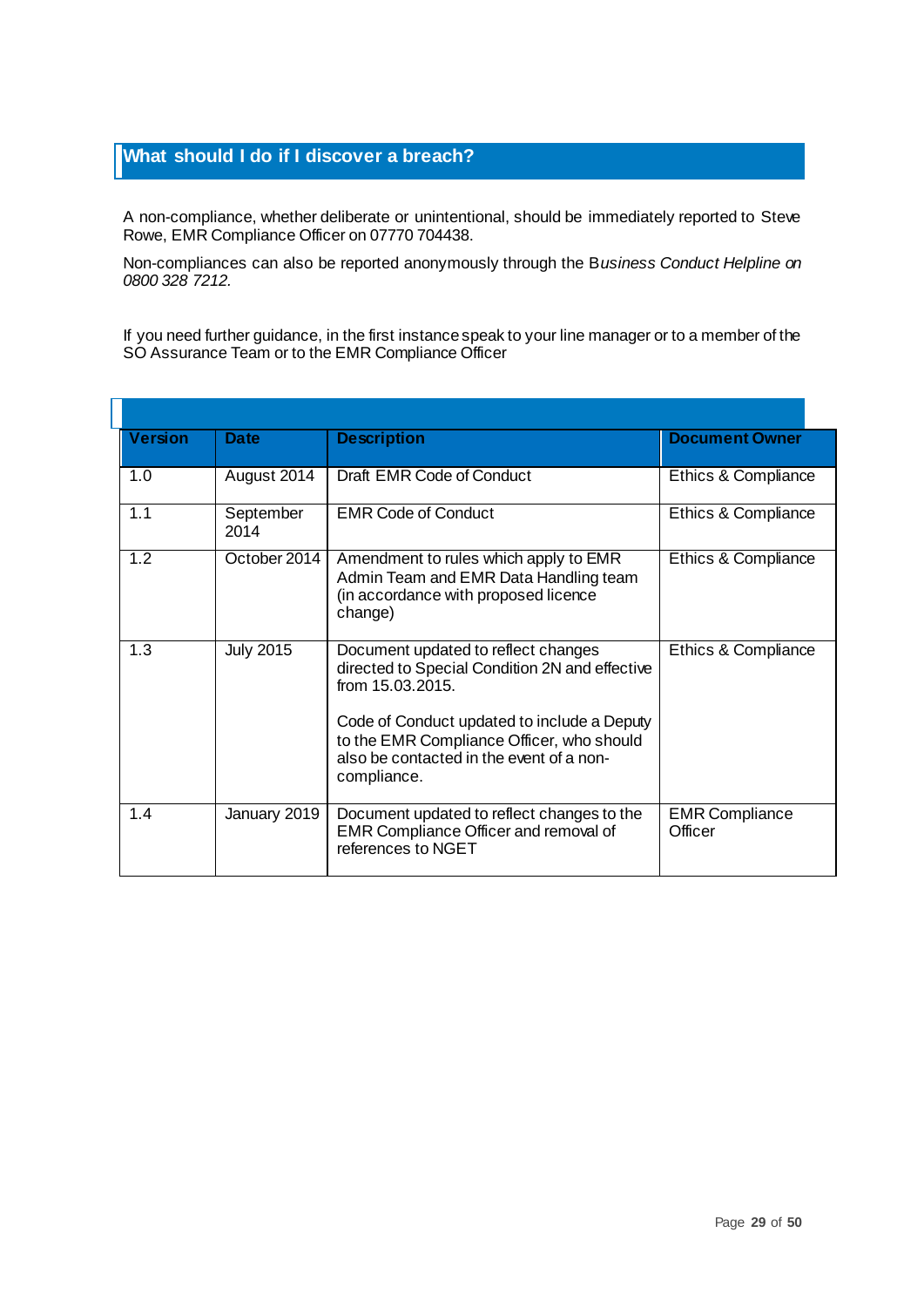**Appendix 6 – Non-Disclosure Agreements**

## **EMR Administrative Team Confidentiality Undertaking**

**THIS ACKNOWLEDGEMENT OF CONFIDENTIALITY** is given in accordance with Special Condition 2N. of the Licence on ……………………………………….. [2020]

- **BY: ……………………………………………………………………]**(the **"Employee"**)
- **TO: National Grid Electricity System Operator Limited**a company incorporated in England and Wales under registered number 11014226 having its registered office at 1-3 Strand, London WC2N 5EH (the **"Company"**)

## **DEFINITIONS**

**"Allocation Framework"** means any allocation framework made by the Secretary

of State pursuant to section 13(2)(a) Energy Act

**"Authority"** means the Gas and Electricity Markets Authority

**"Balancing Services Activities"** has the meaning given in the Licence

**"Capacity Market Rules"** means rules made pursuant to section 34 of the

Energy Act or by the Authority in accordance with the Electricity Capacity

Regulations 2014

**"CEMRAI"** means Confidential EMR Administrative Information as described in paragraph 1b below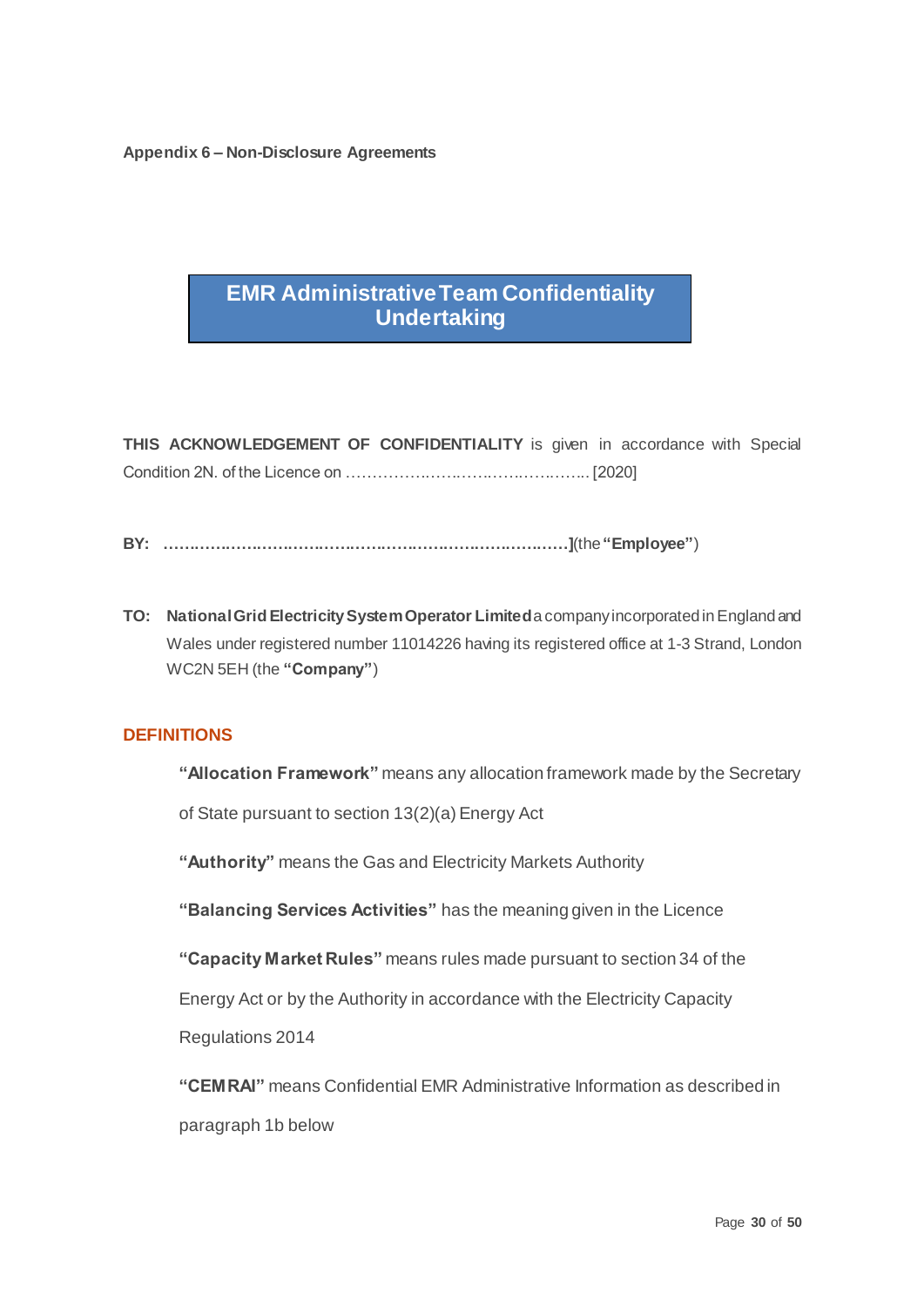**"CEMRI"** means Confidential EMR Information as described in paragraph 1a below

**"EMR"** means Electricity Market Reform

**"EMR Administrative Functions"** has the meaning set out in paragraph 1c below

**"EMRAT"** means EMR Administrative Team

**"EMR Compliance Statement"** means the statement established under Special Condition 2N of the Licence

**"EMR Functions"** means functions conferred on the Company by or by virtue of Chapter 2 (contracts for difference), Chapter 3 (capacity market) or Chapter 4 (investment contracts) of the Energy Act 2013

**"Energy Act"** means the Energy Act 2013

**"Group"** means the Company or one of the Company's affiliates

**"Information"** means all information of whatever nature and in whatever form including, without limitation, in writing, orally, electronically and in a visual or machine-readable medium including CD ROM, magnetic and digital form

**"Licence"** means the electricity transmission licence granted to the Company under s6(1) Electricity Act 1989

**"Permitted Purpose"** has the meaning given in the Licence

**"Shared Services"** means shared corporate services as specified in the EMR Compliance Statement

**"Transmission Business"** has the meaning given in the Licence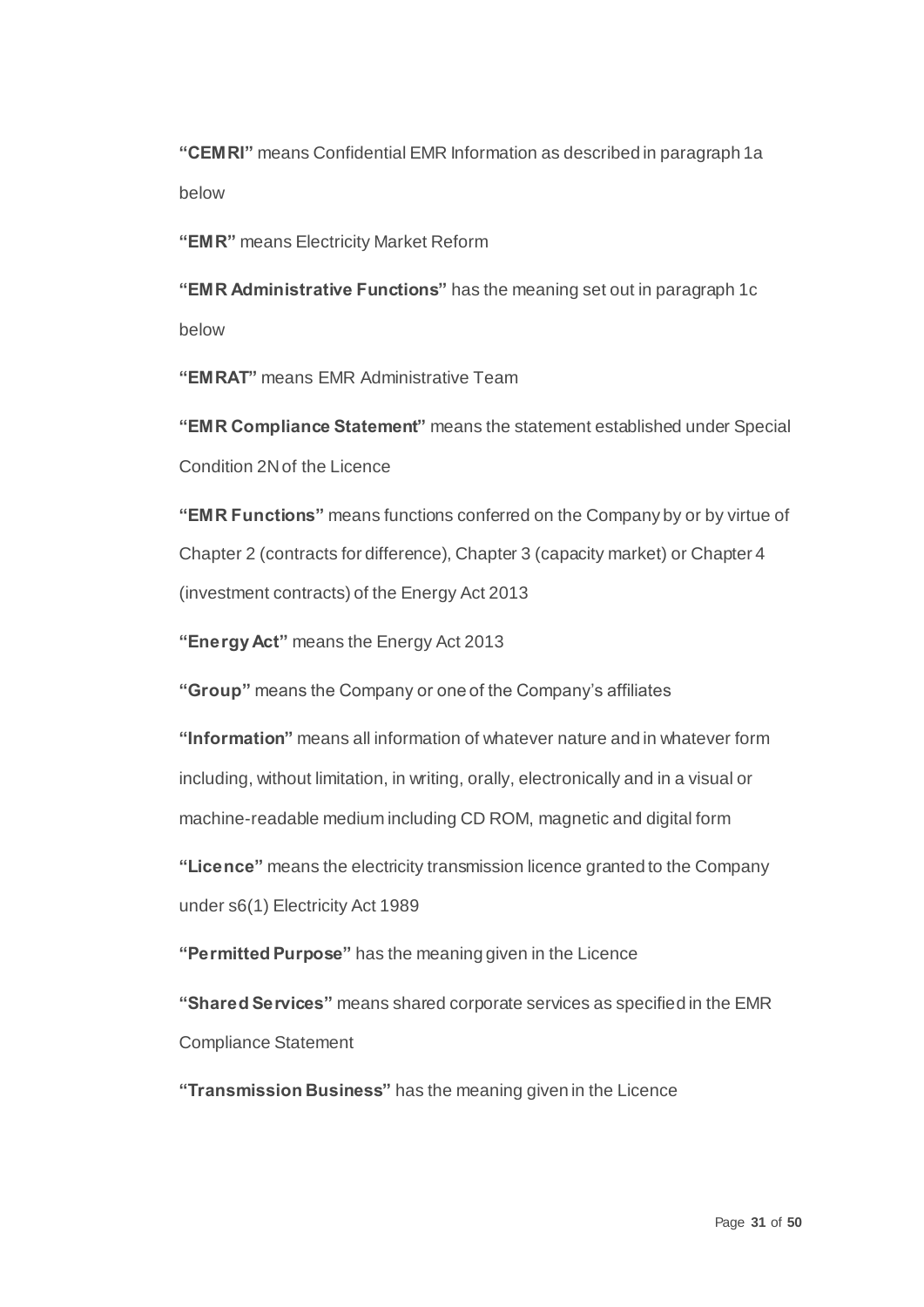## **RECITALS**

- A. The Employee is an employee of the Group and will have access to certain confidential information that the Company will receive as a result of its EMR Functions.
- B. Special Condition 2N of the Licence sets out the Company's obligations as to its conduct in performing its EMR Functions.
- C. Special Condition 2N.7 of the Licence requires the Company to establish an EMRAT
- D. Special Condition 2N.9(a) of the Licence requires each member of EMRAT to sign a non-disclosure agreement in a form agreed with the Authority
- E. This deed of Undertaking constitutes the agreement referred to in D above

The Employee undertakes and agrees to keep CEMRI confidential on the following terms.

## **OPERATIVE PROVISIONS**

- 1. In this undertaking:
	- a. CEMRI means all Information (including for the avoidance of doubt CEMRAI) disclosed to or acquired in any way (and whether directly or indirectly) by the Company or any of its agents or representatives by virtue of the performance of EMR Functions by the Company, but excluding:
		- i. all Information that is in or has entered the public domain otherwise than as a direct or indirect consequence of any breach of the Licence;
		- ii. all Information which the Company can demonstrate was lawfully in its written records prior to the date of disclosure of the same by the owner of the CEMRI or which it received from a third party independently entitled to disclose it; and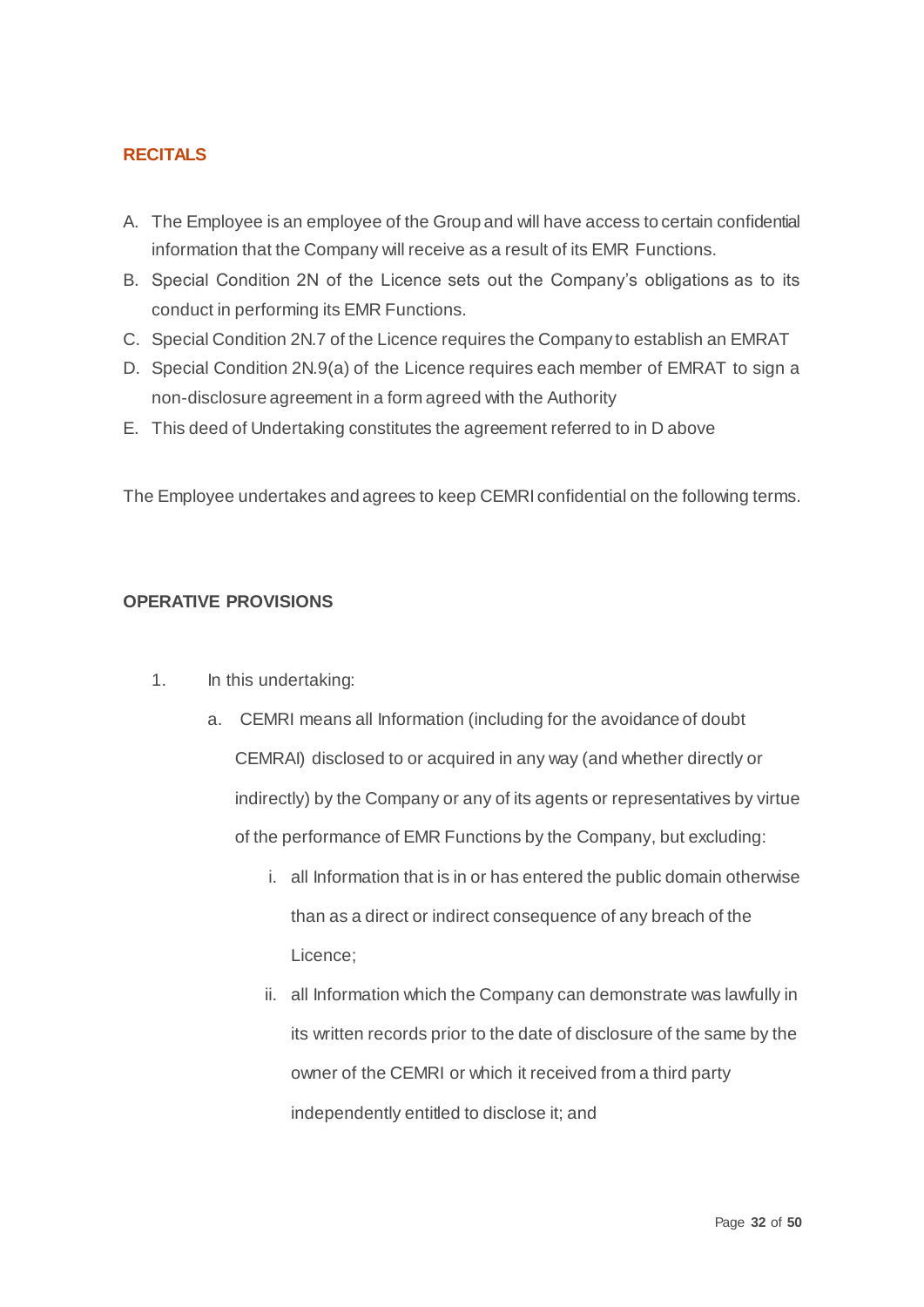- iii. all Information properly received in the usual course of the Company's activities pursuant to paragraphs (a) to (c) (inclusive) of Permitted Purpose
- b. CEMRAI means CEMRI disclosed to or acquired by the Company by virtue of its role in performing EMR Administrative Functions
- c. EMR Administrative Functions means any functions conferred on the

Company by or by virtue of:

i. The Electricity Capacity Regulations 2014, but excluding any

functions conferred by or by virtue or Part 3 of those regulations

- ii. Capacity Market Rules
- iii. The Contracts for Difference Allocation Regulations 2014
- iv. Allocation Framework
- 2. The Employee is a member of EMRAT and undertakes to the Company not to disclose CEMRAI to anyone who is not a member of EMRAT unless:
	- a. All reasonable endeavors have been taken to ensure that it is not possible

for the source or owner of the CEMRAI to be identified; or

- b. Permitted by paragraph 8A of Special Condition 2N of the Licence
- 3. The Employee further undertakes to the Company to:
	- a. keep all CEMRI confidential;
	- b. ensure that all CEMRI is not directly or indirectly disclosed to any other

person save as permitted by paragraph 4;

- c. not use any CEMRI for any purpose other than:
	- i. performing the EMR Functions;
	- ii. carrying out the Balancing Services Activities;
	- iii. any other purpose for which the Company has obtained prior

written consent from the Authority or which is specified in the EMR compliance statement; or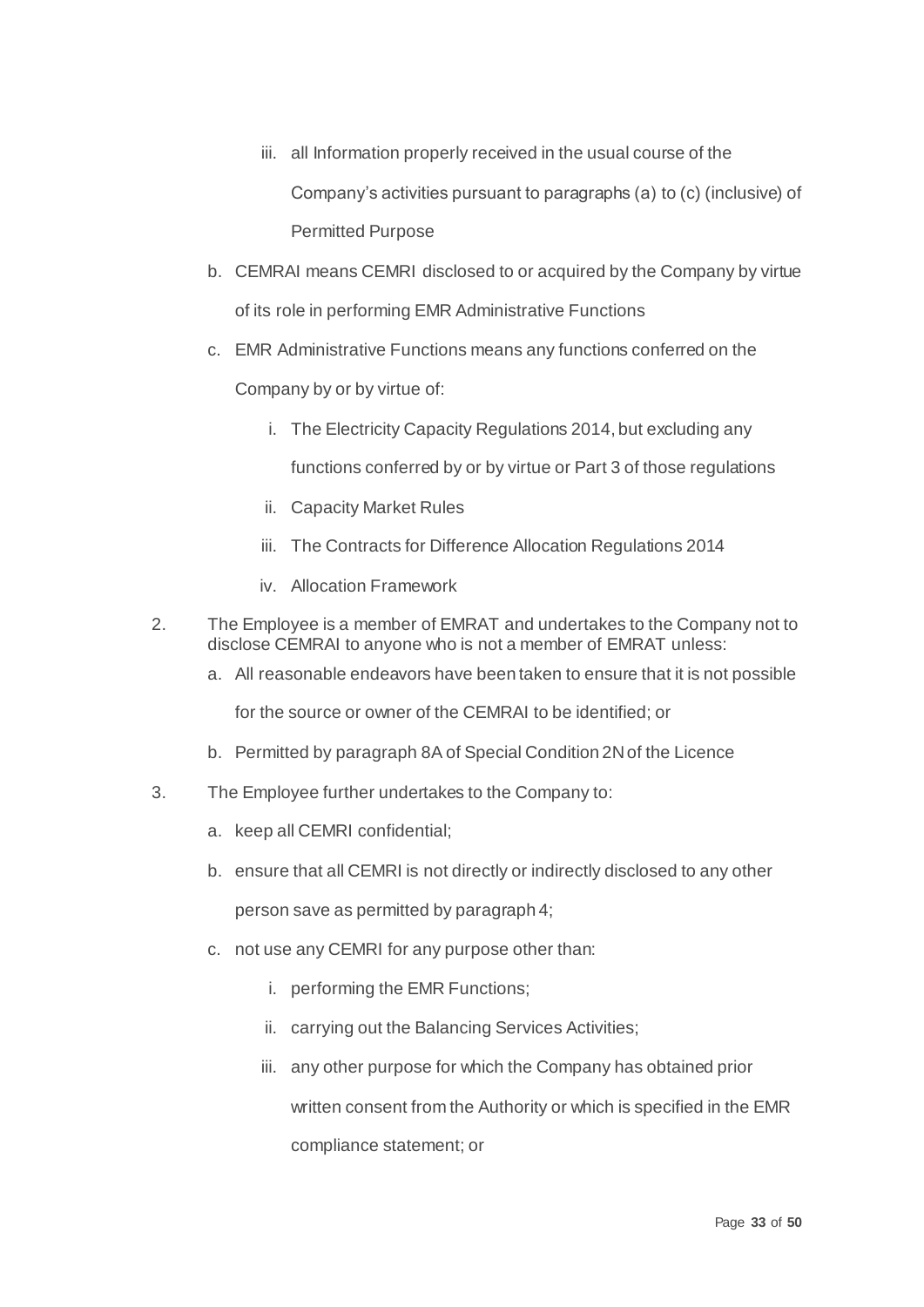## iv. as permitted by regulation 65 of the Electricity Capacity Regulations 2014

Provided that CEMRAI shall not be used for the purposes set out in (ii) and (iii) above unless all reasonable endeavors have been taken to ensure that it is not possible for the source or owner of the CEMRAI to be identified; and

- d. except as set out in c. above and paragraph 4 below ensure that CEMRI is not disclosed to the Company's Transmission Business, any other business of the Company or to any other Group company.
- 4. CEMRI may be disclosed:
	- a. Where disclosure of CEMRI is required by a requirement of law or regulation or by rules or regulations made by the Department of Energy or Climate Change (or any successor body) or by the Authority;
	- b. Where disclosure of CEMRI is authorised in advance in writing by the Authority or the person to whom such CEMRI relates;
	- c. Where disclosure is required to enable another body or person to exercise functions conferred on them by Chapters 2,3, and 4 of Part 2 of the Energy Act 2013;
	- d. Where disclosure is permitted by regulation 65 of the Electricity Capacity Regulations 2014 ;
	- e. Where disclosure is to employees, agents, contractors and advisers of the Company to the extent that such disclosure is required to enable the Company to perform its EMR Functions; or
	- f. Where disclosure is to persons engaged in, or in respect of Shared Services to the extent necessary to enable them to perform their respective functions.

5. The undertakings and acknowledgements contained herein are for the benefit of the Company and a person who is not a party to this undertaking shall have no right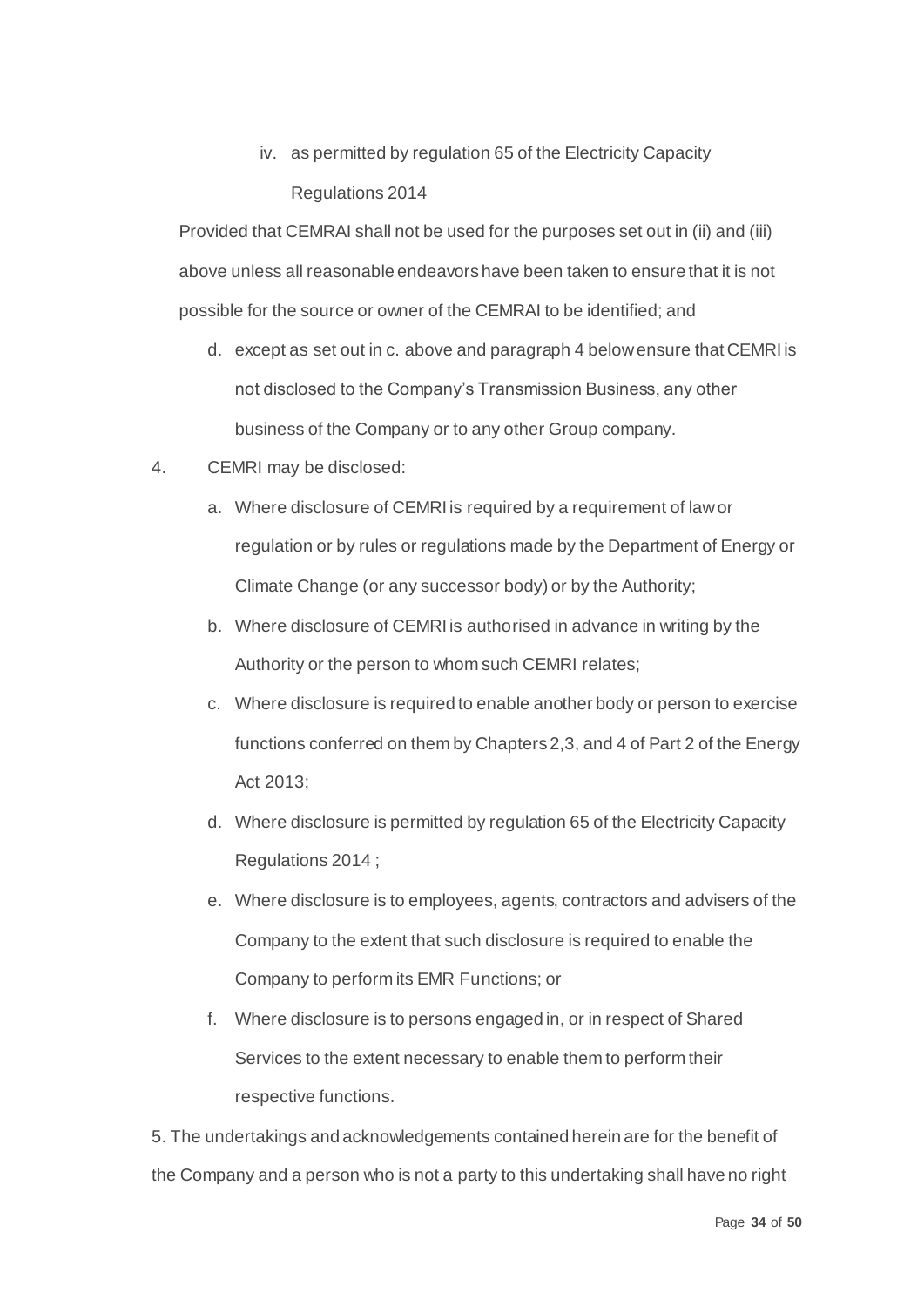to enforce any of its terms under the Contracts (Rights of Third Parties) Act 1999 or otherwise.

6. This undertaking is governed by and subject to the laws of England. The Employee agrees that any claim or dispute arising out of or in connection with this undertaking will be subject to the jurisdiction of the English courts.

## **Executed and delivered as a DEED**

by the Employee in the presence of:

Signature of Employee Signature of Witness

Name of Employee Name of Witness Date: **Date:** Date: **Date: Date: Date:**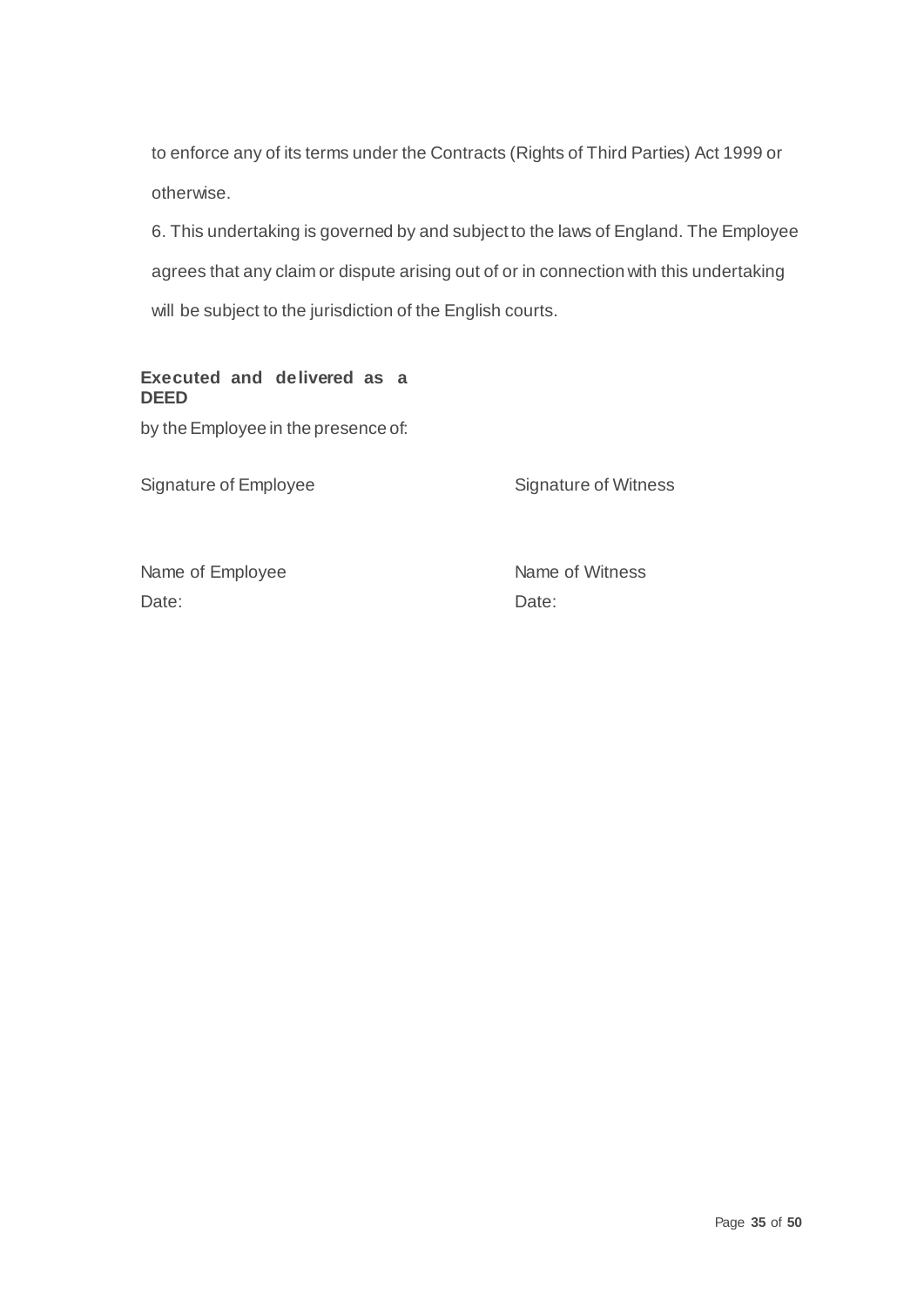## **EMR Data Handling Team Confidentiality Undertaking**

**THIS ACKNOWLEDGEMENT OF CONFIDENTIALITY** is given in accordance with Special Condition 2N. of the Licence on ……………………………………….. [2020]

- **BY: ……………………………………………………………………]**(the **"Employee"**)
- **TO: National Grid Electricity System Operator Limited**a company incorporated in England and Wales under registered number 11014226 having its registered office at 1-3 Strand, London WC2N 5EH (the **"Company"**)

## **DEFINITIONS**

**"Allocation Framework"** means any allocation framework made by the Secretary

of State pursuant to section 13(2)(a) Energy Act

**"Authority"** means the Gas and Electricity Markets Authority

**"Balancing Services Activities"** has the meaning given in the Licence

**"Capacity Market Rules"** means rules made pursuant to section 34 of the

Energy Act or by the Authority in accordance with the Electricity Capacity

Regulations 2014

**"CEMRDPI"** means Confidential EMR Delivery Plan Information as described in paragraph 1b below

**"CEMRI"** means Confidential EMR Information as described in paragraph 1a below

**"EMR"** means Electricity Market Reform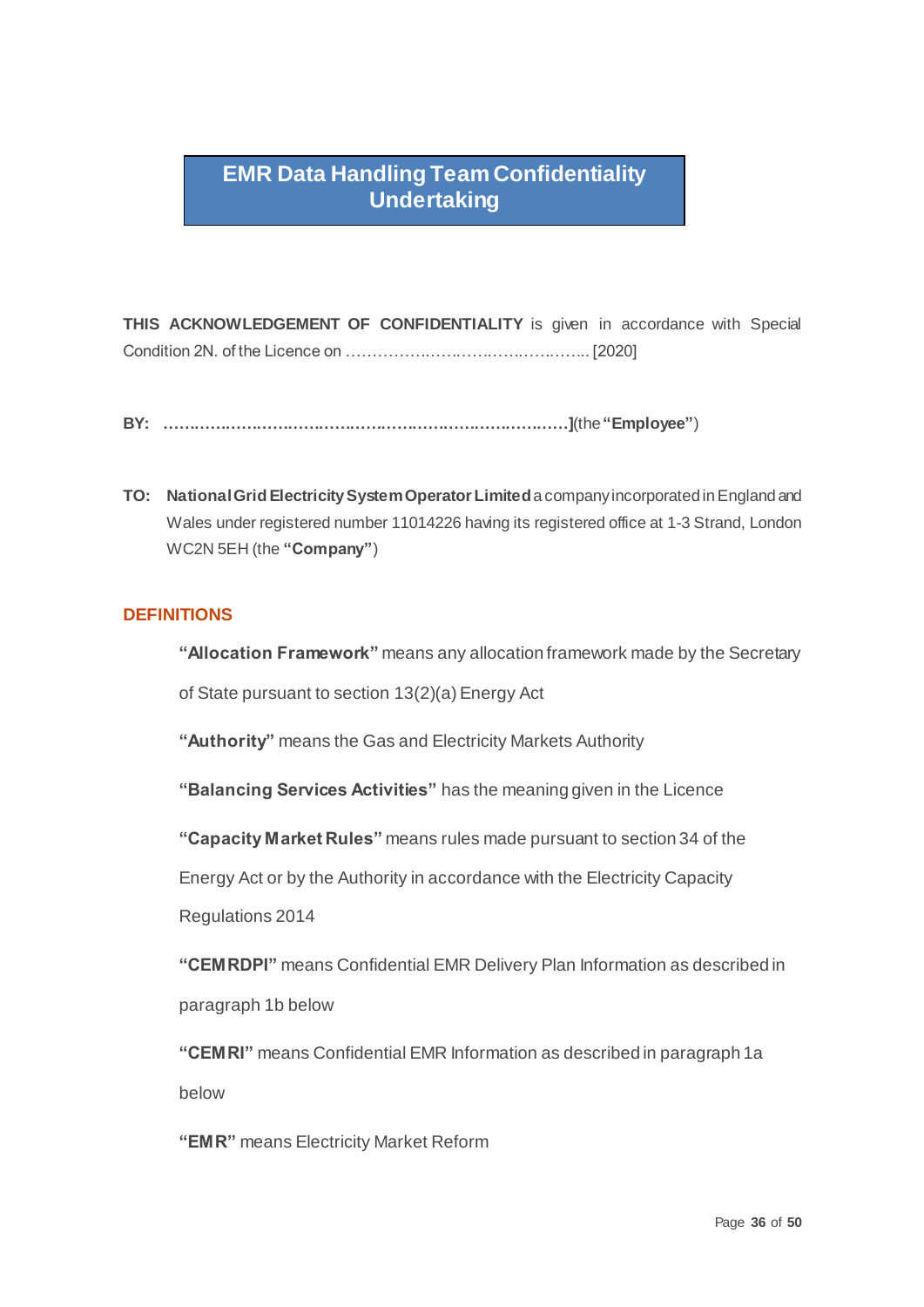**"EMR Compliance Statement"** means the statement established under Special Condition 2N of the Licence

**"EMR Data Handling Functions"** has the meaning set out in paragraph 1c below **"EMR Functions"** means functions conferred on the Company by or by virtue of Chapter 2 (contracts for difference), Chapter 3 (capacity market) or Chapter 4 (investment contracts) of the Energy Act 2013

**"Energy Act"** means the Energy Act 2013

**"Group"** means the Company or one of the Company's affiliates

**"Information"** means all information of whatever nature and in whatever form including, without limitation, in writing, orally, electronically and in a visual or machine-readable medium including CD ROM, magnetic and digital form

**"Licence"** means the electricity transmission licence granted to the Company under s6(1) Electricity Act 1989

**"Permitted Purpose"** has the meaning given in the Licence

**"Shared Services"** means shared corporate services as specified in the EMR

Compliance Statement

**"Transmission Business"** has the meaning given in the Licence

## **RECITALS**

- A. The Employee is an employee of the Group and will have access to certain confidential information that the Group will receive as a result of its EMR Functions;.
- B. Special Condition 2N of the Licence sets out the Company's obligations as to its conduct in performing its EMR Functions.
- C. Special Condition 2N.5 of the Licence requires the Company to establish an EMRDHT
- D. Special Condition 2N.6(b)(i) of the Licence requires each member of EMRDHT to sign a non-disclosure agreement in a form agreed with the Authority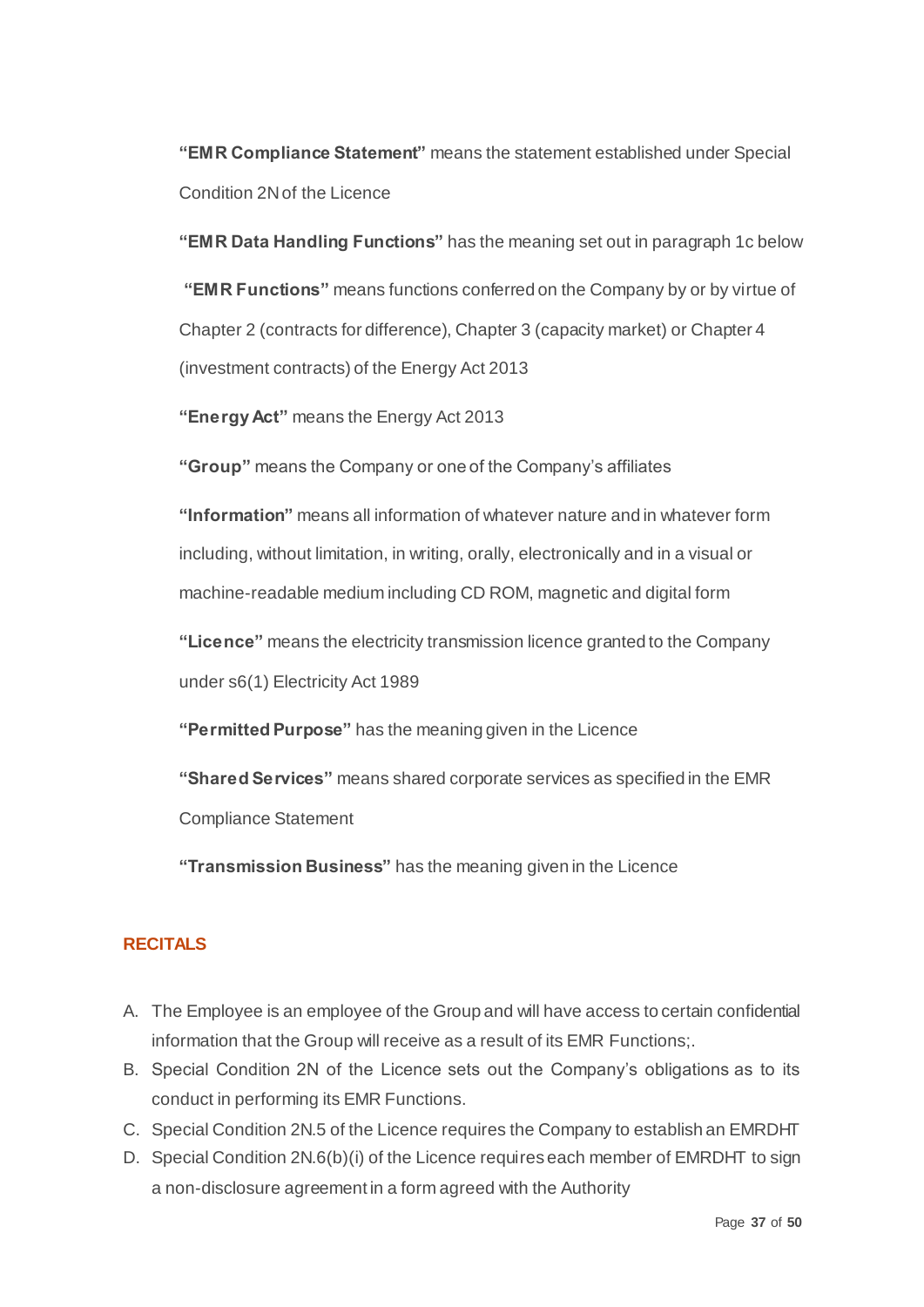E. This deed of Undertaking constitutes the agreement referred to in D above

The Employee undertakes and agrees to keep CEMRI confidential on the following terms.

## **OPERATIVE PROVISIONS**

1. In this undertaking:

a. CEMRI means all Information (including for the avoidance of doubt CEMRDPI) disclosed to or acquired in any way (and whether directly or indirectly) by the Company or any of its agents or representatives by virtue of the performance of EMR Functions by the Company, but excluding:

- i. all Information that is in or has entered the public domain otherwise than as a direct or indirect consequence of any breach of the Licence;
- ii. all Information which the Company can demonstrate was lawfully in its written records prior to the date of disclosure of the same by the owner of the CEMRI or which it received from a third party independently entitled to disclose it; and
- iii. all Information properly received in the usual course of the Company's activities pursuant to paragraphs (a) to (c)(inclusive) of Permitted Purpose
- b. CEMRDPI means CEMRI which comprises either:

i. Information on the costs of low carbon electricity generation technologies; or

ii. Information, the unauthorised disclosure of which would be adverse to the commercial interests of the Information provider; in each case, where such Information is: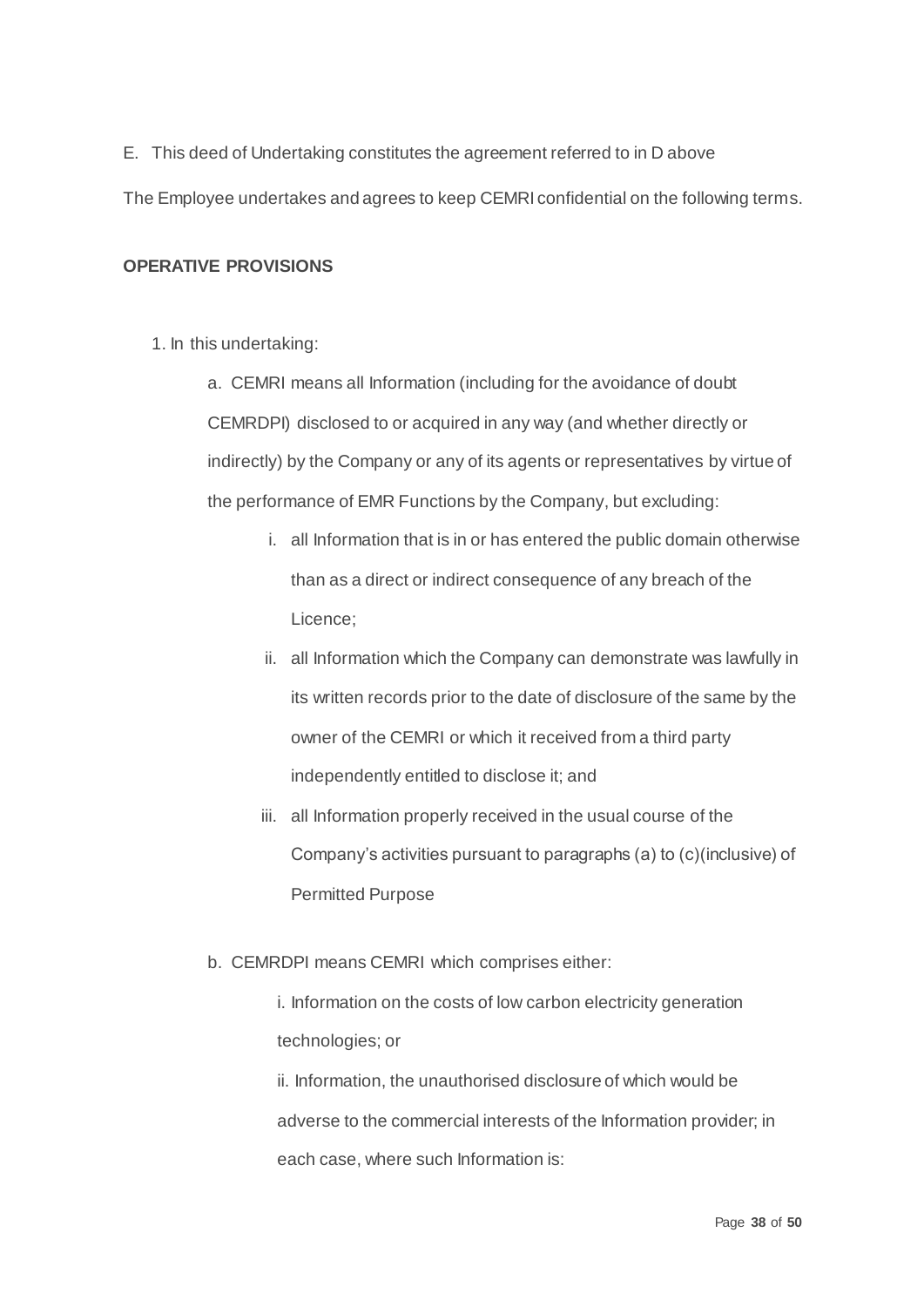iii. disclosed to or acquired by the Company by virtue of its role in performing EMR Data Handling Functions; and specific to an individual energy industry participant, plant, facility, generating station or generation set, or the owner or operator thereof.

c. EMR Data Handling Functions means the data anonymisation and data aggregation functions which shall be performed in order to achieve the objective specified in paragraph 6(a) of Special Condition 2N of the Licence being the use of all reasonable endeavours to ensure that, when CEMRDPI is presented to a person who is not a member of EMRDHT, it is not possible to identify the generation set, or the owner or operator thereof, which is the subject of that CEMRDPI.

2. The Employee is a member of EMRDHT and undertakes to the Company not to disclose CEMRDPI to anyone who is not a member of EMRDHT unless:

a. All reasonable endeavors have been taken to ensure that it is not possible for the source or owner of the CEMRDPI to be identified; or

b. Permitted by Paragraph 6A of Special Condition 2N of the Licence.

3. The Employee further undertakes to the Company to:

a. keep all CEMRI confidential;

b. ensure that all CEMRI is not directly or indirectly disclosed to any other

person save as permitted by paragraph 4;

c. not use any CEMRI for any purpose other than:

i. Performing the EMR Functions;

ii. carrying on the Balancing Services Activities;

iii. any other purpose for which the Company has obtained prior written consent from the Authority or which is specified in the EMR compliance statement; or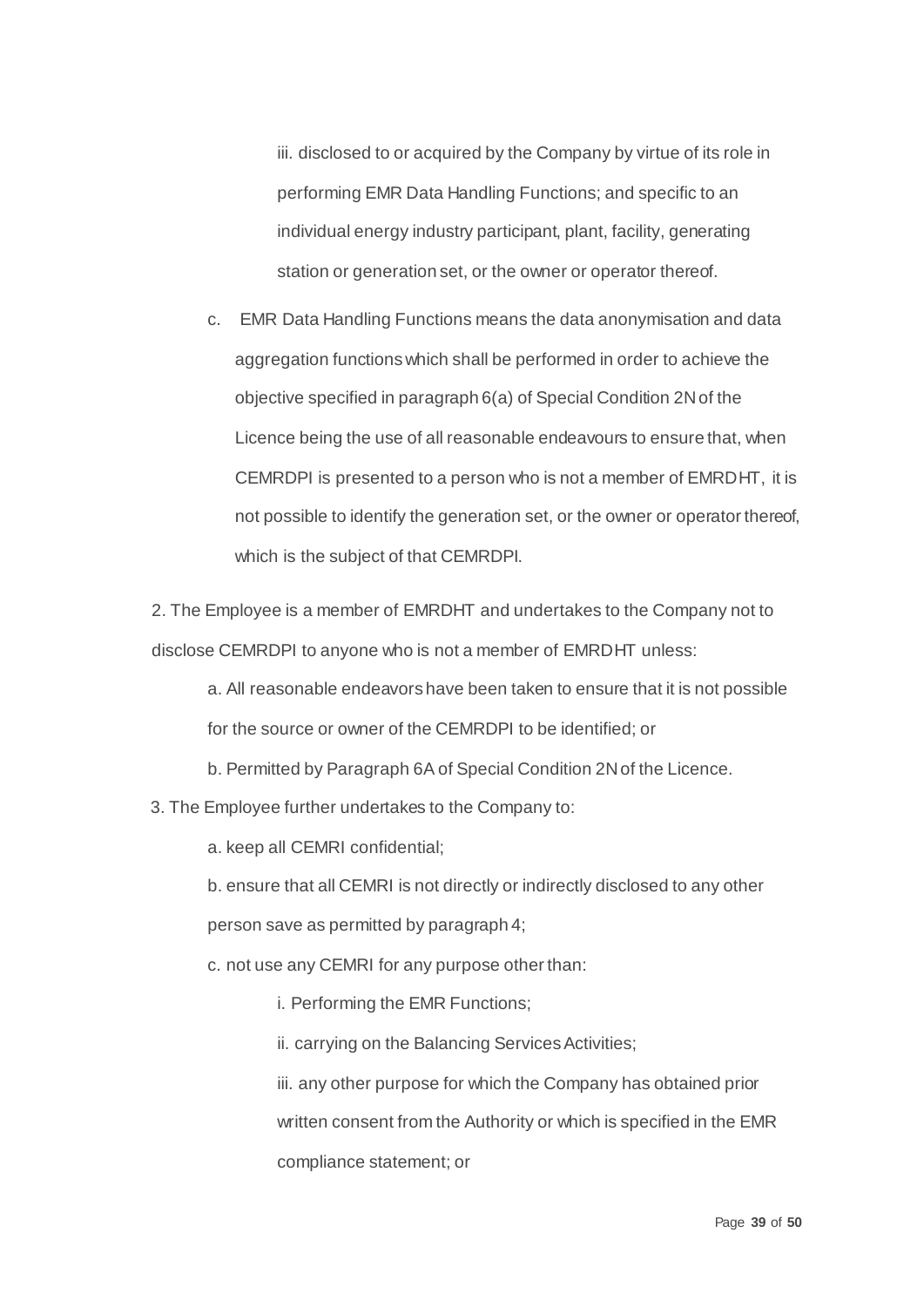## iv. as permitted by regulation 65 of the Electricity Capacity Regulations 2014

Provided that CEMRDPI shall not be used for the purposes set out in (ii) and (iii) above unless all reasonable endeavors have been taken to ensure that it is not possible for the source or owner of the CEMRDPI to be identified; and

> d. except as set out in c. above and paragraph 4 below ensure that CEMRI is not disclosed to the Company's Transmission Business, any other business of the Company or to any other Group company;

- 4. CEMRI may be disclosed:
	- a. Where disclosure of CEMRI is required by a requirement of law or regulation or by rules or regulations made by the Department of Energy or Climate Change (or any successor body) or by the Authority;
	- b. Where disclosure of CEMRI is authorised in advance in writing by the Authority or the person to whom such CEMRI relates;
	- c. Where disclosure is required to enable another body or person to exercise functions conferred on them by Chapters 2,3, and 4 of Part 2 of the Energy Act 2013;
	- d. Where disclosure is permitted by regulation 65 of the Electricity Capacity Regulations 2014;
	- e. Where disclosure is to employees, agents, contractors and advisers of the Company to the extent that such disclosure is required to enable the Company to perform its EMR Functions; or
	- f. Where disclosure is to persons engaged in, or in respect of Shared Services to the extent necessary to enable them to perform their respective functions.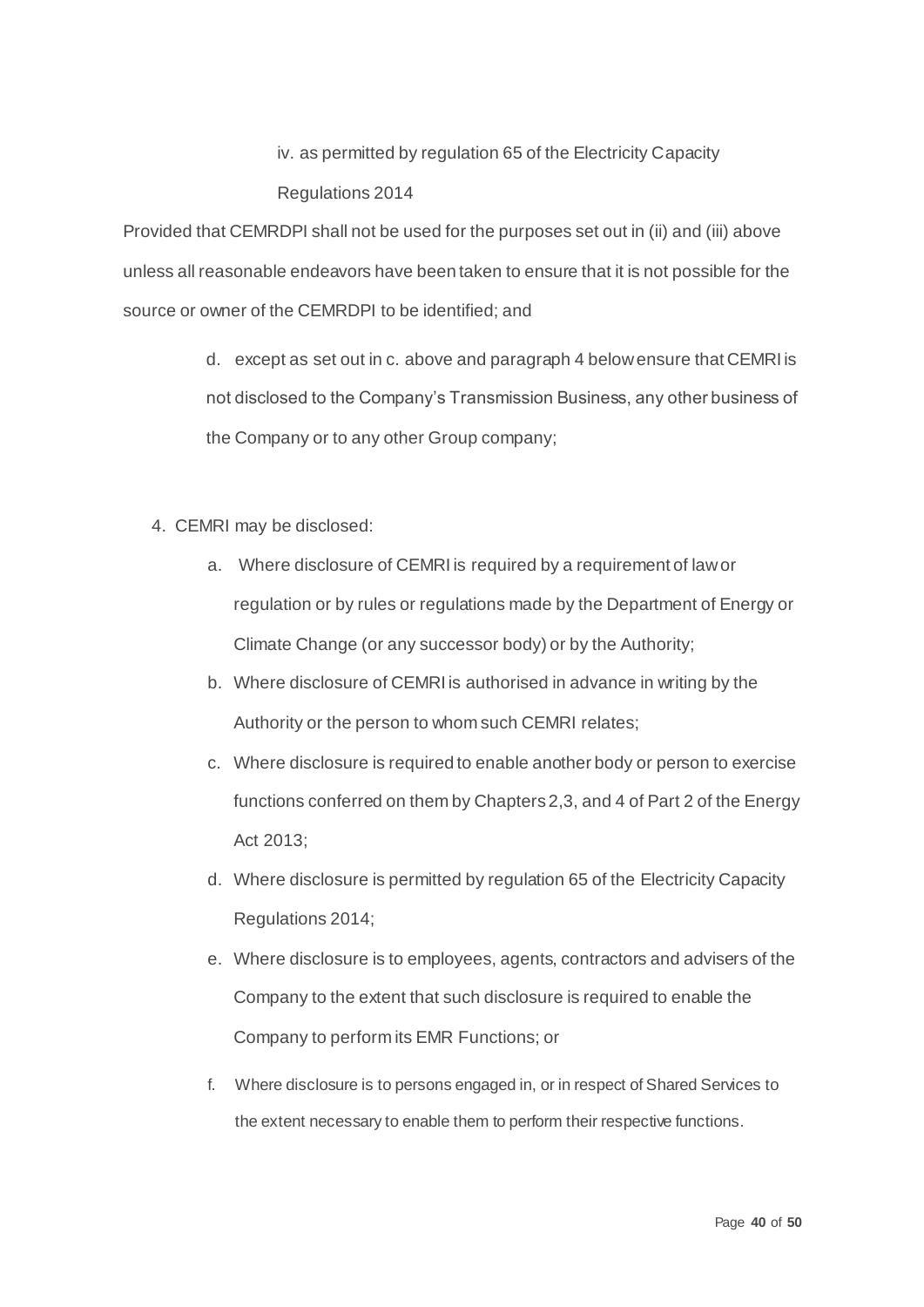5. The undertakings and acknowledgements contained herein are for the benefit of the Company and a person who is not a party to this undertaking shall have no right to enforce any of its terms under the Contracts (Rights of Third Parties) Act 1999 or otherwise.

6. This undertaking is governed by and subject to the laws of England. The Employee agrees that any claim or dispute arising out of or in connection with this undertaking will be subject to the jurisdiction of the English courts.

## **Executed and delivered as a DEED**

by the Employee in the presence of:

Signature of Employee Signature of Witness

Name of Employee Name of Witness

Date: **Date:** Date: **Date: Date: Date: Date: Date: Date: Date: Date: Date: Date: Date: Date: Date: Date: Date: Date: Date: Date: Date: Date: Date: Date: Date: Date: Date: D**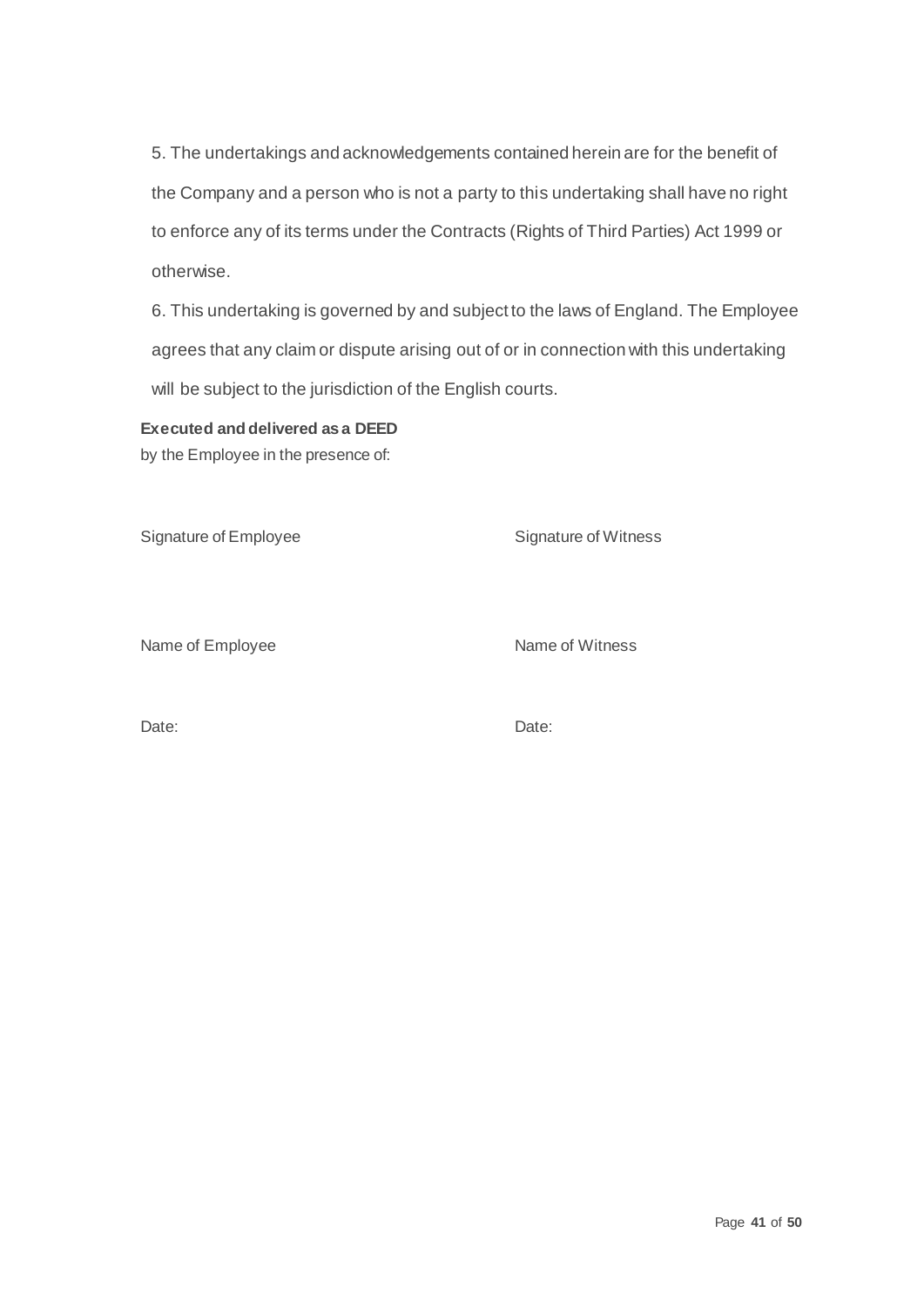#### **Appendix 7 – Confidentiality Acknowledgement and Confidentiality Undertaking**

To be signed by employees who are in receipt of CEMRI pursuant to Special Condition 2N.13A (a) or (b) in accordance with 2N.13A (ii) and employees in receipt of CEMRI pursuant to Special Condition 2N.12(c)

**THIS ACKNOWLEDGEMENT OF CONFIDENTIALITY** is given in accordance with Special Condition 2N. of the Licence on [2019]

- **BY: [ ]**(the **"Employee"**)
- **TO: National Grid Electricity System Operator Limited**a company incorporated in England and Wales under registered number 11014226 having its registered office at 1-3 Strand, London WC2N 5EH (the **"Company"**)

#### **DEFINITIONS**

**"Authority"** means the Gas and Electricity Markets Authority

**"Balancing Services Activity"** has the meaning given in the Licence

**"Code of Conduct"** means the code of conduct established by the Company in

accordance with Special Condition 2N of the Licence

**"CEMRI"** means all Information disclosed to or acquired in any way (and whether directly or indirectly) by the Company by virtue of the performance of EMR Functions by the Company but excluding:

- i. all Information that is in or has entered the public domain otherwise than as a direct or indirect consequence of any breach of the Licence; and
- ii. all Information which the Company can demonstrate was lawfully in its written records prior to the date of disclosure of the same by the owner of the Information or which it received from a third party independently entitled to disclose it.

**"EMR"** means Electricity Market Reform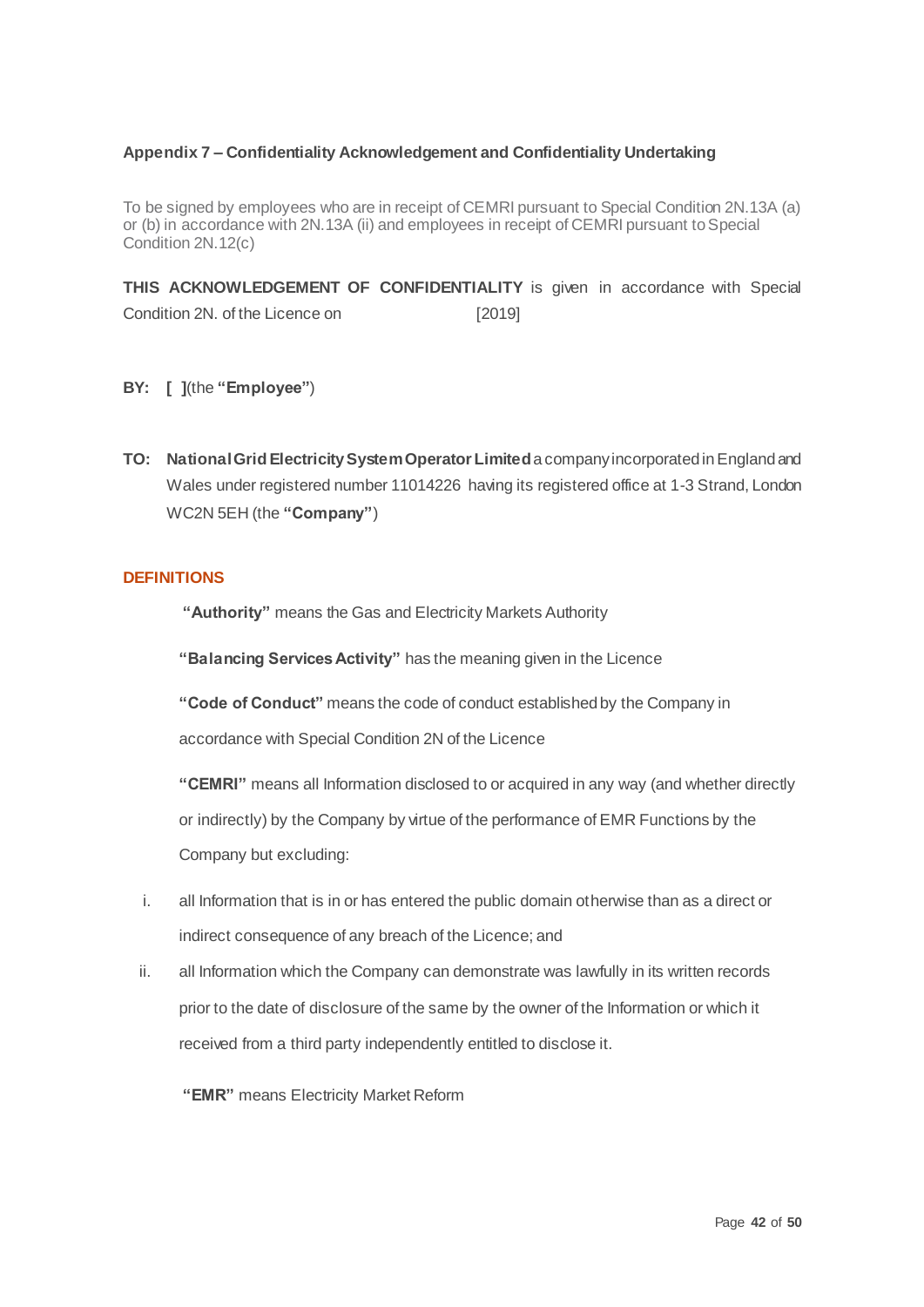**"EMR Functions"** means functions conferred on the Company by or by virtue of Chapter 2 (contracts for difference), Chapter 3 (capacity market) or Chapter 4 (investment contracts) of the Energy Act 2013

**"Future Energy Scenarios"** means the future scenarios prepared by the Company pursuant to Condition C11(Production of information about the electricity transmission system) of the Licence

**"Information"** means all information of whatever nature and in whatever form including, without limitation, in writing, orally, electronically and in a visual or machine-readable medium including CD ROM, magnetic and digital form

**"Licence"** means the electricity transmission licence granted to the Company under s6(1)(b) Electricity Act 1989

**"Purpose"** has the meaning given in Recital C below

**"Shared Services"** means the shared corporate services specified in Appendix 1

## **RECITALS**

- A. The Company has received CEMRI by virtue of performing EMR Functions.
- B. The Employee is engaged by the Company to perform a role for the Company or to provide a Shared Services function to the Company.
- C. In performing this role or providing this Shared Services function to the Company it has been identified that the Employee will need access to CEMRI

(i) in order to enable the Company to perform its EMR Functions,

(ii) for the purposes of carrying on the Balancing Services Activity,

(iii) for the purposes of the production of the Future Energy Scenarios and the development of demand and generation scenarios,

(iv) for any other purpose for which the Company has obtained prior written consent from the Authority or

(v) to enable the Employee to perform his / her respective Shared Services function (the "Purpose").

D. The Company has obligations under its Licence as to its conduct in performing its EMR Functions including a requirement to maintain the confidentiality of CEMRI.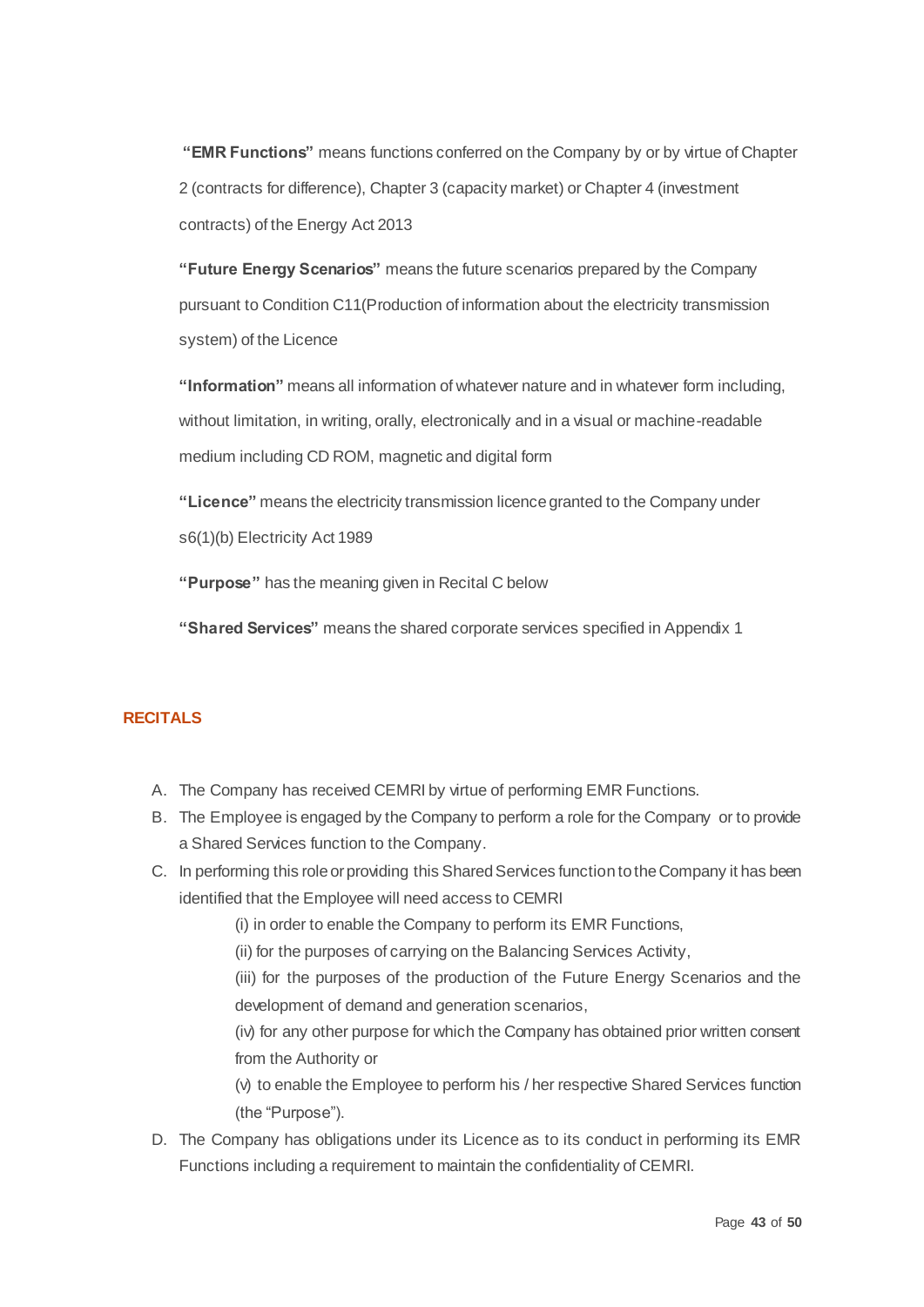- E. As the Employee will need access to CEMRI for the Purpose the Employee is required to give this acknowledgement of confidentiality to ensure that the Company can meet its obligations under Special Conditions 2N.12 and 2N.13A of its Licence.
- 1. The Employee acknowledges and agrees to:
	- a. keep all CEMRI disclosed to him/ her confidential;
	- b. ensure that all CEMRI disclosed to him / her is not directly or indirectly disclosed to or discussed with any person (including other employees of the Company or its affiliates) without the prior written consent of the Company;
	- c. not to use any CEMRI other than for the Purpose;
	- d. not to make copies (whether electronic or paper or any other form) of CEMRI, except as necessary for the Purpose;
	- e. only hold the CEMRI for such period as is necessary for the Purpose; and
	- f. comply with the Code of Conduct at all times.
- 2. Disclosure of CEMRI other than as permitted under the Licence may constitute a breach of the Licence and lead to the possibility of enforcement action by the Authority. Accordingly any accidental or inadvertent disclosure should be reported immediately to the EMR Compliance Officer. Deliberate misuse or wrongful disclosure of CEMRI is a disciplinary offence.

Signed by the **Employee** Signature: Print Full Name: Job Title: Date: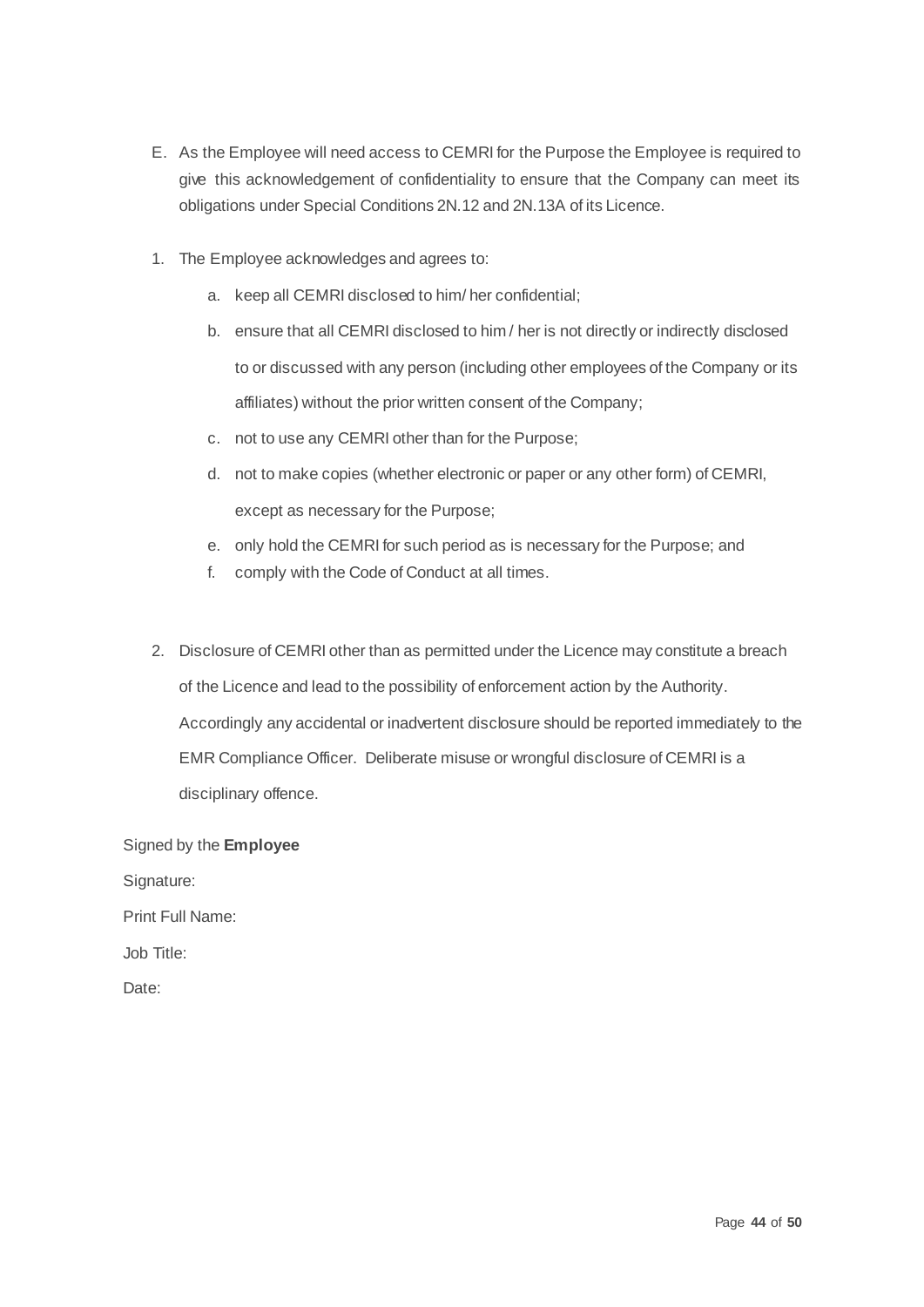To be given by contractors and advisers who are in receipt of CEMRI pursuant to Special Condition 2N.13A (a) in accordance with 2N.13A (ii)

**THIS UNDERTAKING** is given on [2019]

- **BY: [ ]**(the **"Contractor"**)
- **TO: National Grid Electricity System Operator Limited**a company incorporated in England and Wales under registered number 11014226 having its registered office at 1-3 Strand, London WC2N 5EH (the **"Company"**)

#### **DEFINITIONS**

**"Authority"** means the Gas and Electricity Markets Authority;

**"CEMRI"** means all Information disclosed to or acquired in any way (and whether directly or indirectly) by the Company by virtue of the performance of EMR Functions by the Company but excluding:

- i. all Information that is in or has entered the public domain otherwise than as a direct or indirect consequence of any breach of this undertaking or of the Licence; and
- ii. all Information which the Company can demonstrate was lawfully in its written records prior to the date of disclosure of the same by the Company or which it received from a third party independently entitled to disclose it;

**"Contract"** means the terms of engagement entered into by the Contractor and [the Company / National Grid UK Ltd]; *delete as appropriate* 

**"EMR"** means Electricity Market Reform;

**"EMR Functions"** means functions conferred on the Company by or by virtue of Chapter 2 (contracts for difference), Chapter 3 (capacity market) or Chapter 4 (investment contracts) of the Energy Act 2013;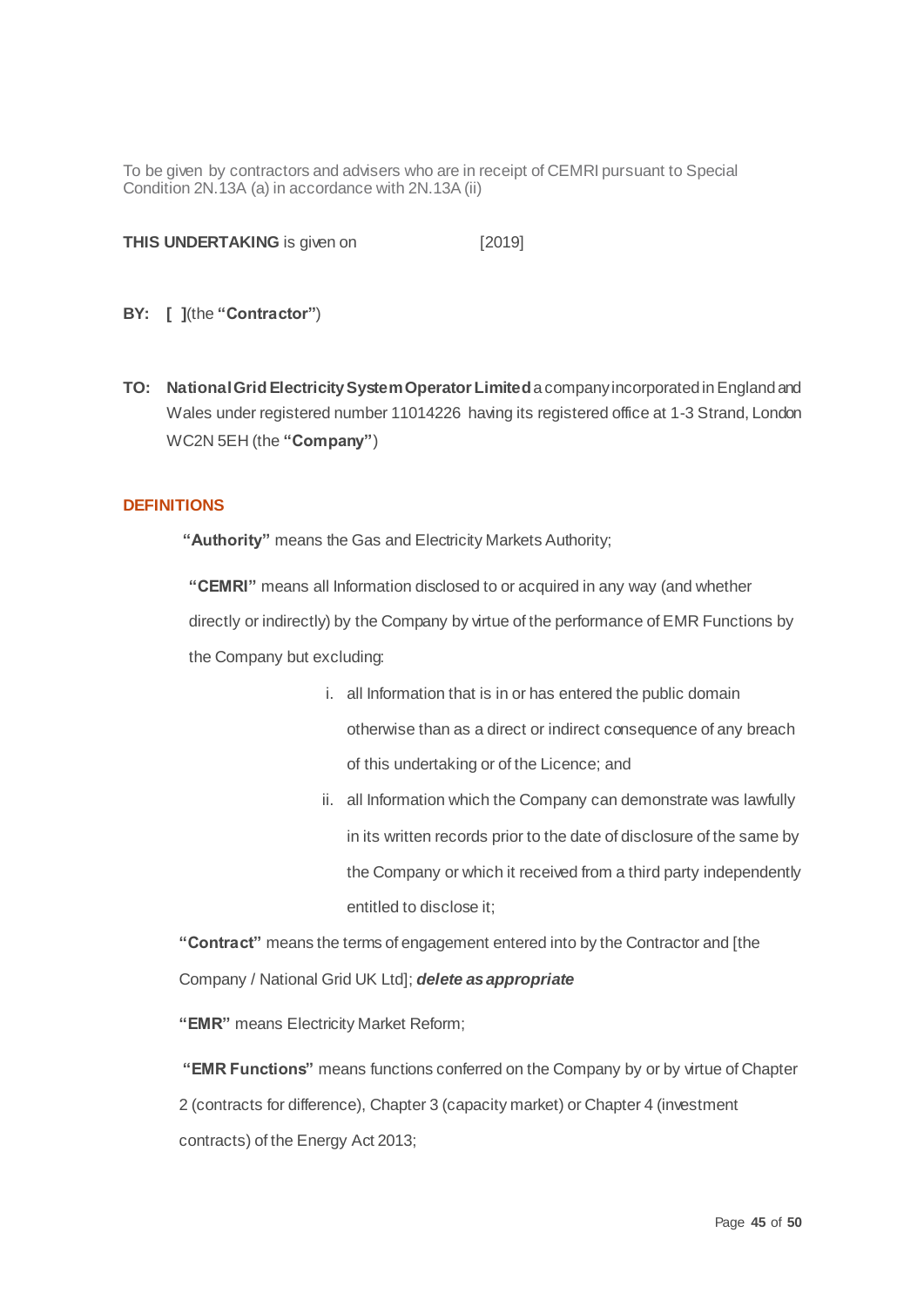**"Information"** means all information of whatever nature and in whatever form including, without limitation, in writing, orally, electronically and in a visual or machine-readable medium including CD ROM, magnetic and digital form;

**"Licence"** means the electricity transmission licence granted to the Company under s6(1)(b) Electricity Act 1989; and

**"Relevant Employee"** means a partner, employee or contractor of the Contractor who will have access to CEMRI by virtue of the Contract and pursuant to the terms of this undertaking.

## **RECITALS**

- A. The Contractor has agreed to provide services to [the Company / National Grid UK Ltd]; *delete as appropriate*.
- B. Pursuant to the Contract, the Company has appointed the Contractor to perform services and provide advice. The Contract contains provisions in respect of confidentiality of information. In performing these services and providing this advice to the Company it has been identified that the Contractor will need access to CEMRI in order to enable the Company to perform its EMR Functions. The Company has received this information by virtue of performing EMR Functions;
- C. The Company has obligations under its Licence as to its conduct in performing its EMR Functions including a requirement to maintain the confidentiality of CEMRI;
- D. In performing services and providing advice to the Company the Contractor and Relevant Employees of the Contractor will need access to CEMRI in order to enable the Company to perform its EMR Functions and the Contractor has agreed to provide a further undertaking to the Company to ensure that the Company can meet its obligations under its Licence; and
- E. This deed of Undertaking constitutes the agreement referred to in recital D above.

#### **OPERATIVE PROVISIONS**

- 1. The Contractor on behalf of itself and of its Relevant Employees undertakes to the Company, unless the exception in paragraph 2 below applies, to:
	- a. keep all CEMRI disclosed to it confidential;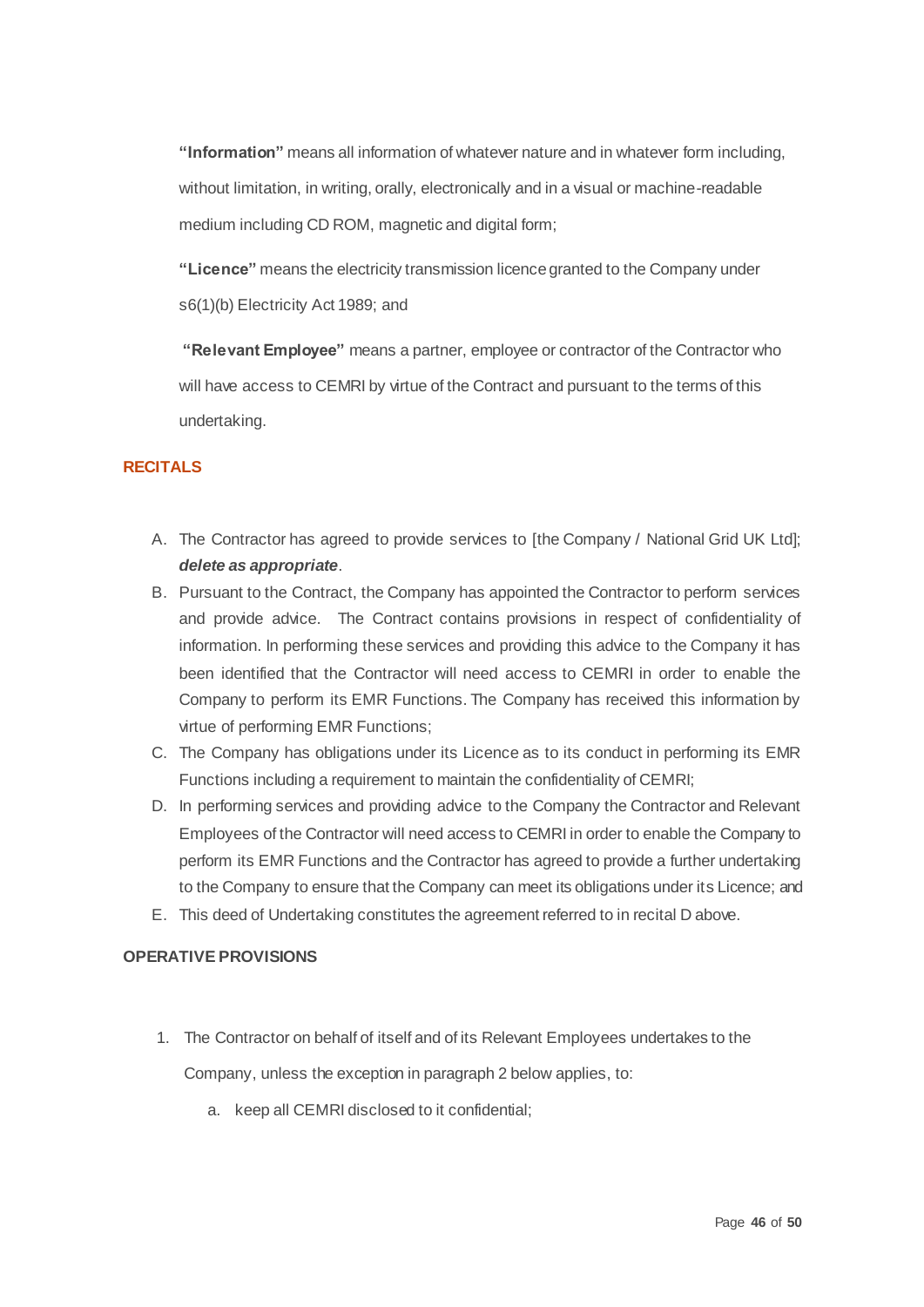- b. ensure that all CEMRI disclosed to it is not directly or indirectly disclosed to any person (including employees of the Company or its affiliates) without the prior written consent of the Company;
- c. not to use CEMRI for any purpose other than performing services and providing advice pursuant to the Contract in order to enable the Company to perform its EMR Functions;
- d. not to make copies (whether electronic or paper or any other form) of CEMRI, except as necessary for the purposes of providing advice pursuant to the Contract in order to enable the Company to perform its EMR Functions; and
- e. to return all CEMRI to the Company on completion of the services and advice that required the disclosure of the CEMRI to the Contractor.

2. The exception referred to in paragraph 1 above is where disclosure of CEMRI is required by a requirement of law or regulation or by rules or regulations made by the Department of Energy or Climate Change (or any successor body) or by the Authority. In the event that this paragraph 2 applies the Contractor will, to the extent permitted by law, consult the Company before disclosure of any CEMRI and make the disclosure in the form agreed with the Company.

3. The Contractor will obtain acknowledgement in writing from each Relevant Employee that he / she has read and understands the terms of this undertaking and the obligations hereunder to keep CEMRI confidential.

4. The Contractor acknowledges that a breach of this undertaking by any Relevant Employee may, at the Company's sole discretion, be treated as a fundamental breach of Contract. 5. The undertakings and acknowledgements contained herein are for the benefit of the Company and a person who is not a party to this undertaking shall have no right to enforce any of its terms under the Contracts (Rights of Third Parties) Act 1999 or otherwise. 6. This undertaking is governed by and subject to the laws of England. The Contractor agrees that any claim or dispute arising out of or in connection with this undertaking will be subject to

the jurisdiction of the English courts.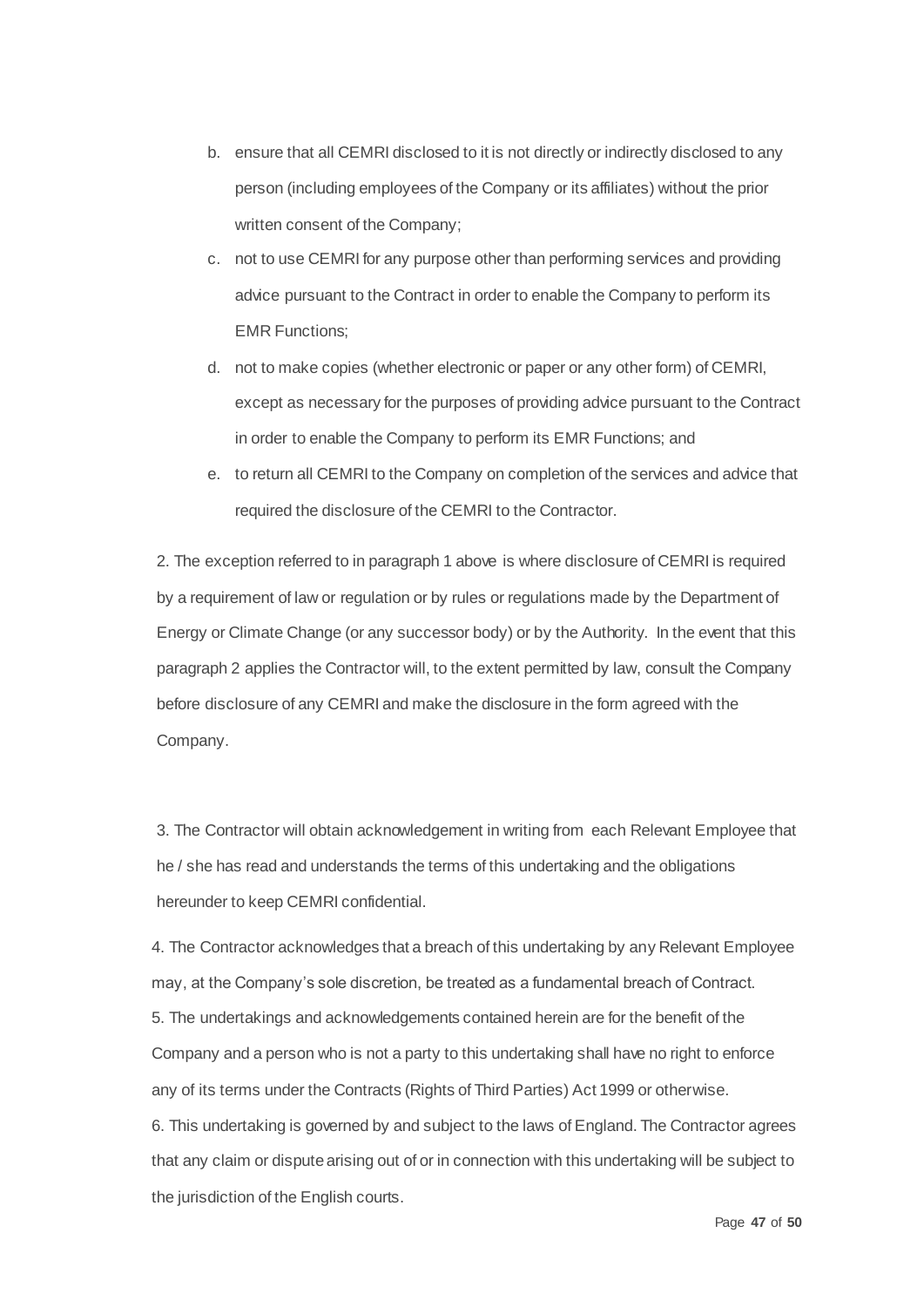Executed and delivered as a Deed

| By the <b>Contractor</b> | By the <b>Company</b>                                                                                |  |  |
|--------------------------|------------------------------------------------------------------------------------------------------|--|--|
|                          | The Company Seal of National Grid<br><b>Electricity System Operator Limited is</b><br>affixed hereto |  |  |
| Signed:                  | In the presence of:                                                                                  |  |  |
| Full name:               | Signature                                                                                            |  |  |

In the presence of:

Member of the Board Sealing Committee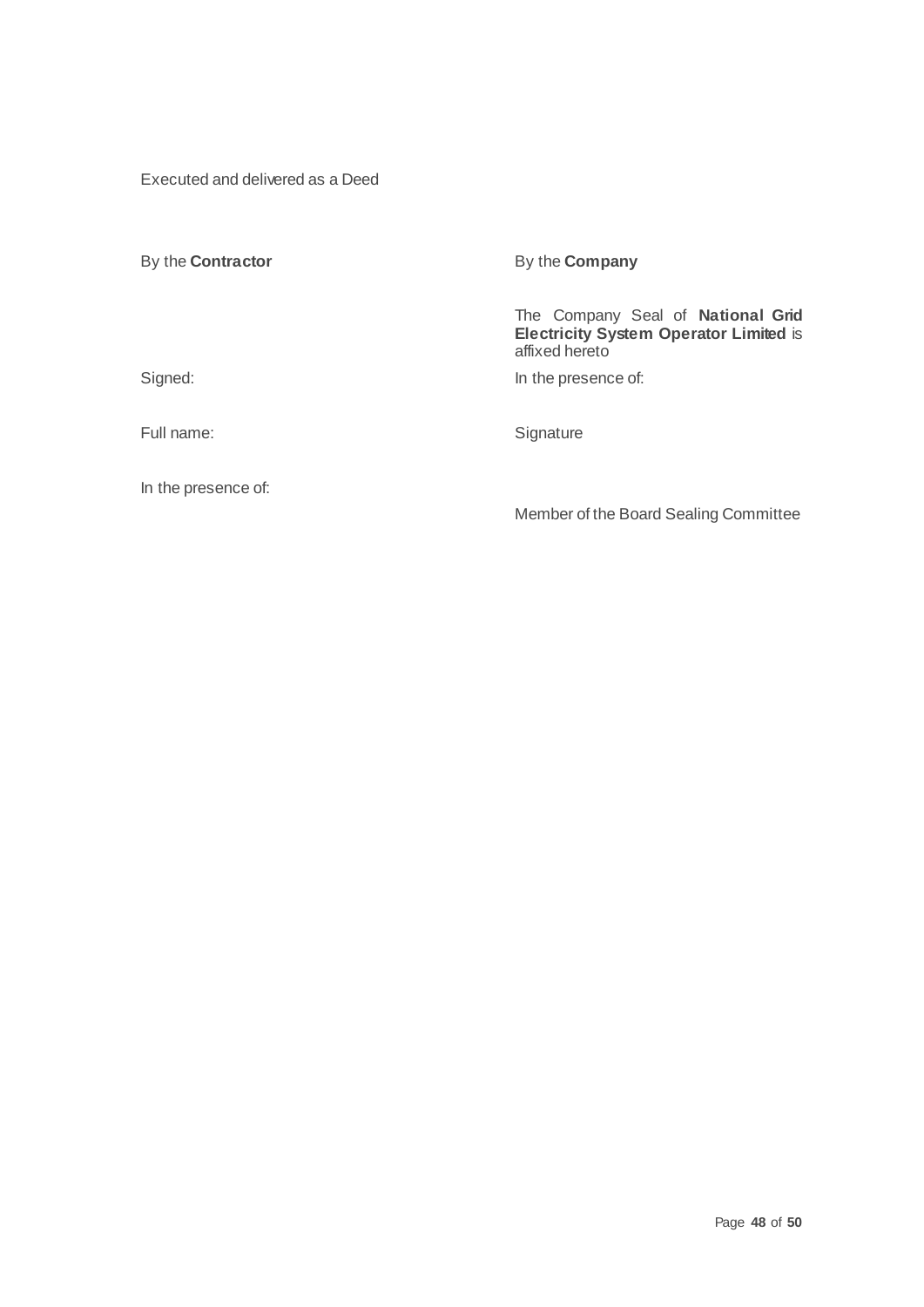**Appendix 8 – Minimum Posting Periods Applicable to the EMR Administrative Team** 

|                | Category                                                               | <b>Minimum</b><br>Posting<br><b>Period</b> | <b>Cooling off period</b>   |                                                                  |                   | <b>Comment</b>                                                                                                                                                                                                                                                                                                                          |
|----------------|------------------------------------------------------------------------|--------------------------------------------|-----------------------------|------------------------------------------------------------------|-------------------|-----------------------------------------------------------------------------------------------------------------------------------------------------------------------------------------------------------------------------------------------------------------------------------------------------------------------------------------|
|                |                                                                        |                                            | To<br>other<br><b>NGESO</b> | To<br><b>Associates</b><br>of NGESO<br>other than<br><b>ROCB</b> | To<br><b>ROCB</b> |                                                                                                                                                                                                                                                                                                                                         |
| 1              | Core EMR<br>Administrative<br>team (includes<br>both CfD and<br>$CM$ ) | 3 mths                                     | None                        | None                                                             | 3 mths            | Time spent in EMR Project team<br>and in existing pre go-live admin<br>teams count towards minimum<br>posting. There will be periods<br>when knowledge is more or less<br>critical and cooling off periods<br>may be varied in individual cases<br>subject to approval of the<br><b>Compliance Officer</b>                              |
| $\overline{2}$ | Peak EMR<br>Administrative<br>team                                     | 2 wks                                      | None                        | None                                                             | 3 mths            | Sourced only from SO and will<br>usually return to the SO but may<br>be sourced from other parts of<br>National Grid (excluding ROCB)<br>or externally to National Grid,<br>subject to the approval of the<br>EMR CO. If return is to other than<br>the SO the Compliance Officer will<br>determine the requisite cooling off<br>period |
| 3              | Graduate<br>trainees                                                   | 4 mths                                     | None                        | <b>None</b>                                                      | 4 mths            | Placements are usually 6 mths -<br>4 mths proposed to allow for<br>exceptions. A minimum of 4<br>months cooling off period will be<br>required before a subsequent<br>placement to a ROCB                                                                                                                                               |
| 4              | Company<br>leavers                                                     | N/A                                        | N/A                         | N/A                                                              | N/A               | Will be reminded of continuing<br>obligations under NDA. May be<br>held to full notice period (usually 3<br>months' management grades, 1<br>month staff grades) if new<br>employer has potential interest in<br><b>Confidential EMR Information</b>                                                                                     |